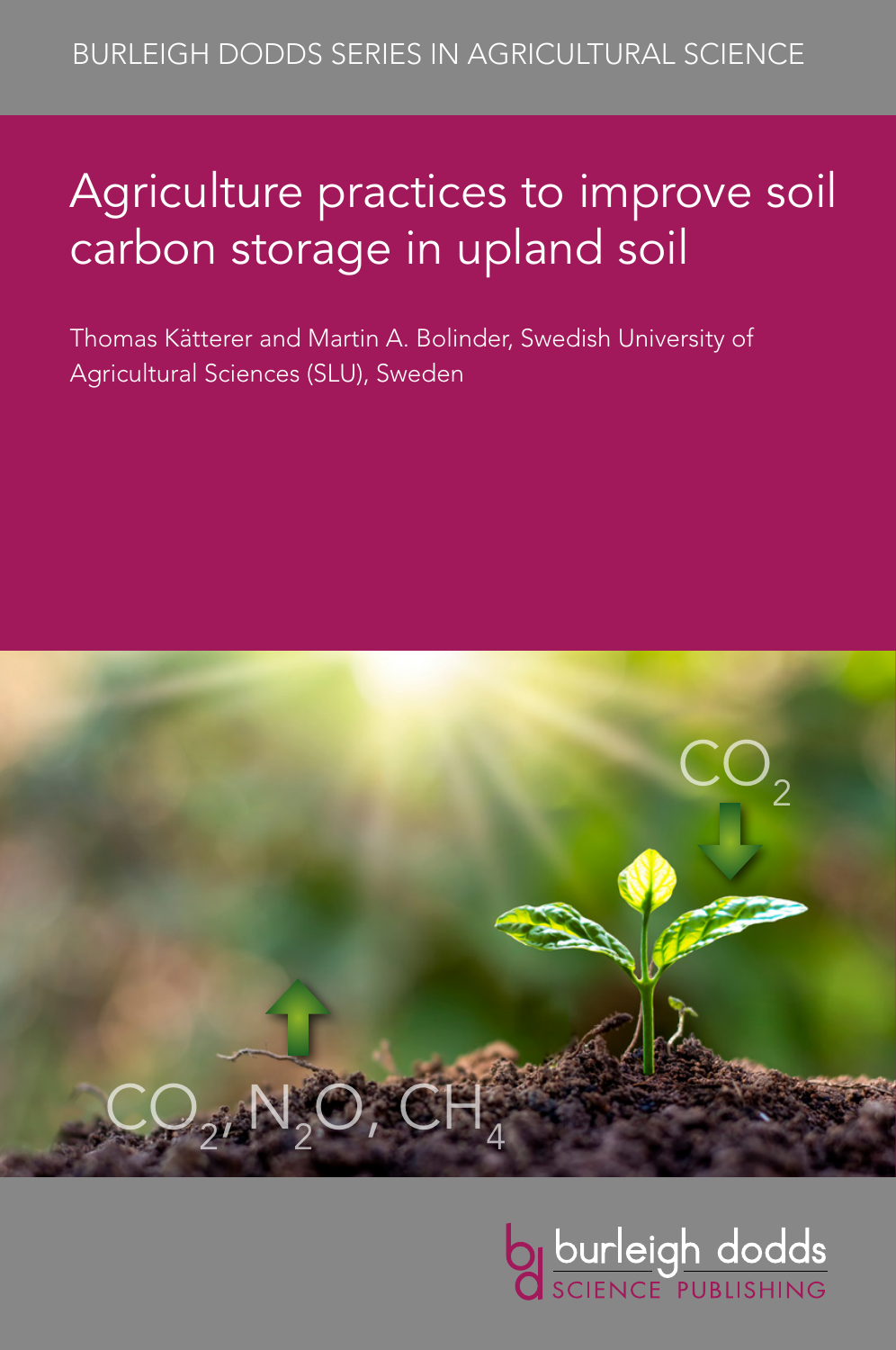# **Agriculture practices to improve soil carbon storage in upland soil**

*Thomas Kätterer and Martin A. Bolinder, Swedish University of Agricultural Sciences (SLU), Sweden*

- <span id="page-1-1"></span>1 [Introduction](#page-1-0)
- <span id="page-1-2"></span>2 [Basic principles of soil organic carbon storage and sequestration](#page-3-0)
- <span id="page-1-3"></span>3 [Crop residue retention, cover crops, recycling of organic materials and](#page-5-0)  [nitrogen fertilization](#page-5-0)
- <span id="page-1-4"></span>4 [Crop rotations](#page-11-0)
- <span id="page-1-5"></span>5 [Soil tillage](#page-13-0)
- <span id="page-1-6"></span>6 [Subsoil](#page-14-0)
- <span id="page-1-7"></span>7 [Case study: Soil carbon and fertility](#page-15-0)
- <span id="page-1-8"></span>8 [Conclusion and future trends](#page-17-0)
- <span id="page-1-9"></span>9 [Where to look for further information](#page-23-0)
- <span id="page-1-10"></span>10 [Acknowledgement](#page-24-0)
- <span id="page-1-11"></span>11 [References](#page-24-1)

# <span id="page-1-0"></span>**[1 Introduction](#page-1-1)**

To meet the climate goal of the Paris Agreement, signed in 2015 by 196 parties at the COP 21 meeting, the mean global air temperature increase must be kept well below 2°C and efforts to limit the increase to 1.5°C above pre-industrial levels should be encouraged. In addition to drastic reductions in the use of fossil carbon and emissions of non-CO<sub>2</sub> greenhouse gases (GHG), negative carbon emissions technologies are needed to achieve this goal. Promising technologies include bioenergy with carbon capture and storage, direct air carbon capture and storage, afforestation and reforestation, enhanced weathering, ocean fertilization, biochar, and soil carbon sequestration [\(Minx](#page-31-0) [et al., 2018\)](#page-31-0). It is unlikely that one single technology will achieve the carbon uptake required to meet the climate target in a sustainable way and not all negative emissions technologies are available at a reasonable cost ([Fuss et al.,](#page-26-0)  [2018;](#page-26-0) [Bednar et al., 2019](#page-25-0)). The role of soils in the global carbon cycle and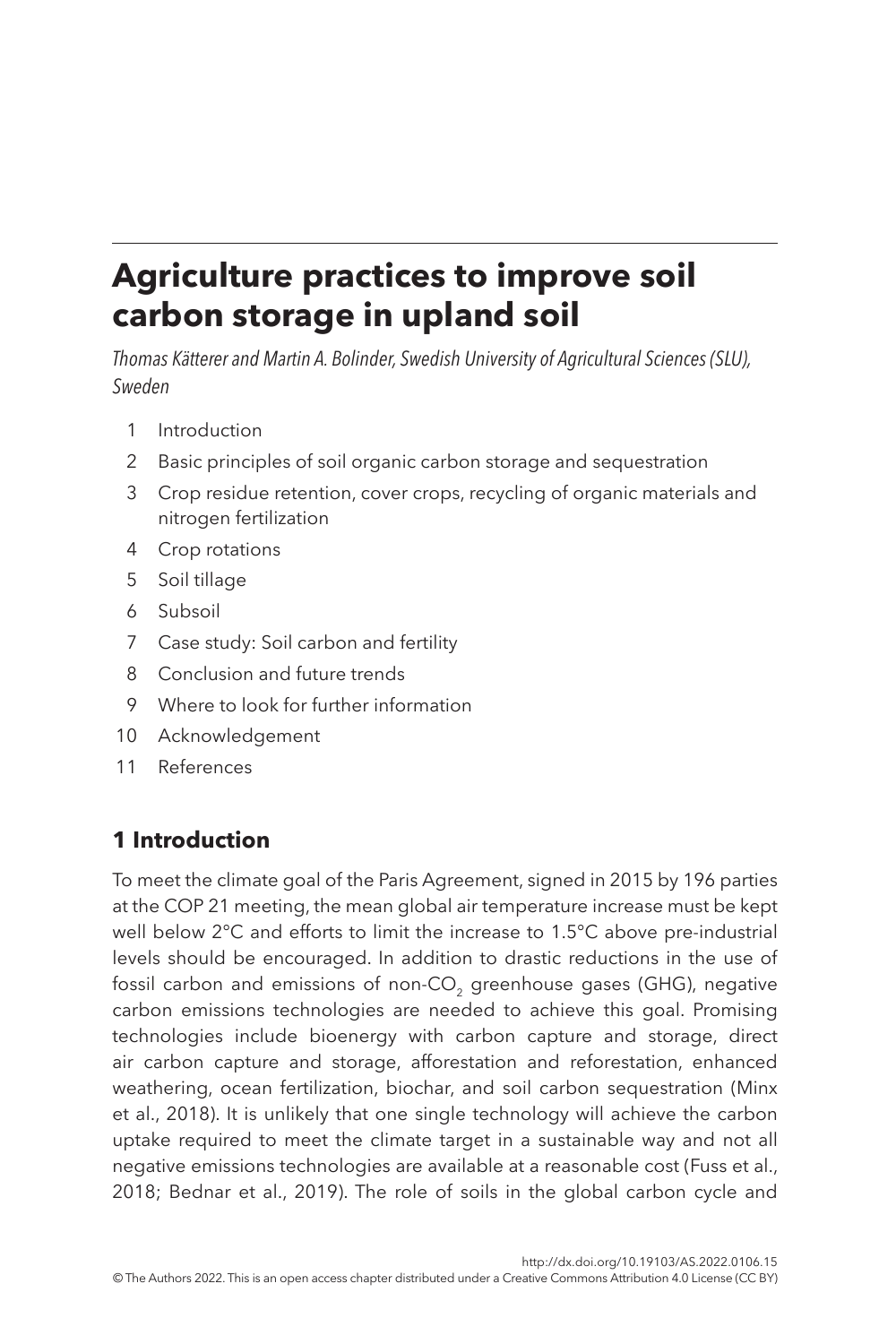the importance of reducing GHG emissions from agriculture are increasingly being acknowledged ([IPCC, 2018\)](#page-28-0). Increased carbon storage in plants and soils through afforestation, reforestation, and soil carbon sequestration (SCS) are generally considered to be more cost-effective than the other methods mentioned above, with high potential of SCS in particular ([Fuss et al., 2018](#page-26-0); [Minx et al., 2018\)](#page-31-0). SCS has other advantages because agricultural techniques enhancing soil organic carbon (SOC) are known and well tested and do not require land-use changes.

The technical potential for SCS in all soils is high, 1.2-3.1 Pg C year<sup>-1</sup> according to [Lal \(2013\).](#page-29-0) Conversion of biomass into biochar, which may be used for soil amelioration, increases this potential further, by about 0.5 Pg C year<sup>-1</sup>, and according to [Woolf et al. \(2010\)](#page-35-0), it can be achieved sustainably. Global estimates of SCS in cropland soils due to improved agricultural management practices, excluding biochar, range between 0.069 and 1.85 Pg C year<sup>-1</sup> according to a recent review [\(Roe et al., 2019\)](#page-33-0). Estimates at the higher end of this range refer solely to technical potential, while values up to about 0.5 Pg C year−1 are regarded as economically feasible. On considering some limitations to implementation, [Paustian et al. \(2016\)](#page-32-0) estimated that 0.08-0.4 Pg C year<sup>-1</sup> can be sequestered in upland agricultural soils, but that further technological developments in coming decades, such as plant breeding for enhanced root phenotypes of crops, could add an additional 0.3 Pg C year<sup>-1</sup>. According to the Food and Agriculture Organization of the United Nations (FAO), the total area of harvested cropland in 2017 was 1.424 Gha, of which 0.165 Gha was paddy rice systems. Dividing the estimated annual SCS potential at the higher end of the range reported in several publications (0.3 Pg C year<sup>-1</sup>) by the area of upland cropland soils (1.259 Gha) results in an average annual SCS potential of 0.24 Mg C ha−1 year−1, which corresponds to 0.4% of average SOC stocks to 20 cm depth in European cropland ([Lugato et al., 2021](#page-30-0)). This highend estimate meets the target set by the '4 per mille' initiative to increase SOC by 0.4% per year ([Minasny et al., 2017](#page-31-1)). On considering only low-cost and costeffective measures to increase SOC in upland soil, that is, cover crops and more trees in agricultural landscapes, the estimated SCS potential decreases to less than half, 0.14 Pg C, corresponding to 0.11 Mg C ha<sup>-1</sup> year<sup>-1</sup> (Bossio et al., [2020\)](#page-25-1).

In this chapter, we synthesize the current state of knowledge on agricultural measures that could be implemented on cropland to increase SCS in upland mineral soils. Following a brief overview of the principles of SCS, we synthesize the results from reviews and meta-analyses quantifying the effect of different agricultural management practices at field scale and illustrate these with examples familiar to us. We also discuss uncertainties associated with the effect size of these measures and problems with upscaling data obtained in field studies to regional or global scale.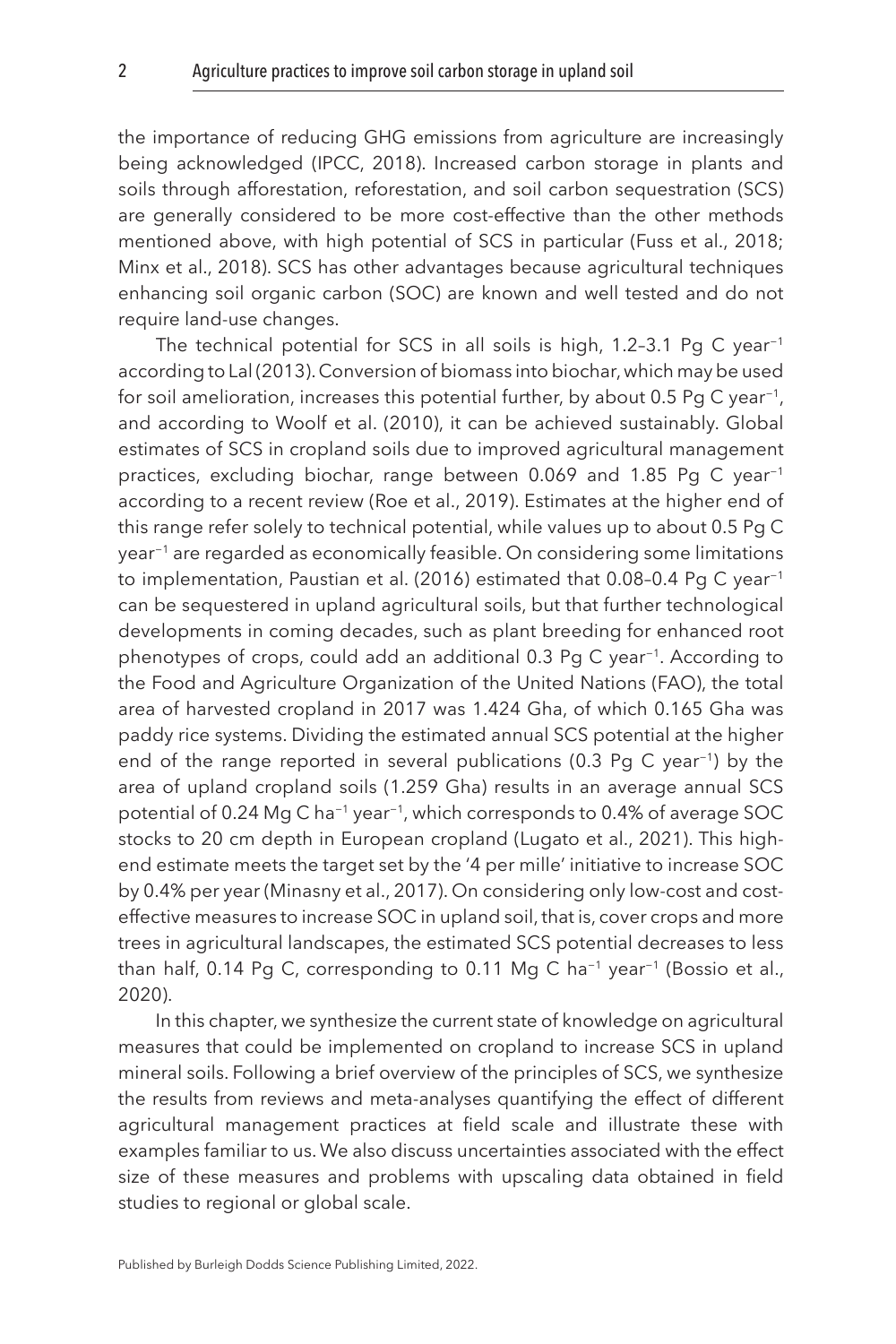# <span id="page-3-0"></span>**[2 Basic principles of soil organic carbon storage and](#page-1-2)  [sequestration](#page-1-2)**

The SOC balance is controlled by inputs of organic carbon and outputs resulting from decomposition (Fig. 1). Inputs derive from rhizodeposition during the growing season, post-harvest residues, and ex situ-derived inputs of other organic materials, such as manures and recycled organic wastes originating from agricultural production and/or food processing and consumption that may have been transformed through composting, fermentation, or pyrolysis. Carbon outputs from the soil are mainly controlled by pedoclimatic conditions and are therefore more difficult to manage than inputs, which are determined by farming practices ([Kätterer et al., 2012\)](#page-28-1). Losses in form of dissolved organic carbon (DOC) are often neglected but may be important to consider [\(Kindler](#page-28-2) [et al., 2011\)](#page-28-2). Soil erosion leads to loss of carbon at the plot scale, but the effect on the carbon balance at larger scales depends on where the eroded material is deposited ([Lal, 2004](#page-29-1)). In some cases, erosion may even create a carbon sink at a larger scale ([Doetterl et al., 2016\)](#page-26-1). Net primary production (NPP), that is, the fraction of carbon fixed by photosynthesis that is converted to biomass, is the first step in capturing carbon from the atmosphere. The proportion of this fixed carbon that enters the soil depends on the crop grown, how it is managed, and how much carbon is retained in field, exported in products, or recycled through manure or through waste from society.



Figure 1 The soil organic carbon (SOC) balance of agricultural fields is driven by net primary production (NPP) and management decisions taken by farmers, that is, choice of crop, residue handling, input of organic amendments, etc. Losses of carbon, through decomposition, erosion, and dissolved organic carbon (DOC), are mainly under pedoclimatic control and less controllable by management (diagram modified after [Bolinder et al., 2020](#page-25-2)).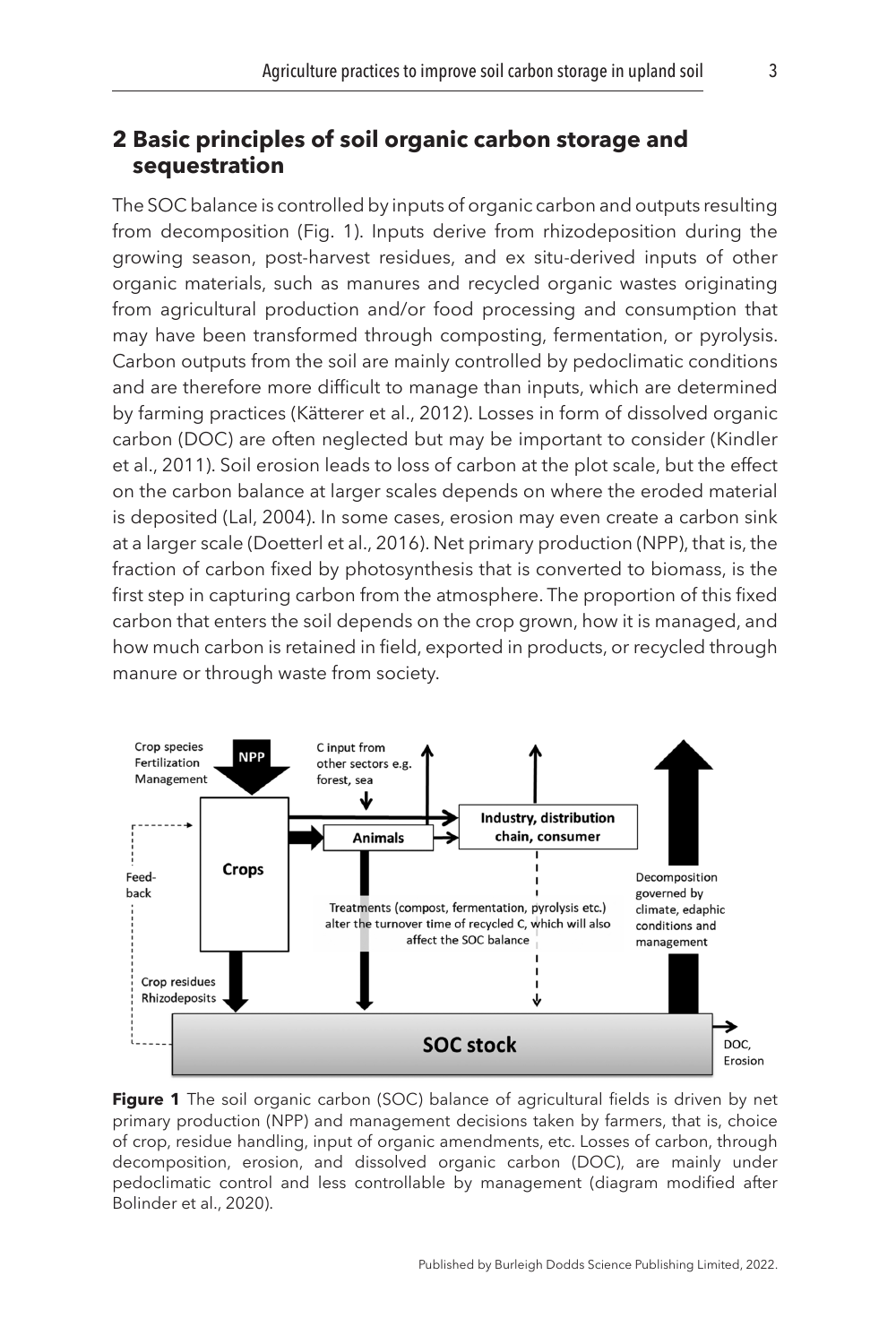The organic material that enters the soil through rhizodeposition, harvest residues, and recycled waste decomposes rapidly, but a fraction of it is stabilized through physical, chemical, and biological processes, depending on its characteristics and pedoclimatic conditions [\(Basile-Doelsch et al., 2020](#page-24-2); see Chapter 3). These include microbial anabolism related to substrate quality and nutrient availability ([Liang et al., 2017;](#page-30-1) [Poeplau et al., 2019\)](#page-32-1). The turnover time differs between different sources of organic inputs. Root-derived carbon is particularly important since it has a longer turnover time than aboveground plant material ([Hénin and Dupuis, 1945](#page-27-0); [Bolinder et al., 1999;](#page-25-3) [Wilhelm et al.,](#page-35-1)  [2004;](#page-35-1) [Rasse et al., 2005](#page-33-1); [Kätterer et al., 2011](#page-28-3)). Plant breeding for cultivars with deep and extended root systems could be a way to increase SOC stocks ([Eckersten et al., 2017\)](#page-26-2). Organic material that has been digested in the gut of animals or through composting, fermentation, or pyrolysis prior to soil application generally has longer turnover times than the fresh plant material (e.g., [Kätterer et al., 2011;](#page-28-3) [Dechow et al., 2019;](#page-26-3) [Levavasseur et al., 2020\)](#page-30-2).

In this chapter, we review measures that lead to increased carbon storage compared with a reference state. This does not necessarily mean that carbon is sequestered ([Chenu et al., 2019](#page-25-4)). According to [Olson et al. \(2014\)](#page-32-2), SCS is defined as 'the process of transferring CO<sub>2</sub> from the atmosphere into the soil of a land unit, through plants, plant residues and other organic solids which are stored or retained in the unit as part of the soil organic matter (humus). The retention time of sequestered carbon in the soil (terrestrial pool) can range from short-term (not immediately released back to the atmosphere) to longterm (millennia) storage'.

Whether increased carbon storage will lead to SCS, and thereby to negative emissions, or only to mitigation of carbon losses compared with the status quo depends on historical land use and management at a specific site ([Fig. 2](#page-5-1)). The carbon inputs required to keep the soil at a steady-state are proportional to the initial SOC stock. Increased carbon storage after a change in management contributes to climate change mitigation either by real SCS or by decreasing carbon losses compared with the status quo. The advantage of focusing on changes in carbon storage rather than changes in carbon sequestration is that the former is independent of site history, at least in theory, which makes it much easier to compare the impact of agricultural measures between sites [\(Fig. 2](#page-5-1)).

Annual changes in SOC are small compared with the amount stored in the soil. Due to spatial variation within fields, it takes many years until changes in SOC are measurable. Long-term field experiments (LTEs) are therefore indispensable for quantifying the effect of agricultural management practices on soil carbon stocks. Primary results from LTEs have been compiled in several reviews and meta-analyses, in which changes in SOC are presented as either stock change rate (SCR, Mg C ha<sup>-1</sup> year<sup>-1</sup>) or response ratio (RR; %), that is, relative changes in SOC concentrations or stocks caused by a specific experimental treatment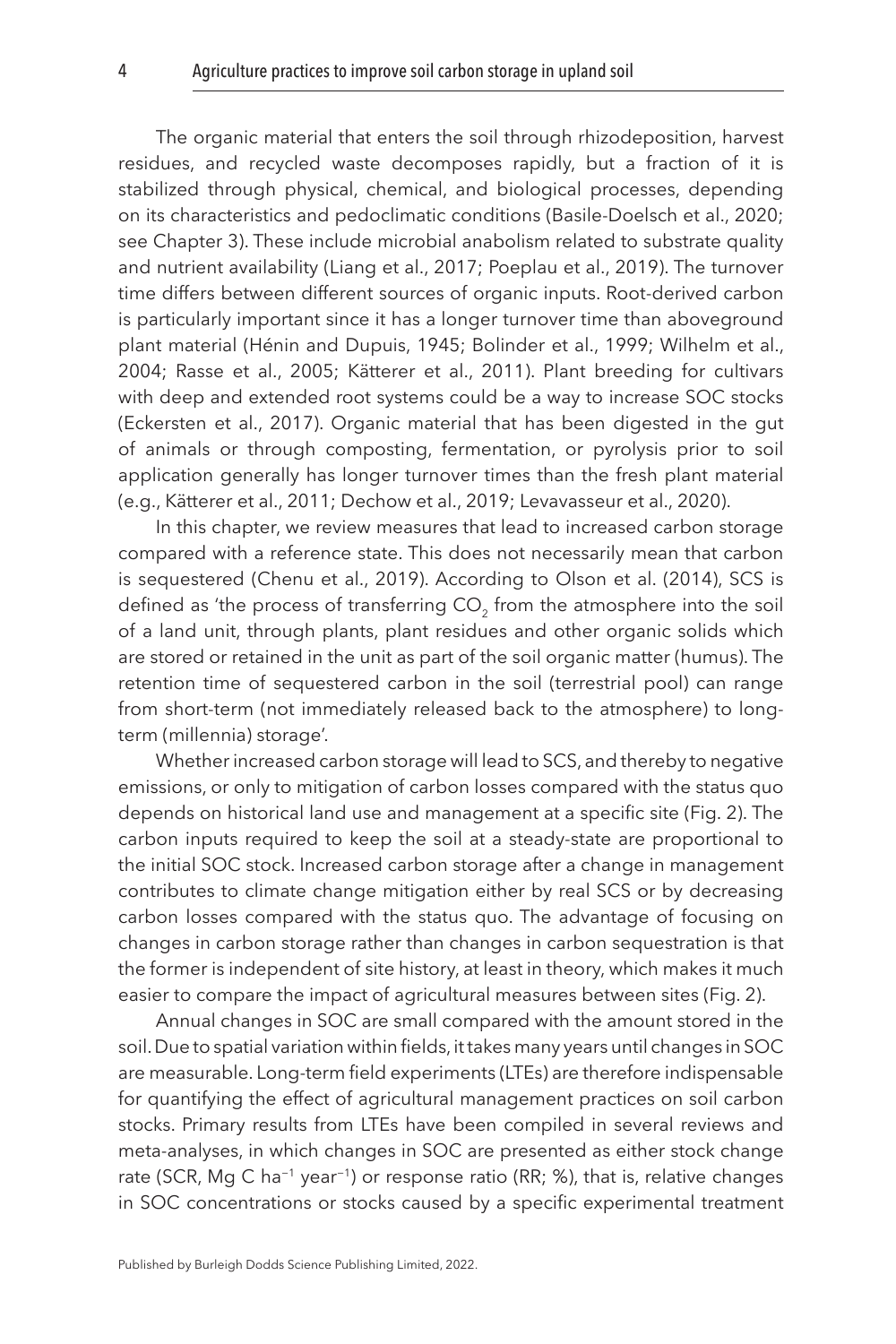<span id="page-5-1"></span>

**Figure 2** Soil organic carbon (SOC) dynamics in two hypothetical soils with different land use and management history, both receiving carbon inputs, *i*, at three different rates, 1×, 2×, and 3× (highest rate). In this example, we used a two-pool SOC model (ICBM; [Andrén and Kätterer, 1997\)](#page-24-3), but any other commonly used carbon model would produce similar curves. The soil with high initial SOC loses much more carbon over time than the soil starting with low initial SOC, but absolute differences in SOC between input rates are identical at any point in time, irrespective of initial conditions. Response ratio, i.e. the ratio of SOC stocks at different input rates, is dependent on both time and initial conditions. Only the low SOC soil at the highest input rate leads to net soil carbon sequestration, but carbon storage increases in both soils when input rates increase and both soils approach the same steady-state SOC stock when carbon inputs equal outputs.

compared with a control. Response ratio is a relative measure and is therefore scale-dependent, that is, a 10% change corresponds to twice as much in absolute terms in a soil with 2% SOC than in a soil with 1% SOC. However, since both SOC concentration and bulk density measurements are required to calculate SCR, RR based on concentration measurements is more frequently reported, although recent studies suggest that, when feasible, it is important to discuss SCR and RR in order to avoid misleading conclusions (e.g. [Bolinder et al., 2020](#page-25-2); [Gross and Glaser, 2021](#page-27-1)). Therefore, we considered both these effect size indices in the present synthesis. Changes in SOC can also be expressed using absolute differences in SOC content (mg g−1; see, e.g. [Land et al., 2021](#page-29-2)). For scaling-up purposes, SCR is the most common and useful measure.

# <span id="page-5-0"></span>**[3 Crop residue retention, cover crops, recycling of](#page-1-3)  [organic materials and nitrogen fertilization](#page-1-3)**

Here we report the effect of four management practices (crop residue retention, cover crops, recycling of organic materials, and nitrogen fertilization) on SOC,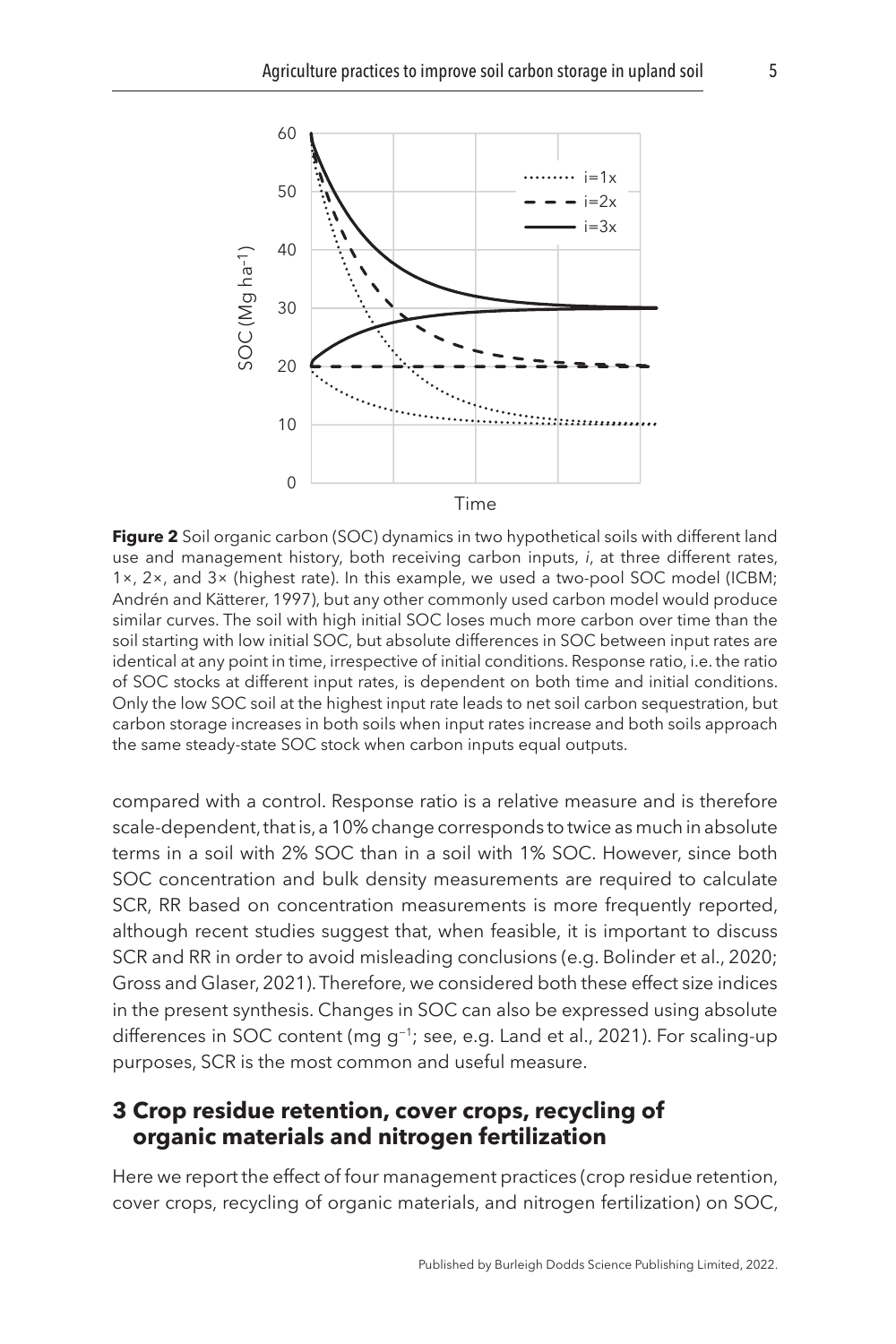based on the main outcomes of synthesis by [Bolinder et al. \(2020\)](#page-25-2) of 20 reviews and meta-analyses, some covering several management practices. A majority of the publications were derived from the Systematic Map ([Haddaway et al., 2015](#page-27-2)) and applied according to a systematic review protocol that includes a detailed and transparent description of the objectives and methods ([Söderström](#page-34-0)  [et al., 2014](#page-34-0)). All publications used paired comparisons, involving a total of 2388 data entries on RR and 855 observations on SCR obtained from LTEs, some of which permitted assessment of their interactions with pedo-climatic conditions and cropping system characteristics. The mean duration of LTEs on which the publications were based generally ranged from 10 to 25 years, and they generally addressed changes in SOC in the topsoil layer (0–30 cm), with mean sampling depth typically between 20 cm and 30 cm. The reviews and meta-analyses rarely included subsoil samples (>30 cm), so the proportion in the databases was very small (for details, see [Bolinder et al. 2020\)](#page-25-2). In our discussion below on the four management practices, we also consider the main conclusions from other studies, in particular some recent meta-analyses not included in [Bolinder et al. \(2020\)](#page-25-2).

#### *3.1 Aboveground crop residue retention*

Nine of the reviews covered by [Bolinder et al. \(2020\)](#page-25-2) addressed issues relating to aboveground crop residue retention ([Liu et al., 2014](#page-30-3); [Lemke et al., 2010](#page-30-4); [Powlson et al., 2011;](#page-33-2) [Lehtinen et al., 2014](#page-30-5); [Smith et al., 1997;](#page-34-1) VandenBygaart et al., [2003](#page-34-2); [Wang et al., 2015;](#page-35-2) [Lu, 2015](#page-30-6); [Luo et al., 2010a\)](#page-30-7). Compared with the reference treatment (crop residue removal), calculated across reviews, retaining aboveground crop residues in the field resulted in a mean RR value of 10.3% (range of mean values in all reviews = 2.7–18.2%, number of paired observations (*N* = 995), and an SCR value of 0.12 Mg C ha−1 year−1 (0.053–0.59 Mg C ha−1 year−1, *N*=279)). There was a large variation in mean values between the reviews. A few extreme treatments, such as the inclusion of bare fallow as a reference treatment or application of large amounts of straw in the residue retention treatments, can partly explain this variation. The reviews had different degrees of coverage (i.e. country-specific, continental, and global), further contributing to the variation. Most importantly, there were also variations in average soil depth considered and in the duration of the LTEs on which the different meta-databases were based.

The positive effects on SOC of leaving crop residues in the field are mainly a consequence of increasing inputs of carbon to the soil, although reduced losses of carbon from the topsoil via erosion is another major mechanism. According to two of the reviews, crop residue retention can also affect crop yields, thereby increasing NPP and leading to higher residue carbon inputs of the subsequent crop to the soil, which may in turn increase SOC and positively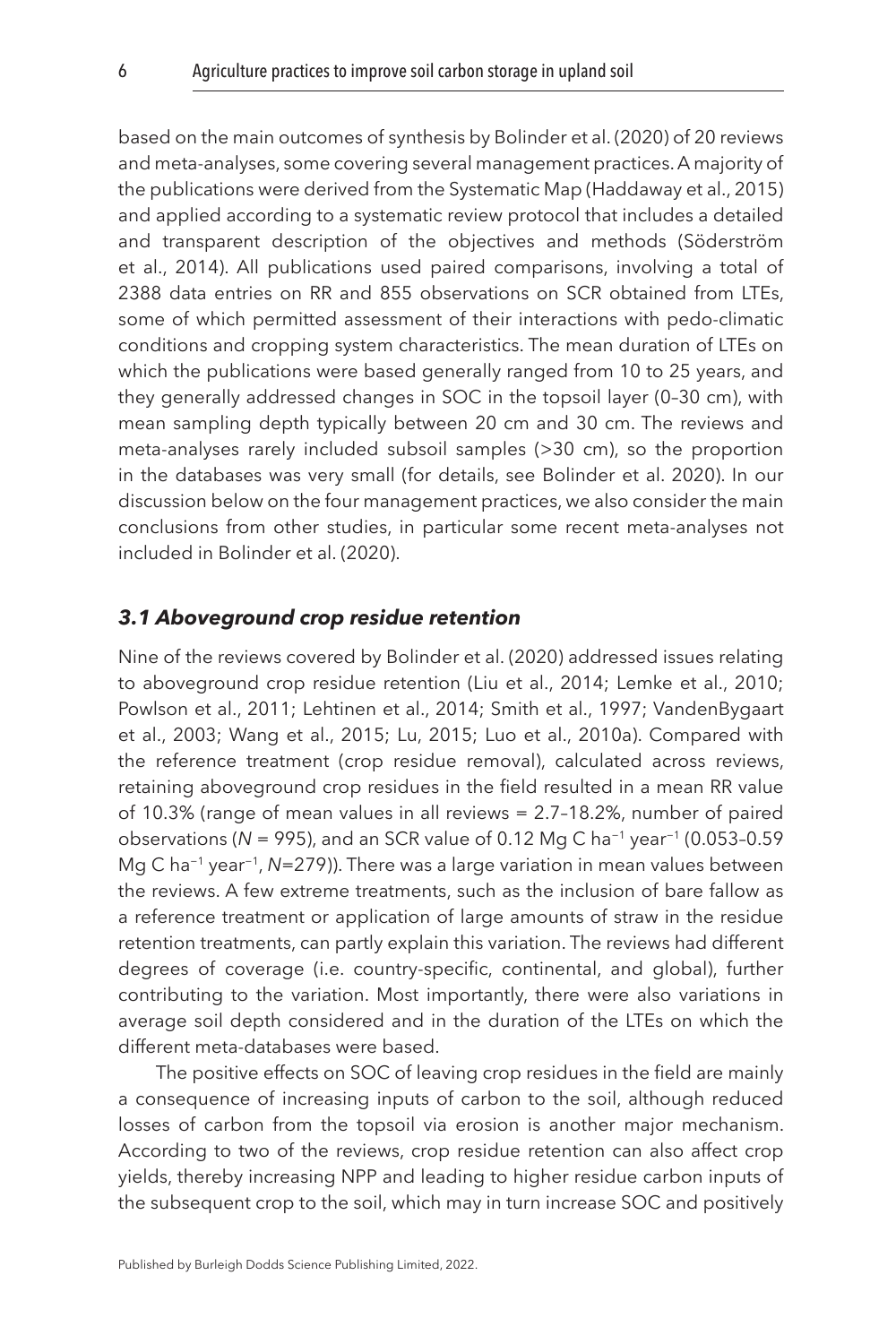influence SCR [\(Lu, 2015;](#page-30-6) [Wang et al., 2015\)](#page-35-2). All reviews mainly considered small-grain cereal-based agroecosystems, although the relative importance of retaining aboveground residues increases with the amount of aboveground biomass produced. For example, grain maize produces around twice as many aboveground crop residues as small-grain cereals ([Wilhelm et al., 2004\)](#page-35-1). As shown for maize cropping systems in North American studies, SCR can then be as high as 0.3–0.8 Mg C ha−1 year−1 ([Anderson-Texeira et al., 2009\)](#page-24-4). Indeed, one of the reviews found that the effect on RR increased (from 9% to 14%) with the proportion of maize in the rotation and that RR was higher for chopped (13%) compared with unchopped (9%) aboveground crop residues [\(Lu, 2015](#page-30-6)).

Reviews with global ([Liu et al., 2014\)](#page-30-3) or European coverage [\(Lehtinen et al.,](#page-30-5) [2014\)](#page-30-5) were unable to establish any interactions between climate and changes in RR or SCR with crop residue retention. However, some potential interactions were identified in country-scale reviews for China [\(Lu, 2015](#page-30-6)) and Australia ([Luo](#page-30-7) [et al., 2010a](#page-30-7)), with, for example, the latter showing greater increases in RR in areas with low precipitation. Among the reviews assessing interactions between soil texture and RR or SCR, two reported insignificant interactions for China [\(Lu,](#page-30-6) [2015;](#page-30-6) [Wang et al., 2015](#page-35-2)). Interactions were significant in three of the reviews ([Luo et al., 2010a;](#page-30-7) [Liu et al., 2014;](#page-30-3) [Lehtinen et al., 2014](#page-30-5)), but with contrasting results (i.e., either lower or higher RR with lower or higher clay content).

#### *3.2 Cover crops*

Five reviews on the effect of cover crops, using a reference treatment without cover crops, reported mean RR of 9% (7.8–13.1%, *N* = 129) and SCR of 0.33 Mg C ha−1 year−1 (0.27–0.43 Mg C ha−1 year−1, *N* = 176) ([Poeplau and Don, 2015](#page-32-3); [McDaniel et al., 2014;](#page-31-2) [Aguilera et al., 2013;](#page-24-5) [Blanco-Canqui, 2013;](#page-25-5) [Poeplau](#page-32-4)  [et al., 2015\)](#page-32-4). Compared with the effect of aboveground crop residue retention, the variation in mean RR and SCR calculated across reviews was less variable for cover crops. Reviews on cover crops at a global scale showed similar values of RR [\(McDaniel et al., 2014](#page-31-2)) and SCR [\(Poeplau and Don, 2015](#page-32-3)) to the mean values calculated across all reviews.

However, studies and reviews on the effect of cover crops are complex, involving different species of main crops and cover crops, mixture of specifies, or reference treatments. [Poeplau and Don \(2015\)](#page-32-3), for example, were comparing a winter cover crop with a reference cropland with winter fallow, and [Poeplau et al. \(2015\)](#page-32-4) examined only the effect of perennial ryegrass (mostly undersown) as a cover crop. In the review by [McDaniel et al. \(2014\),](#page-31-2) almost all paired comparisons (97%) involved leguminous cover crops. [Aguilera et al. \(2013\)](#page-24-5) specifically examined scenarios where cover crops were substituting bare soils. [Blanco-Canqui \(2013\)](#page-25-5) also included a specific discussion on the effect of multispecies (i.e., mixtures) of cover crops. The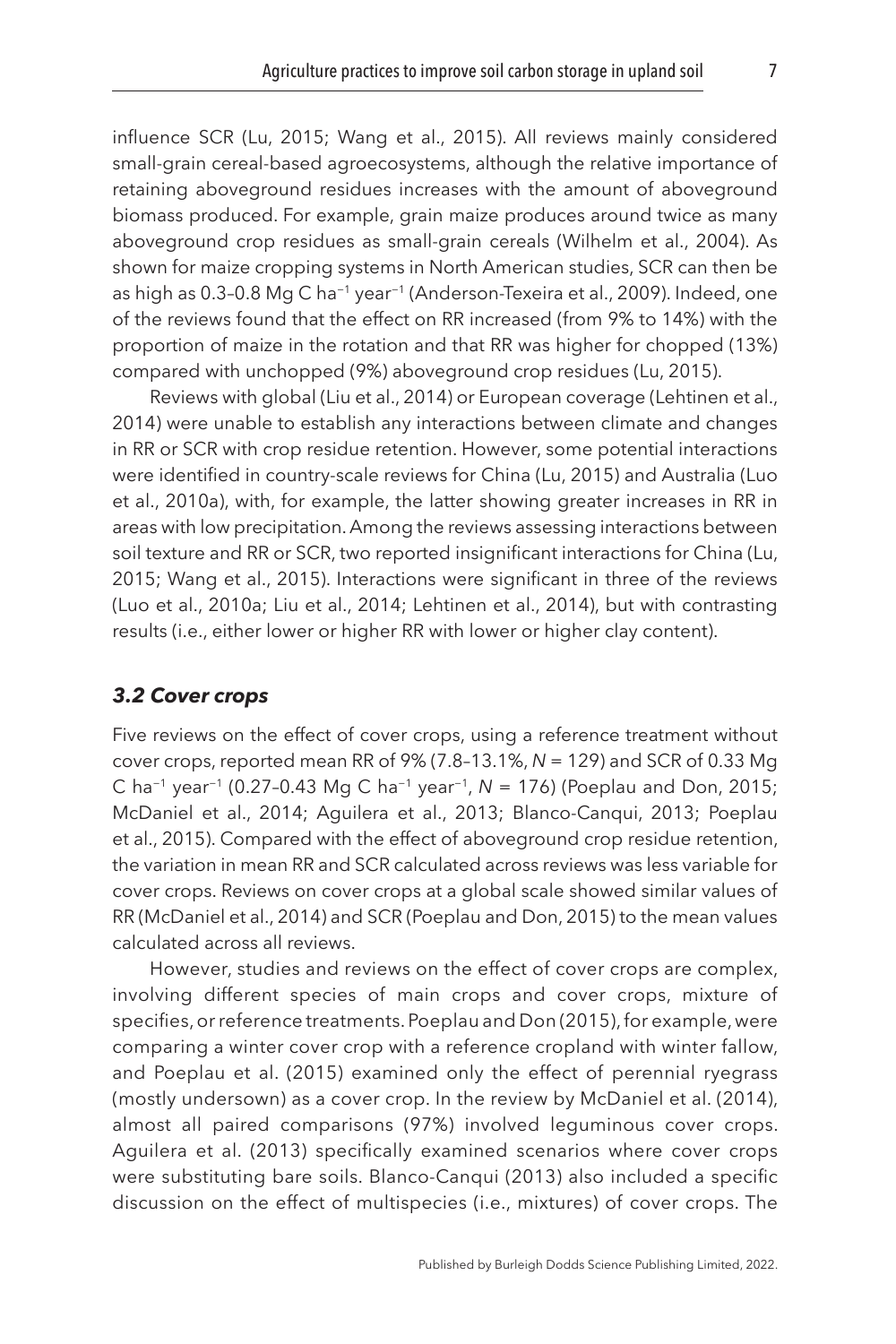mechanism behind the positive effect of cover crops in agroecosystems is primarily increased carbon inputs into the soil since cover crops provide an additional source of aboveground and belowground crop residue carbon entering the soil. However, cover crops can also play an important role in reducing losses of carbon via soil erosion, particularly in permanent woody cropping systems, such as olive groves and vineyards, where RR can be as high as 27–55% [\(Palese et al., 2014;](#page-32-5) [Gonzalez-Sanchez et al., 2012](#page-27-3); [Favretto](#page-26-4)  [et al., 1992\)](#page-26-4). As seen for retention of aboveground crop residues, cover crops can stimulate NPP of the main crop, and thereby increase carbon inputs to the soil. Some studies specifically addressing the effect of cover crops on the yield of the main crop indicate grain yield increases in smallgrain cereals of up to 5% with undersown legume crops, while non-legume cover crops may have no or even negative effects on yield ([Valkama et al.,](#page-34-3)  [2015](#page-34-3)). [Daryanto et al. \(2018\)](#page-26-5) reviewed the effects of cover crops on both RR and yield and reported a mean RR of 9% from 28 studies. This is similar to the mean values calculated across all reviews by [Bolinder et al. \(2020\).](#page-25-2) [Daryanto et al. \(2018\)](#page-26-5) reported a relative yield increase of the cash crop of up to 27% following leguminous cover crops (*N* = 1005) and 6% with nonleguminous cover crops (*N* = 1282). The 'no cover crop' reference treatment in that study was a fallow period and the analysis only involved annual cash crops following this cover crop period, which may explain the high yield increases. In our current synthesis of the reviews, we noted that only [Poeplau](#page-32-4)  [et al. \(2015\)](#page-32-4) assessed the effect on yield of the main crop under Swedish conditions (i.e., cover crops undersown in the main crop consisting mostly of cereals) and found that the relationship was not significant. A global review by [Poeplau and Don \(2015\)](#page-32-3) also found no influence on SCR when testing the effect of plant functional types such as non-legume versus legume cover crops. These reviews were the only two examining the interactions of soil texture and climate with RR and SCR, and both concluded that such interactions were not significant.

Higher SOC changes were recently found in a global meta-analysis (1195 paired comparisons, 60% from North America) by [Jian et al. \(2020\),](#page-28-4) which showed that including cover crops in rotations resulted in an overall RR of 15.5% and SCR of 0.56 Mg C ha−1 year−1. That meta-analysis also reported higher RR for fine-textured soils (39.5%) than for medium- and coarse-textured soils (10.3–11.4%), an interaction with climate, with RR being twice as high in temperate (18.7%) compared with tropical (7.2%) climates and no significant effect of grass cover crop species on SOC changes. That was the only review on cover crops to include a relatively large number of observations including both topsoil and subsoil >30 cm (20% of the database). The authors stressed that, although SOC changes are generally reported to be negligible in deeper layers, this may be a consequence of limited subsoil observations.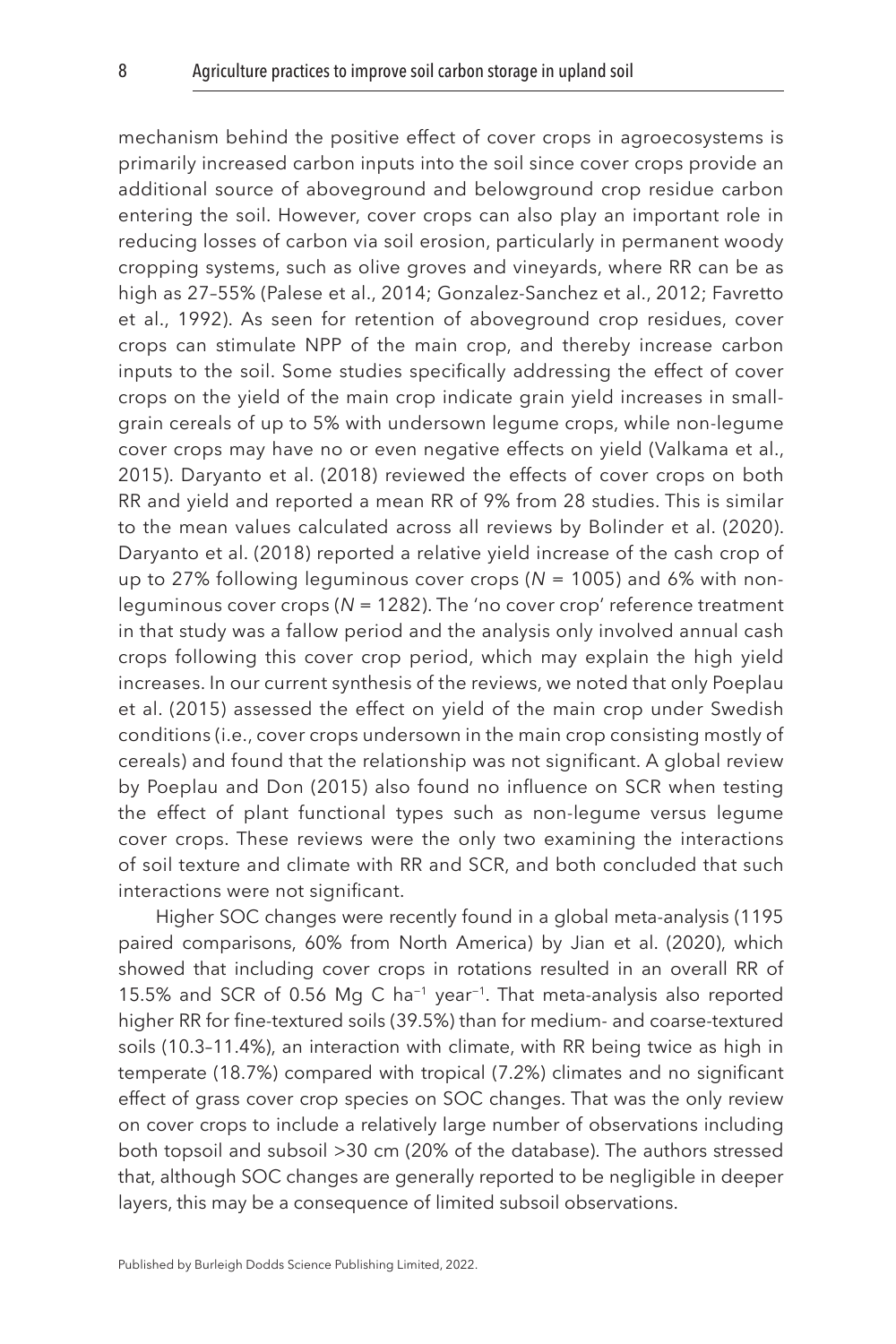#### *3.3 Recycling of organic materials*

The effect of applying organic materials (mainly manures) was a mean RR of 30% (23.5–43.4%, *N* = 418) and SCR of 0.41 Mg C ha−1 year−1 (0.20–1.3 Mg C ha−1 year−1, *N* = 217), based on seven reviews reporting effect size indices using a mineralfertilized treatment as the reference ([Maillard and Angers, 2014](#page-31-3); [Ladha et al.,](#page-29-3)  [2011;](#page-29-3) [Kopittke et al., 2017;](#page-29-4) [Körschens et al., 2013](#page-29-5); [Smith et al., 1997](#page-34-1); [Aguilera](#page-24-5) [et al., 2013;](#page-24-5) VandenBygaart et al., [2003\)](#page-34-2). However, some reviews derived effect size indices using either a mineral-fertilized or an unfertilized treatment as the reference, with RR and SCR being much higher in the latter case, for example, RR of 46% instead of 33% ([Körschens et al., 2013](#page-29-5)) and SCR of 0.52 Mg C ha−1 year−1 instead of 0.31 Mg C ha−1 year−1 ([Maillard and Angers, 2014\)](#page-31-3).

The effect of recycling organic materials to soil on SOC obviously depends on the quantity applied and also on the quality, which determines the relative proportions transformed into more stable SOC components. The organic materials applied in the studies compiled by the reviews presented in [Bolinder](#page-25-2) [et al. \(2020\)](#page-25-2) were broadly defined as manures. In addition to varying amounts applied, some of these manures may have been more or less decomposed, fermented, or composted. This lack of exact information contributed to the variation in the RR and SCR values. The review by [Maillard and Angers \(2014\)](#page-31-3)  was the only one to assess the influence of soil texture on RR and SCR after manure addition and found that it was not significant. The review by [Ladha](#page-29-3)  [et al. \(2011\)](#page-29-3) concluded that RR is not climate-dependent, while [Maillard and](#page-31-3)  [Angers \(2014\)](#page-31-3) reported a trend of higher SCR only for temperate compared with tropical climates.

In another review, [Han et al. \(2016\)](#page-27-4) conducted a global meta-analysis with 652 paired observations comparing manure and chemical fertilizer treatments against an unfertilized reference treatment and found a mean RR of 36.2%. In a more recent worldwide meta-analysis by [Gross and Glaser \(2021\)](#page-27-1) using 529 paired comparisons, the mean RR was 35.4%, with a variation in RR similar to that reported in the synthesis by [Bolinder et al. \(2020\)](#page-25-2). [Gross and Glaser \(2021\)](#page-27-1)  was attributing this variation to factors such as management, site properties, and manure characteristics. Their study considered a wide variety of manure types and found that, for example, pig, cattle, and farmyard manures had the highest RR values (50%, 32%, and 41%, respectively). They also found that more clayey soils showed higher SCR than sandy soils, but that sandy soils had higher RR than clayey soils, partly because of lower initial SOC contents. Similar to [Bolinder et al. \(2020\),](#page-25-2) [Gross and Glaser \(2021\)](#page-27-1) stressed the importance of considering changes in both RR and SCR to avoid misleading conclusions. They also found a trend for lower SCR in tropical soils compared with soils in cool and humid climates although, due to small numbers of observations for tropical soils, the trend was not significant.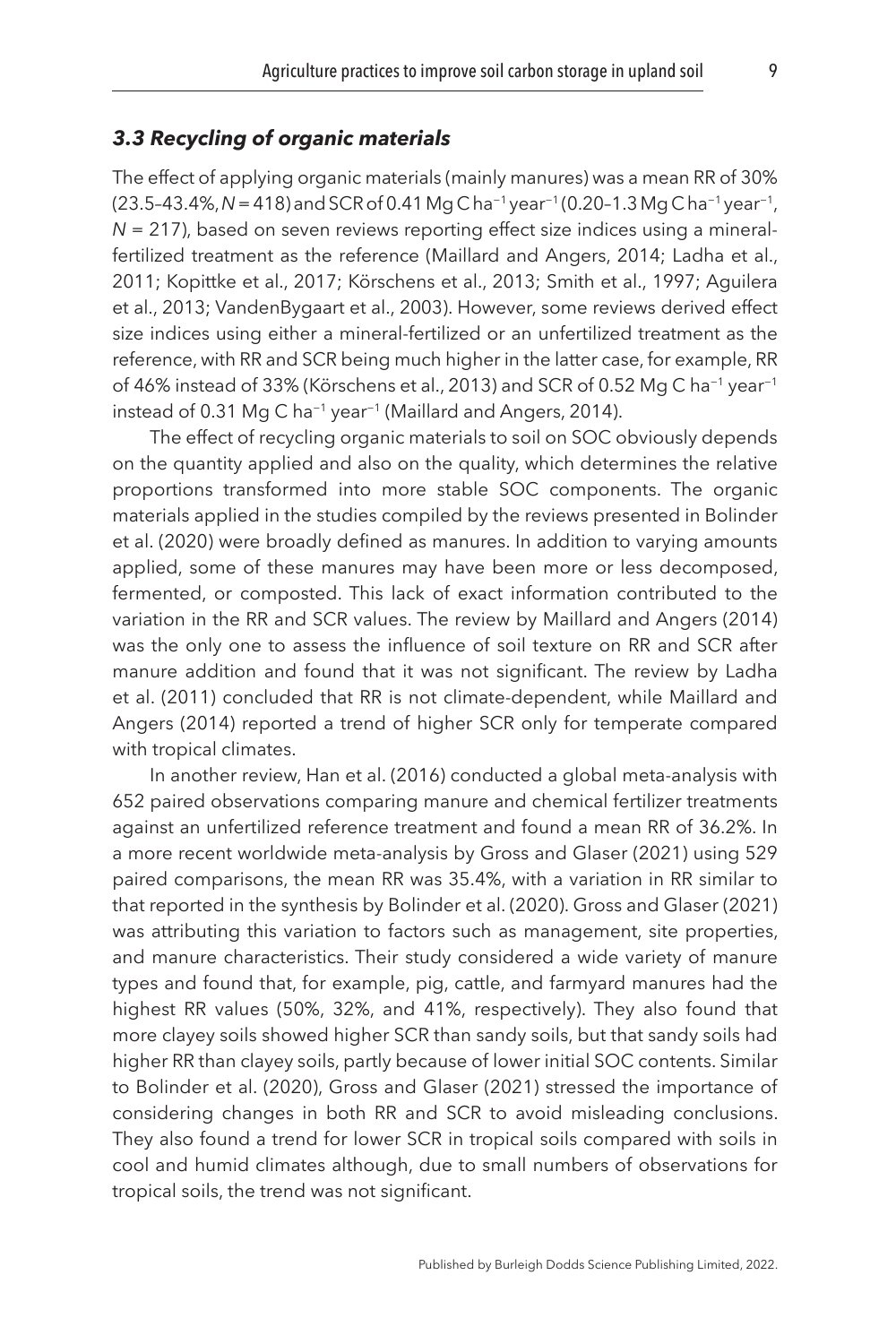In comparison with the reviews summarized by [Bolinder et al. \(2020\),](#page-25-2) the database analyzed by [Gross and Glaser \(2021\)](#page-27-1) included a relatively large proportion of data for sampling depth >30 cm (*N* = 103). The results showed that recycling organic materials to soil affected both RR (24%) and SCR (4.6 Mg C ha−1) in the subsoil.

Although some reviews presented data for liquid manures, it proved challenging to make realistic comparisons between solid and liquid manures because of a lack of data ([Maillard and Angers, 2014](#page-31-3)), and the effects were often not significant (e.g., [Aguilera et al., 2013](#page-24-5)). Manure management systems have changed drastically over time toward liquid forms, for example, in Sweden more than 90% of all dairy and pig manures are now handled in liquid form with a low dry matter content (about 5%). Other changes in the treatment and use of manures are also occurring, for example, in Sweden about 4% of manures were used as substrate in biogas plants in 2015 [\(Anonymous, 2017\)](#page-24-6). The result is a byproduct commonly named biofertilizer, which is returned to agricultural land almost entirely in liquid form (i.e. dry matter content typically only 1–5%). There is a lack of research on the effect of this biofertilizer on changes in SOC.

Application of recycled organic materials such as sewage sludge and municipal solid waste can induce very strong effects on SOC, as shown by two reviews with RR ranging from 98% to 117% and SCR from 1.65 to 5.29 Mg C ha<sup>-1</sup> year<sup>-1</sup>, respectively [\(Smith et al., 1997](#page-34-1); [Aguilera et al., 2013](#page-24-5)). However, sewage sludge application is subject to statutory restrictions and, as shown by [Kirchmann et al. \(2017\),](#page-29-6) this limits the SOC sequestration rate to around 0.08 Mg C ha−1 year−1 for sewage sludge in Sweden.

#### *3.4 Nitrogen fertilization*

The effect of nitrogen fertilization was a mean RR of 6.2% (3.5–10.0%, *N* = 846) and SCS of 0.23 Mg C ha−1 year−1 (0.20–0.48 Mg C ha−1 year−1, *N* = 183). The six reviews assessing this used an unfertilized or control plot as the reference ([Ladha et al., 2011;](#page-29-3) [Alvarez, 2005;](#page-24-7) [Lu et al., 2011;](#page-30-8) [Körschens et al., 2013](#page-29-5); [Aguilera et al., 2013](#page-24-5); VandenBygaart et al., [2003](#page-34-2)). With the exception of one study with a high SCR value [\(Aguilera et al., 2013\)](#page-24-5), similar to that of cover crops, the nitrogen fertilization effect was fairly consistent between studies. Two global reviews on RR [\(Ladha et al., 2011\)](#page-29-3) and SCR (Alvarez, [2005](#page-24-7)) showed the closest agreement with the mean calculated from all reviews. The review by [Ladha et al. \(2011\)](#page-29-3) found that RR was highest for tropical conditions and lowest for temperate climates, while that by Alvarez ([2005](#page-24-7)) found that SCR was higher under humid and temperate conditions than under dry conditions or in tropical climates. Only [Alvarez \(2005\)](#page-24-7) assessed the effect of soil texture and found a greater effect of nitrogen fertilization on SCR for sandy soils than for fine-textured soils.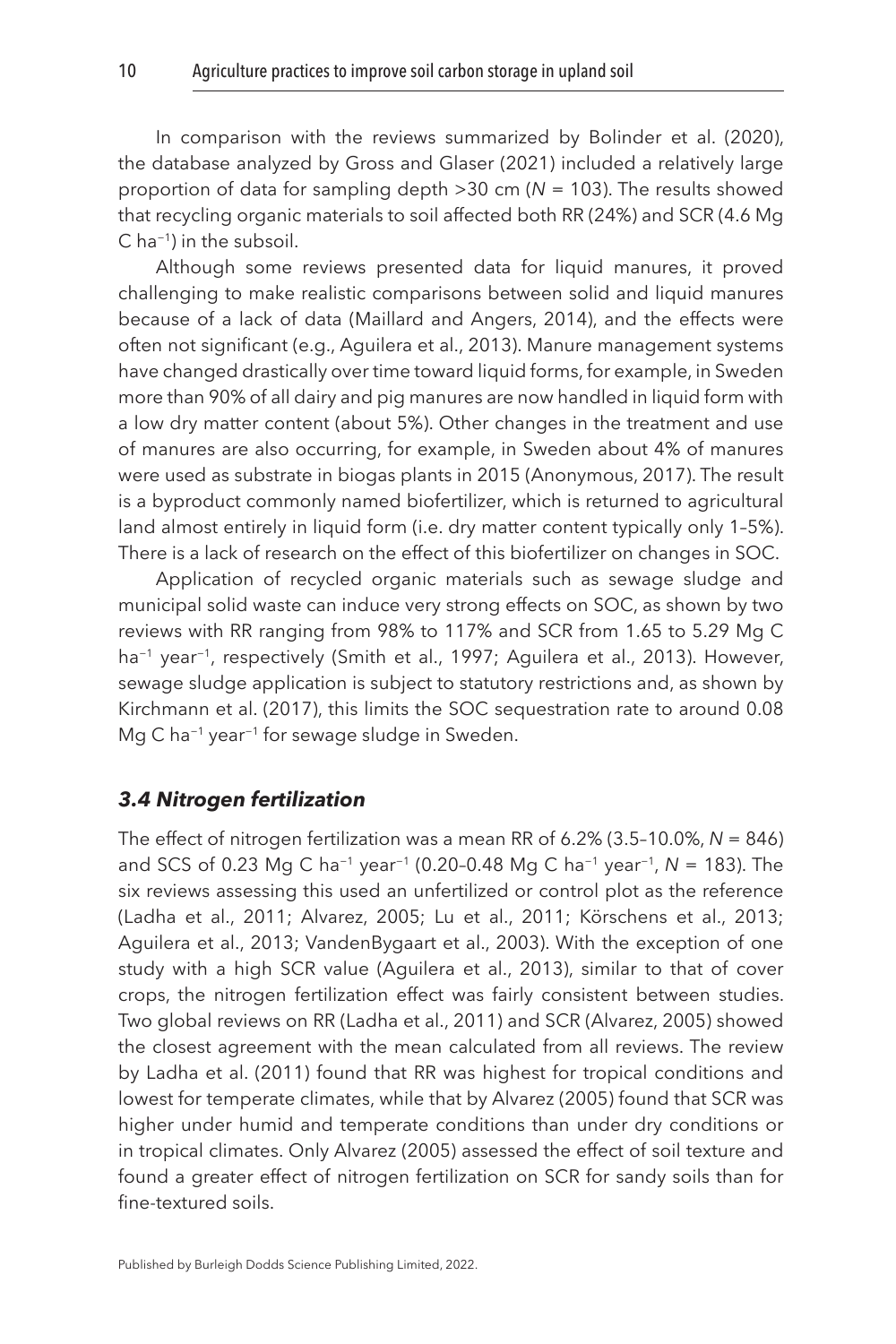In contrast to the control used for other management practices, the reference treatment with no application of nitrogen fertilizer is not common agronomic practice. In situations where no mineral nitrogen is applied, farmers usually compensate for this using nitrogen from other sources, such as manures. However, nitrogen may sometimes not be applied in regions where there is a lack of alternative sources. Further, the nutrient supply affects SOC dynamics in a complex manner through its simultaneous effects on NPP and on the rate of heterotrophic respiration through nitrogen mining and mineralization of organic matter ([Poeplau et al., 2016](#page-32-6)). Nonetheless, it is generally recognized for agroecosystems that the effect of nitrogen fertilization on SOC is positive because of increasing NPP (and yields), resulting in higher carbon inputs to the soil from aboveground and belowground post-harvest crop residues ([Christopher and Lal, 2007](#page-25-6); [Kätterer et al., 2012\)](#page-28-1). The review by [Alvarez \(2005\)](#page-24-7)  demonstrated this by establishing a relationship indicating that SOC storage increased by 2 kg C ha−1 for each additional 1 kg N ha−1 applied. On analyzing LTEs under Nordic conditions, [Kätterer et al. \(2012\)](#page-28-1) obtained similar results, with SOC in the topsoil (0–20 cm) increasing by 1–2 kg C ha<sup>-1</sup> year<sup>-1</sup> for each extra kg of nitrogen applied. According to [VandenByggart et al. \(2003\),](#page-34-2) using an unfertilized treatment as the reference may overestimate the effect of nitrogen fertilization, since both SOC and yield responses are lower at higher nitrogen application rates. However, even when zero-nitrogen treatments are excluded, by considering only the range of values receiving nitrogen, such positive relationships between nitrogen fertilization and SOC are still present.

# <span id="page-11-0"></span>**[4 Crop rotations](#page-1-4)**

Crop rotations that include perennial forage crops, often termed leys, have components of cropland and temporary grassland. Although leys occupy a significant proportion of arable land at high latitudes, for example, almost 50% in Sweden, their impact on SOC has not been as thoroughly documented as that of the four management practices discussed in the previous section. Since SOC stocks in grassland are generally, but not always, higher than those in cropland ([Poeplau et al., 2011;](#page-32-7) [Mukumbuta and Hatano, 2019\)](#page-31-4), rotations dominated by leys can be expected to approach SOC stocks intermediate to those in cropland and grassland [\(Crème et al., 2020\)](#page-26-6). [Kätterer et al. \(2013\)](#page-28-5) compiled data for 15 sites in Canada, Estonia, Norway, Sweden, and the UK, taken from eight publications [\(Uhlen, 1991](#page-34-4); [Viiralt, 1998;](#page-35-3) [Yang and Kay, 2001;](#page-35-4) VandenBygaart et al., [2003;](#page-34-2) [Quenum et al., 2004](#page-33-3); [Reintam, 2007;](#page-33-4) [Johnston et al., 2009;](#page-28-6) [Bolinder](#page-25-7) [et al., 2010](#page-25-7)) and four unpublished datasets. They calculated mean annual SOC stock changes in pairs of rotations for sites including leys with those consisting of only annual crops. The duration of the LTEs in those cases varied between 10 and 58 years and the soil depth to which SOC was measured varied between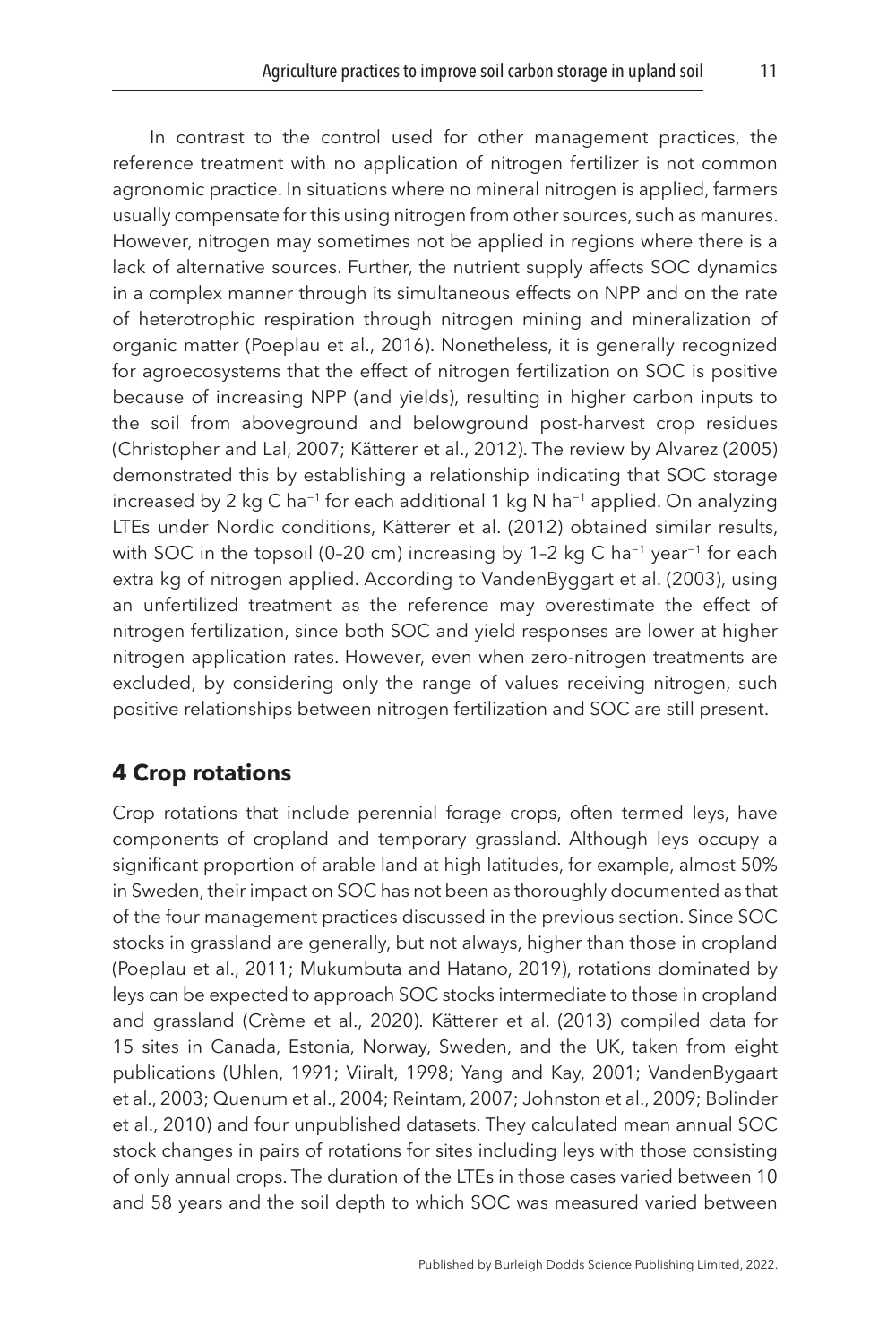20 cm and 70 cm. The studies differed in ley species composition and frequency of leys in the rotation. According to the analysis, on average 0.52 Mg C ha<sup>-1</sup> year−1 (range 0.3–1.1 Mg C ha−1 year−1) more carbon was retained in soils in leyarable systems (including pure grass and legume leys as well as grass/legume mixtures) than in exclusively annual cropping systems [\(Kätterer et al., 2013](#page-28-5)).

Recently, a comprehensive review on the effect of selected crop rotations on SOC was conducted following the strict protocol for systematic reviews ([Land et al., 2017](#page-29-7)). The outcomes from this work, including a meta-analysis, were recently published in Swedish ([Land et al., 2021](#page-29-2)), but with supplementary material including the database in English, which can be freely accessed. Among the different crop rotations investigated, the effect of perennial forage crops was strongest and highly significant. It was found that SOC concentrations were on average 3.49 mg g<sup>-1</sup> higher in rotations with perennial forage crops than in rotations with different annual crops. The difference between the final SOC concentration in 39 individual treatment pairs divided by the duration of the LTE (on average 24.5 years) was 0.16 mg g−1 year−1 soil ([Land et al., 2017](#page-29-7)). Assuming a bulk density of 1.3 Mg m−3, data on which were only provided in a few studies, this equates to an SCR of 0.51 Mg C ha<sup>-1</sup> year<sup>-1</sup> to 25 cm depth.

The study by [Land et al. \(2021\)](#page-29-2) also analyzed the effect of various rotations and monocultures on SOC changes. Selected major findings from these metaanalyses are highlighted here. Effects of diverse rotations in general compared with repeated monocultures (203 pairs) were not significant. However, diverse rotations including legumes led to significantly higher SOC content than repeated monocultures without legumes (113 pairs, mean effect 0.351 mg g−1), which roughly equates to stock changes of about 0.05 Mg C ha<sup>-1</sup> year<sup>-1</sup>, based on the same assumptions for bulk density presented above. Subsets from this dataset showed that the effect of legumes in diverse rotations compared with repeated monoculture without mineral fertilization was highly positive (18 pairs, 1.425 mg g−1, corresponding to about 0.2 Mg C ha−1 year−1). Due to the higher production of legumes under nitrogen-limited conditions, resulting in higher carbon inputs to soil, this response was expected. However, this comparison only applied to practical situations where no mineral fertilizer was applied when growing non-legume crops. Compared with repeated monocultures receiving fertilizer, the inclusion of legumes in diverse rotations still had a slightly positive mean effect on SOC, but this effect was not significantly different from zero (102 pairs). Comparing diverse rotations with and without legumes, the inclusion of legumes had a significantly positive effect on SOC (22 pairs, 0.611 mg g−1, corresponding to about 0.09 Mg C ha−1 year−1). In general, the inclusion of perennial forage crops in rotations was far more effective in increasing SOC than the inclusion of legumes [\(Land et al., 2017\)](#page-29-7).

The positive impact of leys in arable rotations on SOC described above was seen in studies with different proportions of leys and other crops in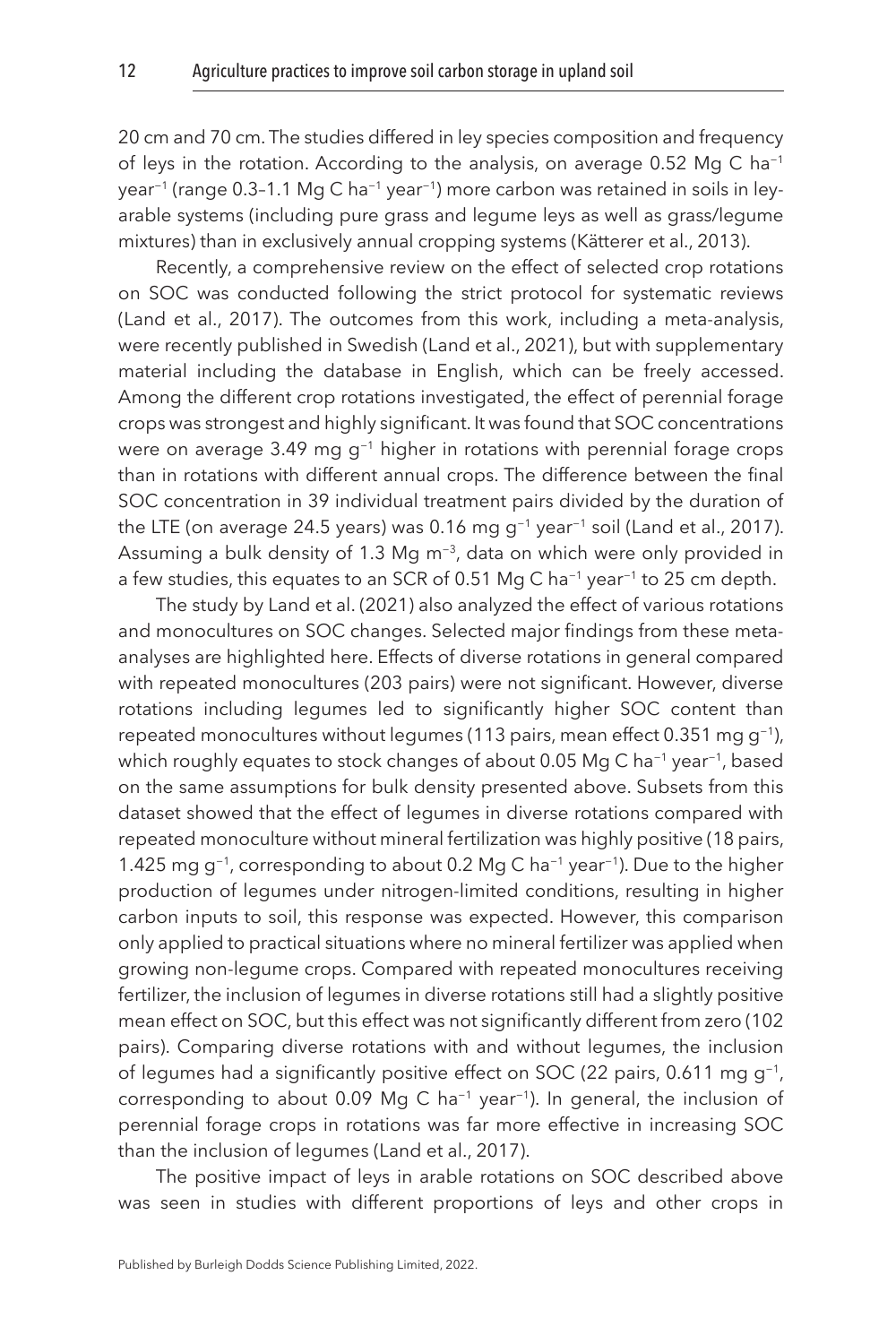rotations. Thus, the pure impact of leys compared with annual crops was probably diluted, since rotations entirely dominated by leys would probably have a stronger effect. This is supported by results from three LTEs in northern Sweden, where leys are grown with different frequencies in arable rotations (5, 3, 2, and 1 years in 6-year rotations A, B, C, and D, respectively) ([Bolinder et al.,](#page-25-7)  [2010\)](#page-25-7). Using annual SOC stock estimates according to [Bolinder et al. \(2010\),](#page-25-7) which were based on equivalent mass principles, the calculated mean annual SOC mass increase compared with rotation D was 0.55 Mg C ha<sup>-1</sup> year<sup>-1</sup> for rotation A and 0.30 Mg C ha<sup>-1</sup> year<sup>-1</sup> for rotations B and C across the three sites. However, these SOC changes did not represent a pure ley effect, since crops and amendments differed between the four rotations. Nevertheless, ley frequency was probably the main driver according to a modeling study for one of the sites [\(Bolinder et al., 2012](#page-25-8)) and the estimated changes were within the range reported in the reviews cited earlier.

# <span id="page-13-0"></span>**[5 Soil tillage](#page-1-5)**

Reducing the intensity of soil disturbance through tillage, particularly no-till practices, is desirable in many respects, for example, for saving labor and fuel and for preserving soil moisture and fauna in soil. Early assessments of no-till in the USA [\(Paustian et al., 1997\)](#page-32-8) led to optimistic extrapolations of potential carbon stock increases at regional and global scale ([Kern and Johnson,](#page-28-7) [1993;](#page-28-7) [Freibauer et al., 2004](#page-26-7)). During recent years, several meta-analyses have revealed both positive effects ([West and Post, 2002](#page-35-5); [Angers and Eriksen-Hamel,](#page-24-8) [2008;](#page-24-8) [Gonzalez-Sanchez et al., 2012;](#page-27-3) [Virto et al., 2012;](#page-35-6) [Aguilera et al., 2013\)](#page-24-5) and null effects on SOC ([Dimassi et al., 2014;](#page-26-8) [Powlson et al., 2014\)](#page-33-5). Global metaanalyses have shown increases in SOC concentrations in the upper topsoil layers and decreases in the layers below, compared with conventional tillage ([Luo et al., 2010b](#page-31-5); [Ogle et al., 2019](#page-32-9)). Only a few studies have included subsoil layers (i.e., below 30 cm), and these found that the positive effect of no-till was highly variable ([Govaerts et al., 2009](#page-27-5)), reduced (Angers and Eriksen-Hamel, 2008), or even absent for some regions [\(VandenByggart et al., 2003;](#page-34-2) [Luo et al.,](#page-31-5)  [2010b\)](#page-31-5). Due to the high variability of its effects on SOC sequestration, the value of reduced tillage practices for climate change mitigation is now being questioned ([Powlson et al., 2014;](#page-33-5) [VandenBygaart, 2016](#page-34-5)).

The most comprehensive recent systematic review on this subject, including 351 LTEs, reported rather moderate effects (4.61 Mg C ha<sup>-1</sup> on average) of no-till over conventional tillage on SOC stocks in the topsoil (0–30 cm), while no significant tillage effect was detected in the full soil profile ([Haddaway et al.,](#page-27-6)  [2017\)](#page-27-6). In the majority of studies, effect size indices were calculated considering a fixed soil depth but, as bulk density is often affected by tillage, this may introduce considerable bias ([Ellert et al., 2002](#page-26-9)). [Meurer et al. \(2018\)](#page-31-6) selected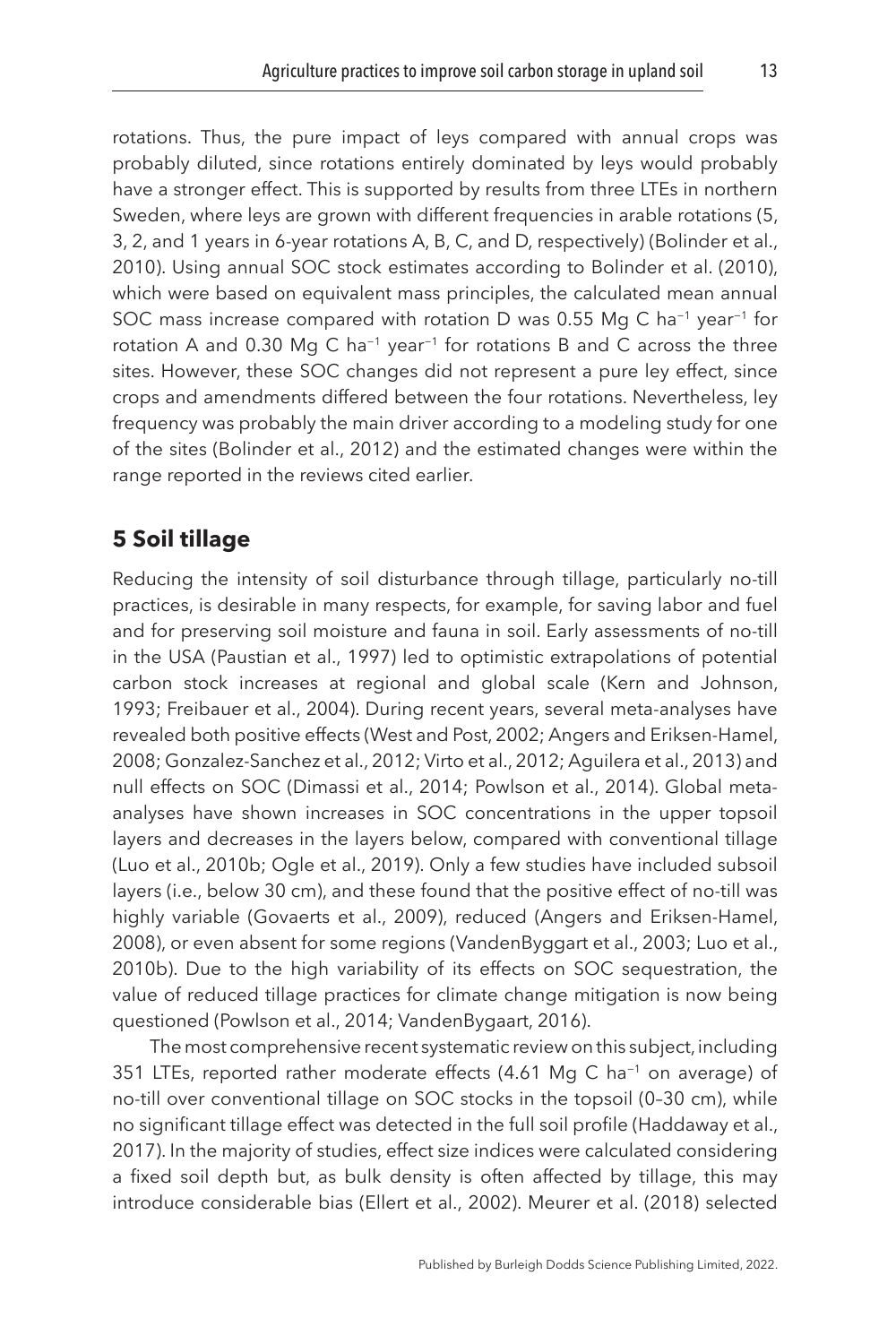a subset of 101 LTEs from the database provided by [Haddaway et al. \(2017\),](#page-27-6) which reported both SOC and bulk densities for calculating SOC stocks with the equivalent soil mass approach [\(Ellert and Bettany, 1995](#page-26-10)). According to their analysis, the carbon gain in no-till over conventional tillage decreased with depth and even became non-significant in studies where SOC stocks could be calculated to an equivalent depth of 60 cm, that is, 1.15 Mg ha−1, which divided by the mean duration of the LTEs gave 0.06 Mg ha−1 year−1 [\(Meurer et al., 2018](#page-31-6)). The effect size of no-till compared with conventional tillage to an equivalent soil depth of 30 cm (0.2 Mg C ha−1) was lower in their study than that presented by [Haddaway et al. \(2017\)](#page-27-6) (4.2 Mg C ha−1 year−1), which may partly be due to slightly higher bulk densities in no-till treatments. Thus, the sequestration potential of no-till seems indeed to be over-estimated when neglecting deeper soil depths. However, only 11 LTEs permitted calculation of SOC stocks to 60 cm depth, so there is a need for additional assessments in ongoing long-term tillage studies including deeper depth layers to confirm these findings.

Moving to the other extreme of tillage operations, deep plowing to 1 m depth to improve soil structure and/or break up hard pans in podzols has been shown to increase SOC stocks significantly at some sites [\(Alcántara et al.,](#page-24-9)  [2016;](#page-24-9) [Schneider and Don, 2019\)](#page-33-6). However, this practice is irreversible and can affect soil ecosystem services in several ways, an issue that needs to be further assessed [\(Schiedung et al., 2019\)](#page-33-7). Studies from New Zealand show that full inversion tillage of pastures to 30 cm depth resulted in increased SOC stocks and that the additional costs associated with this can be offset by the increase in productivity already in the first year after pasture renewal [\(Beare et al., 2020](#page-24-10); [Lawrence-Smith et al., 2021\)](#page-30-9). The generality of these results also needs further consideration.

## <span id="page-14-0"></span>**[6 Subsoil](#page-1-6)**

The amount of SOC stored in subsoil (>30 to 100 cm depth) is similar to that in the topsoil arable layer at 0–30 cm depth [\(Morari et al., 2019\)](#page-31-7). However, LTEs examining common management practices for SCS often only consider the arable layer, where most SOC changes are assumed to occur because carbon cycling is more dynamic in topsoil than in deeper soil layers ([Bolinder et al., 2020](#page-25-2)). In fact, the mean carbon age of SOC decreases sharply with depth [\(Balesdent](#page-24-11)  [et al., 2018](#page-24-11)), but this does not imply that subsoil SOC is insensitive to agricultural management practices. There is evidence that common management practices affect SOC stocks in the upper part of the subsoil or in deeper layers at decadal time scales (e.g., [Börjesson et al., 2018;](#page-25-9) [Dal Ferro et al., 2020](#page-26-11); [Kätterer et al., 2014](#page-28-8); [Kirchmann et al., 2013;](#page-29-8) [Menichetti et al., 2015](#page-31-8)). However, this is not the case at all sites [\(Jarvis et al., 2017](#page-28-9); [Börjesson et al., 2018](#page-25-9)). For instance, [Börjesson et al.](#page-25-9)  [\(2018\)](#page-25-9) presented SCRs calculated according to equivalent mass principles to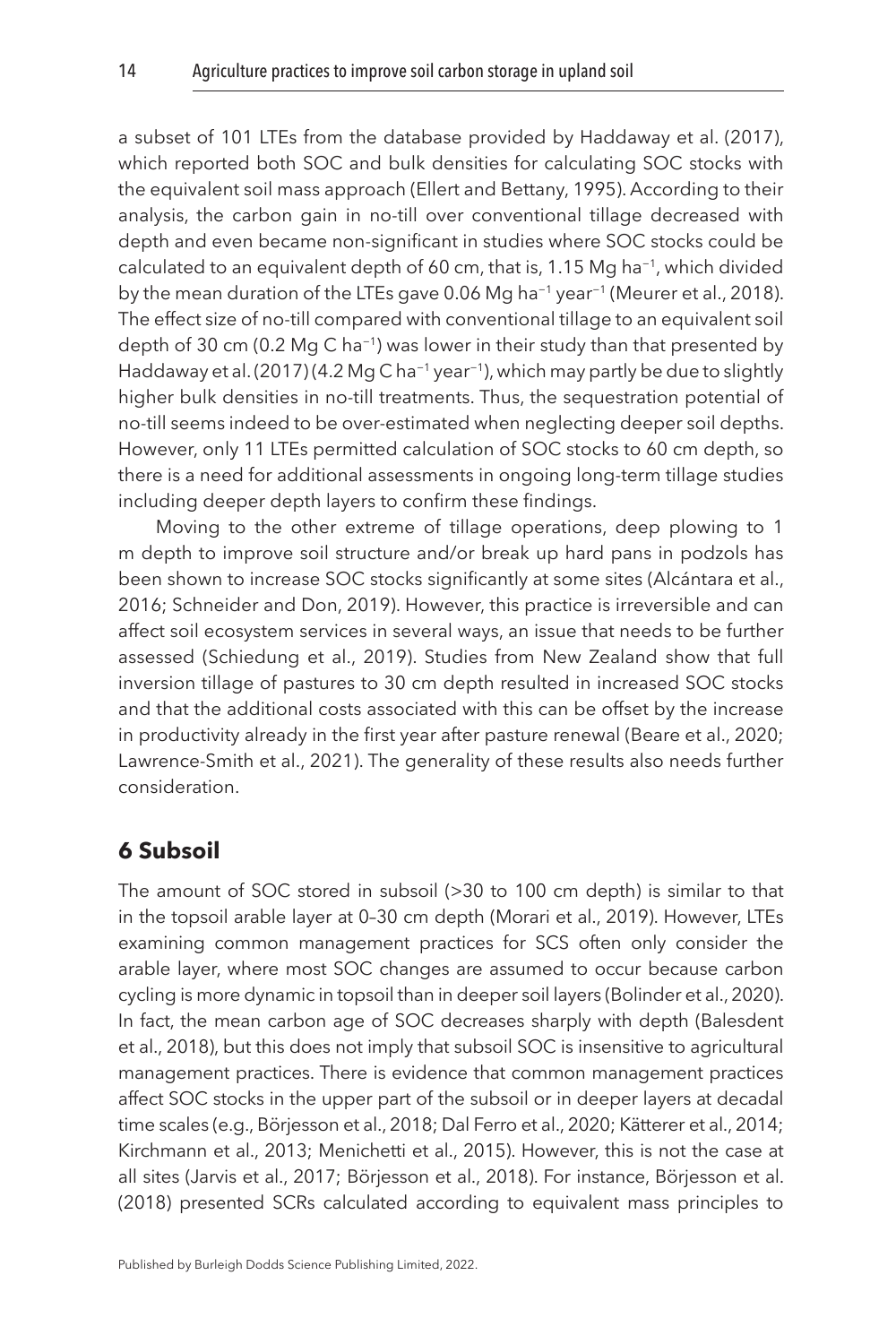50 cm depth for two Swedish LTEs, on loam and sand, with an identical experimental set-up comparing a cereal monoculture with a ley-dominated rotation. During the 35 years of the trials, SCR was positive in the fully fertilized ley-dominated rotation at both sites (0.47 and 0.17 Mg ha<sup>-1</sup> year<sup>-1</sup> in the loam and clay, respectively) and negative in cereal monoculture (-0.38 and -0.15 M ha<sup>-1</sup> year<sup>-1</sup>, respectively). Around 27% of the crop rotation effect occurred below 20 cm depth in the loam, but no effect at all on subsoil C was detected in the clay soil. This illustrates that site-specific conditions such as soil texture play an important role in both carbon inputs and retention in soil profiles ([Poeplau and Kätterer, 2017](#page-32-10)).

The rationale for including deeper soil layers in any analysis of SOC stock changes is obvious when considering tillage practices. Including deeper soil layers then significantly influences the overall conclusions drawn on total SOC stock changes, since tillage affects the depth distribution of SOC [\(Angers and](#page-24-8)  [Eriksen-Hamel, 2008;](#page-24-8) [Luo et al., 2010b](#page-31-5); [Meurer et al., 2018\)](#page-31-6). Including subsoil is also important when evaluating and comparing annual and perennial crops with more or less well-developed root systems or other deep-rooting species ([Carter and Gregorich, 2010](#page-25-10); [Collins et al., 2010;](#page-25-11) [VandenBygaart et al., 2011](#page-34-6); [Guan et al., 2016](#page-27-7)). It has been shown that major land-use changes, such as cropland to grassland or pasture or cropland to forest, and vice versa, may in some cases also induce changes in subsoil carbon ([Guo and Gifford,](#page-27-8)  [2002;](#page-27-8) [Poeplau and Don, 2013](#page-32-11)). A recent analysis on the conversion of former cropland on environmentally sensitive soils in the USA into grassland within the Conservation Reserve Program showed that gains in topsoil carbon may have been negated by net losses at depth ([Yang et al., 2021\)](#page-35-7). There is thus strong reason to include SOC changes in the subsoil in carbon accounting systems ([Rumpel and Kögel-Knabner, 2011\)](#page-33-8). However, the responses are sitespecific and the mechanisms governing the effects on subsoil SOC have been insufficiently studied, which has been identified as a major knowledge gap ([Lorenz and Lal, 2005](#page-30-10); [Chenu et al., 2019\)](#page-25-4).

Since carbon changes are small relative to total SOC stocks, LTEs are indispensable when quantifying the net effect of different management practices on subsoil carbon. To our knowledge, reviews focusing on agricultural management impacts on subsoil SCS are currently lacking. Future efforts are urgently needed in data compilation and analysis of existing data, and further research is needed on the mechanisms controlling the movement of organic carbon into subsoils and its stabilization [\(Balesdent et al., 2018](#page-24-11); [Kögel-Knabner](#page-29-9)  [and Amelung, 2021;](#page-29-9) [Simo et al., 2019;](#page-33-9) [Torres-Sallan et al., 2017](#page-34-7)).

#### <span id="page-15-0"></span>**[7 Case study: Soil carbon and fertility](#page-1-7)**

Rebuilding SOC in agricultural soils is frequently mentioned as a key component of sustainable intensification, due to its positive feedback on soil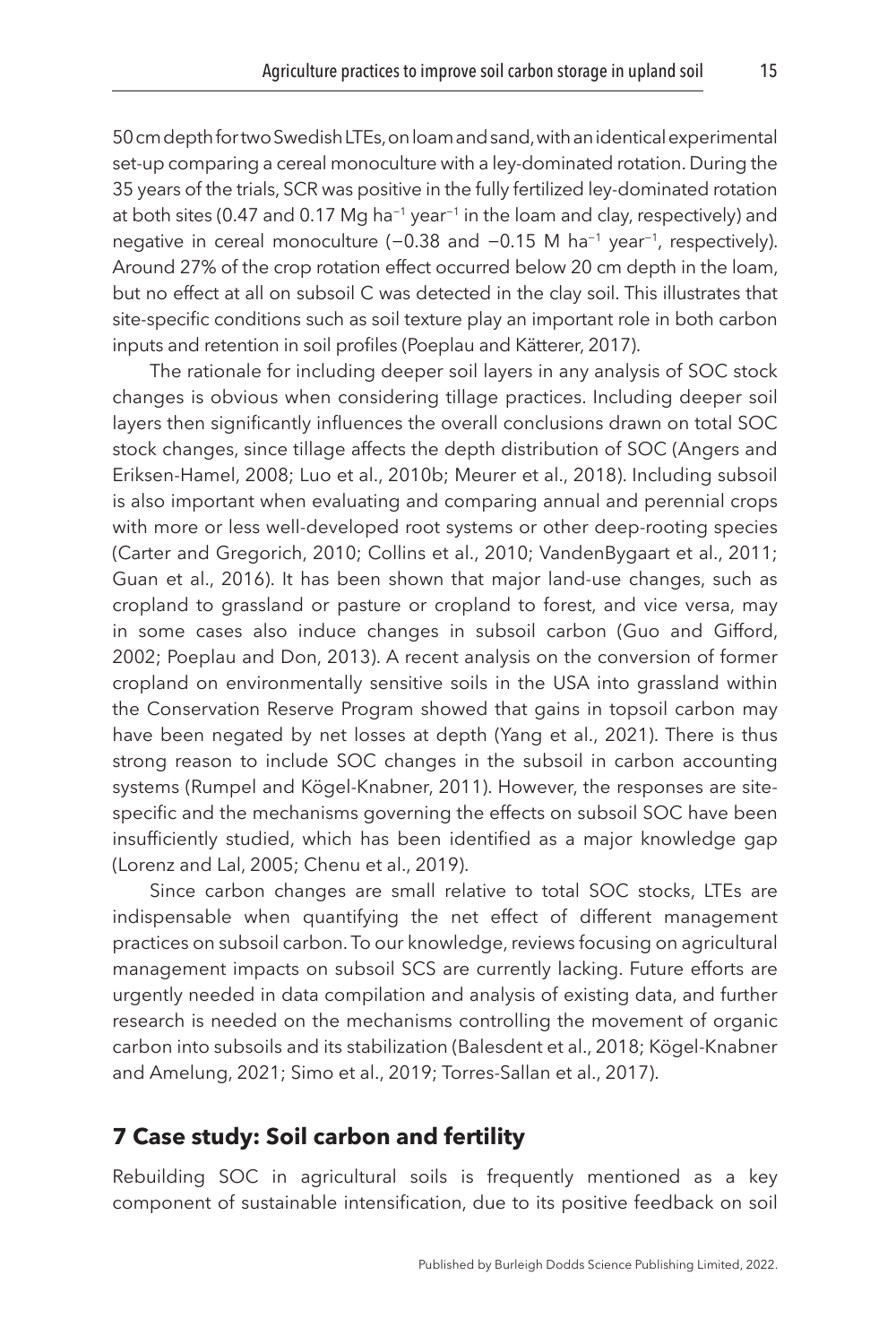fertility and food security (e.g. [Lal, 2004,](#page-29-1) [2013](#page-29-0); [Foley et al., 2011](#page-26-12); [Henryson](#page-27-9)  [et al., 2018\)](#page-27-9). Although many studies show synergies between SOC and crop productivity ([Lal, 2013;](#page-29-0) [Oldfield et al., 2019\)](#page-32-12), the responses seem not to be universal ([Edmeades, 2003;](#page-26-13) [Hijbeek et al., 2017](#page-28-10)) and may even be reversed in data analyses at regional or continental scale ([Oelofse et al., 2015;](#page-31-9) [Vonk et al.,](#page-35-8)  [2020\)](#page-35-8). Confounding correlations, such as negative correlations between SOC and pH, further complicate this type of analysis [\(Kirchmann et al., 2020](#page-29-10)).

In the following, we present a case study of a Swedish LTE comparing two treatments, with and without the addition of cereal straw corresponding to 1.8 Mg C ha−1 year −1 ([Kätterer et al., 2011\)](#page-28-3). The most frequent confounding factors, such as treatment differences in pH and crop nutrient supply, are most likely negligible in this comparison. Both treatments are fertilized annually with nitrogen, phosphorus, and potassium, and these elements are probably not limiting for crop growth. Differences in crop yield between the two treatments have increased over time since the start of the LTE in 1956. We regressed the significant linear slope of a regression model fitted to the time series of annual yield ratios in the straw-amended compared with control treatments on measured SOC concentration changes in the straw treatment compared with the control. The results clearly showed increasing yield with increasing SOC concentration, with a slope of 4.4% ([Fig. 3](#page-17-1)).

This case study was performed on clay soil in Sweden, and extrapolation of the results is not straightforward. However, the results show that the synergy between SOC storage and yield potential can be considerable, at least in some regions. They also support findings in previous analyses of LTEs, for example, by [Körschens et al. \(2013\),](#page-29-5) who reported a yield benefit of 6% in manured treatments compared with mineral fertilization alone. We interpreted the strong crop yield response to SOC increase in the Ultuna LTE as being mainly governed by soil structural changes related to SOC, through increasing the amount of plant-available water ([Meurer et al., 2020\)](#page-31-10) and creating a better environment for root growth, thereby increasing the uptake efficiency of water and nutrients. This complies with the interpretation of manure-induced yield increases in European LTEs [\(Zavatarro et al., 2017\)](#page-35-9). The dynamic interactions between SOC and soil structure have recently been formalized in a modeling approach that represents the observed soil structural changes in this trial very well [\(Meurer](#page-31-10)  [et al., 2020](#page-31-10)). An important difference between the Ultuna experiment and most other LTEs, which may exaggerate the effect of SOC on soil structure to some extent, is that Ultuna is a small-plot trial  $(2 \text{ m} \times 2 \text{ m})$  that is managed entirely by hand, thus preventing soil compaction. In large plot experiments using fullscale machinery, the situation may differ, and under real-life field conditions, it is widely recognized by farmers that soil compaction results in yield reductions through reduced aeration and water infiltration, which increases the risk of waterlogging.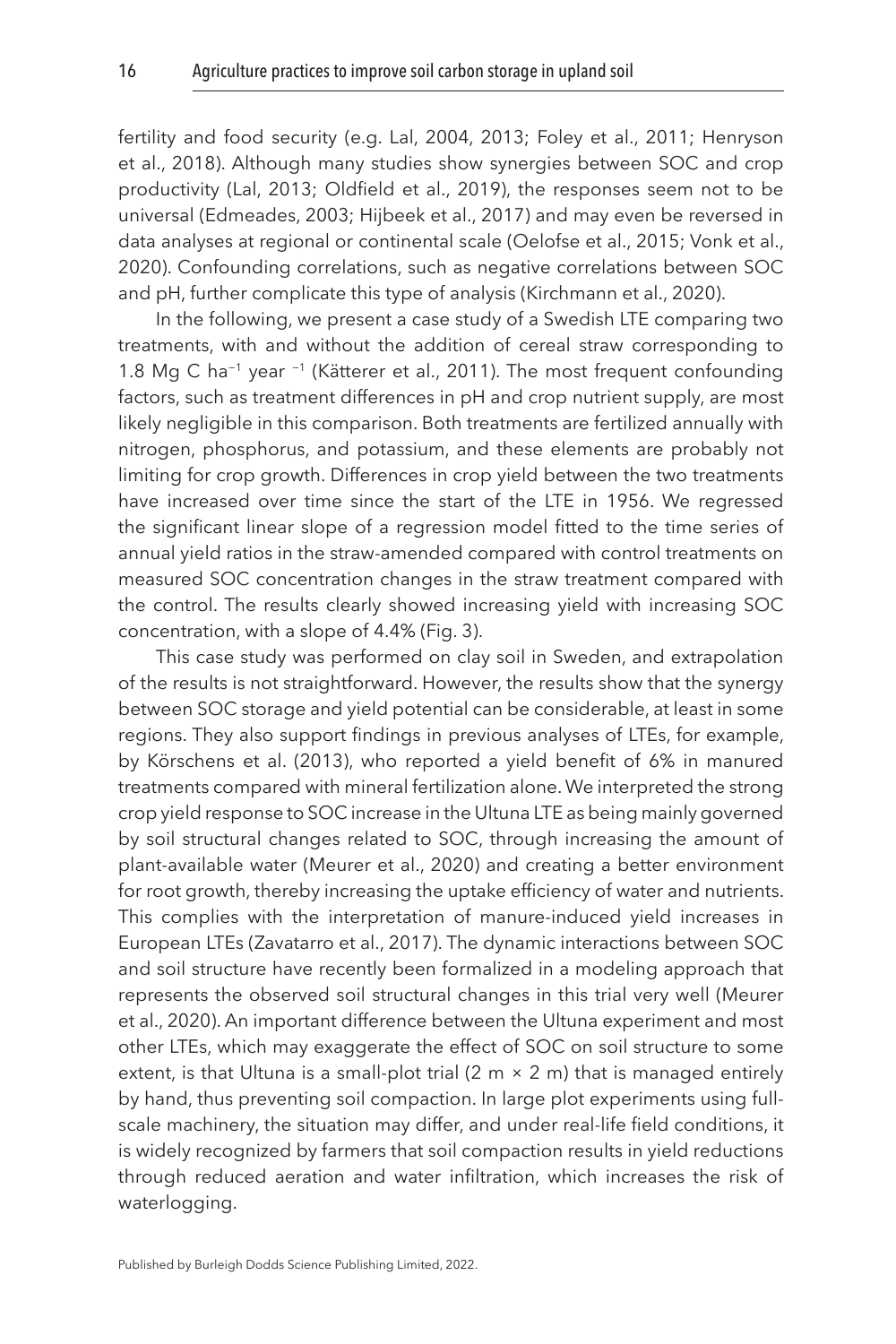<span id="page-17-1"></span>

Figure 3 Crop yield response to increasing soil organic carbon (SOC) concentration in the topsoil during 63 years in the Ultuna long-term experiment [\(Kätterer et al., 2011\)](#page-28-3). Yield changes correspond to linear regression (significant slope) of crop yield over time in a treatment amended with straw compared with treatment without straw. Changes in SOC between the two treatments were calculated from direct measurements recorded for several years and differences steadily increased over time. In 2019, 63 years after the start of the experiment, topsoil SOC concentration was 6.2 mg g−1 higher in the straw-amended treatment compared with the control. Both treatments received mineral fertilizer, so the yield response is probably mainly due to changes in soil physical properties.

# <span id="page-17-0"></span>**[8 Conclusion and future trends](#page-1-8)**

Since annual changes in SOC are small compared with total SOC stocks, which vary greatly even at small scales, data from LTEs are essential when quantifying the impact of agricultural management on SOC stocks. The responses of different management practices on SCR synthesized in this review are summarized in [Fig.](#page-18-0) [4](#page-18-0). Studies reporting SCR were less common than those reporting RR because bulk density, which is laborious to measure, is not required to calculate RR based on SOC concentration measures. Among the practices considered, crop residue retention compared with removal was that most commonly investigated in LTEs, followed by manure addition, nitrogen fertilization, cover crops, and rotations. Changes in SOC stocks were highest when comparing perennial with annual crops and lowest, though still statistically significant when comparing diverse rotations including legumes with monocultures. LTEs investigating tillage effects were frequently described, but only a limited number of those reported bulk density values, which is a prerequisite for calculating SOC stock changes. Carbon stocks increased in no-till treatments compared with conventional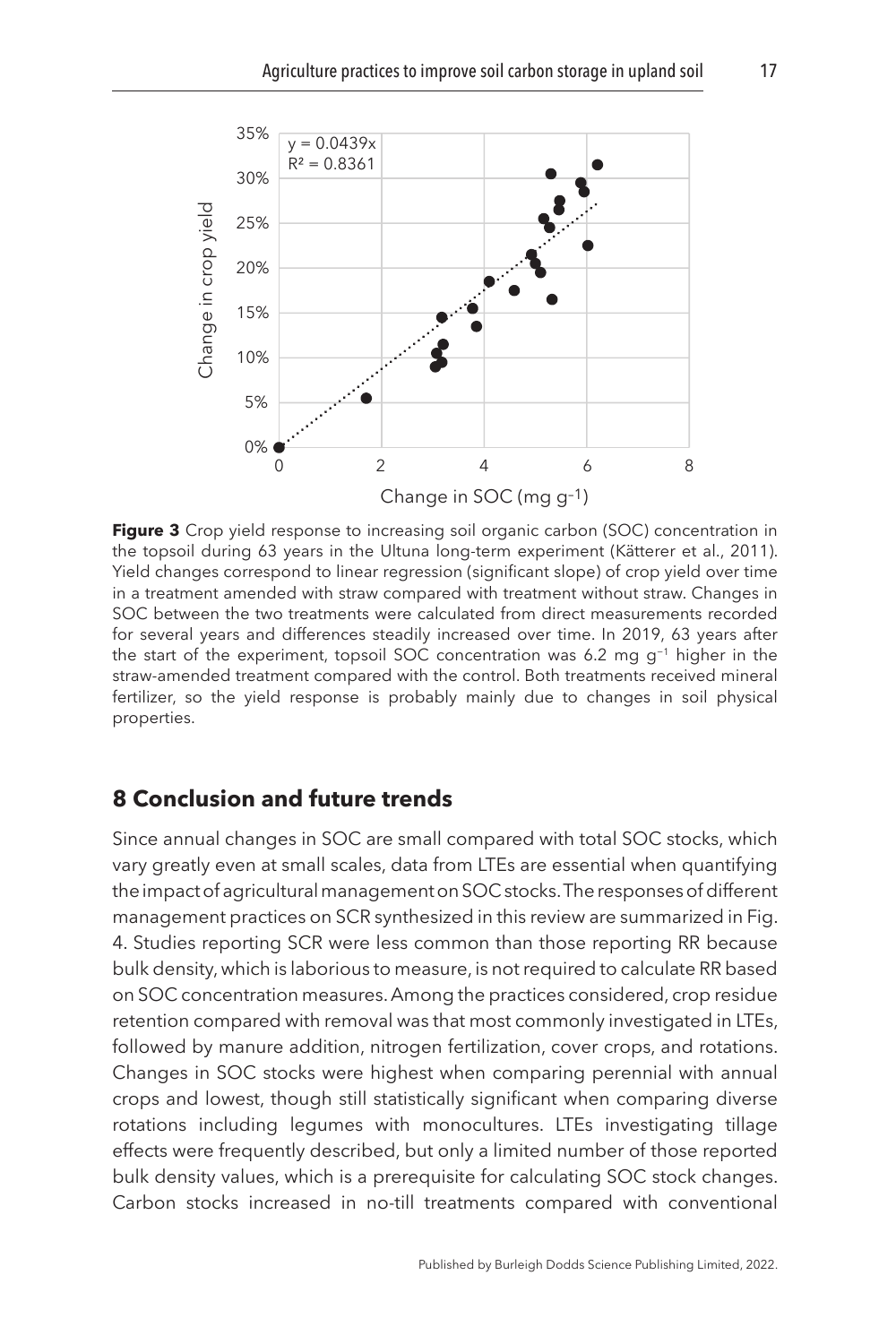<span id="page-18-0"></span>

**Figure 4** The overall average effect of different management practices on mean stock change rate (Mg C ha−1 year−1), weighted by the number of paired comparisons (*N*), in the reviews presented in this chapter [\(Meurer et al., 2018;](#page-31-6) [Bolinder et al., 2020;](#page-25-2) [Land et al.,](#page-29-2)  [2021](#page-29-2)). NT, no-till; CT, conventional tillage.

tillage to 30 cm depth, but in studies reporting SOC to 60 cm depth, the SOC gain was much lower, and not significantly different from zero.

#### *8.1 Carbon stock changes and long-term field experiments*

The majority of the field-based estimates presented in Fig. 4 were found to be statistically significant in meta-analyses. Hence, they are valid for inclusion in large-scale analyses and planning. Most estimates of global SCS potential were directly derived from LTEs or indirectly from models based on LTEs. Nevertheless, extrapolation from LTEs to larger scales is not straightforward. For example, LTEs are more abundant in temperate than in tropical climate zones, and publications from certain regions, for example, Russia, are underrepresented due to lack of cataloging in digital scientific databases or the use of native languages, making them difficult to find ([Haddaway et al., 2015](#page-27-2)). There is a lack of LTEs in some regions, especially developing countries and the distribution of LTEs in reviews and meta-analyses is frequently also biased toward regions where certain management practices are common, as illustrated by the over-representation of tillage studies from North America [\(Haddaway](#page-27-2)  [et al., 2015,](#page-27-2) [2017\)](#page-27-6).

Potential biases, especially in long time series, should also be considered, since management practices in LTEs, such as cultivars, fertilization, crop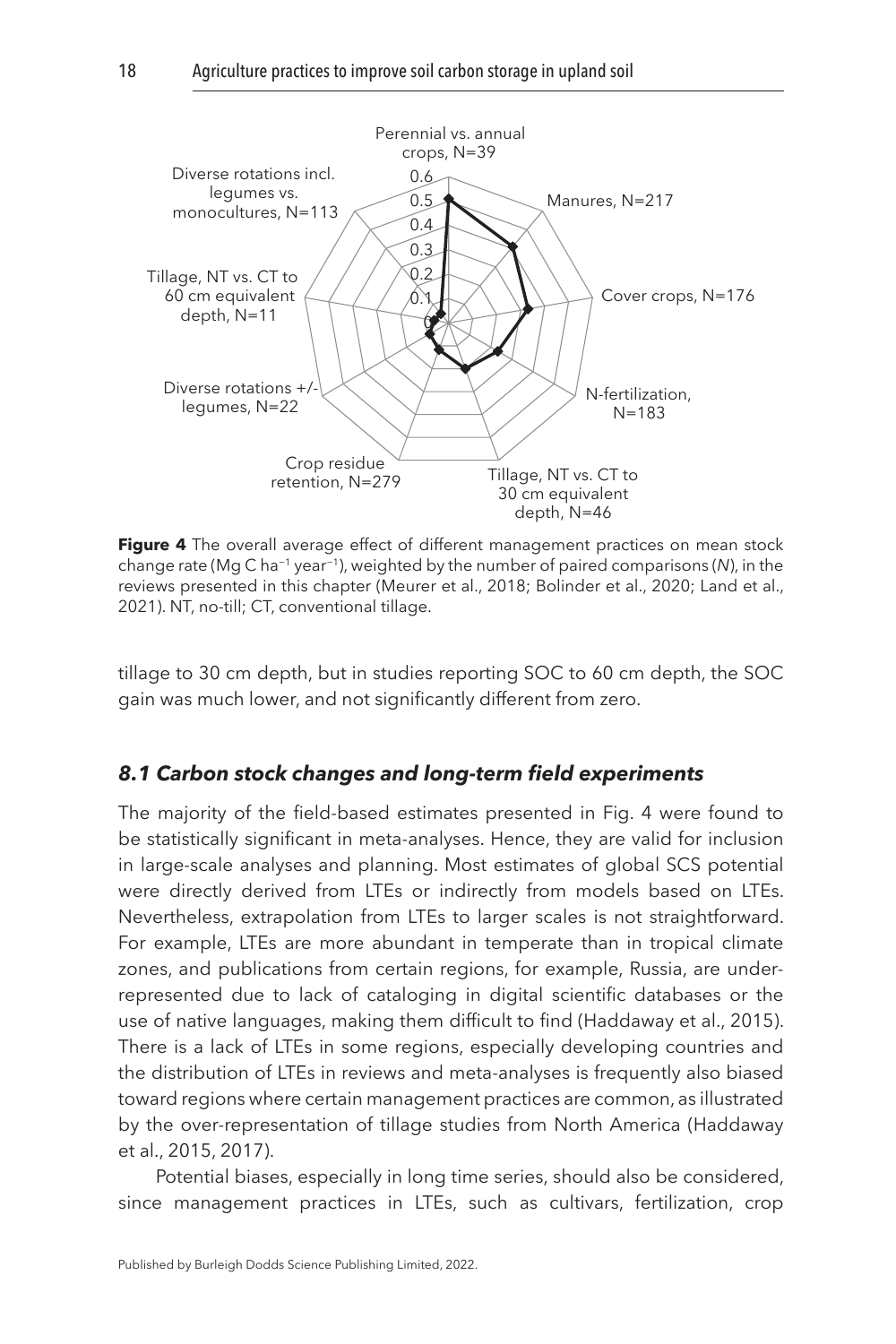protection, or liming, do not always match common agricultural practices. Consequently, the yields are not necessarily optimized and the relative difference in yields, which is the main driver of annual crop residue carbon inputs to soil, may be lower in LTEs than on real farms. This could also cause some difficulties in the interpretation of effect size indices when combining data from shorter- and medium-term LTEs with data from much longer-term experiments. The RR and SCR values are relative assessments, most commonly using only the most recent measurements of SOC in LTEs, but it is possible that SOC content may have declined over time in both the management practice treatment and the control treatment, depending on the initial conditions at the start of the experiment ([Bolinder et al., 2020](#page-25-2)). Using the time series of SOC measurements in LTEs could improve the estimates of RR and SCR ([Haddaway](#page-27-10)  [et al., 2016\)](#page-27-10).

Differences in tillage depth over time or in drainage conditions may also be prevalent and may create biases [\(Warren et al., 2020](#page-35-10)). Although the exact time when the changes take place is difficult to establish, some studies indicate that plowing depth may have increased by as much as 7.5–10 cm between around 1950–1960 and 1970–1990 (e.g. [Van Meirvenne et al., 1996;](#page-34-8) [Riley and](#page-33-10)  [Bakkegard, 2006\)](#page-33-10). This can create a distortion in the time series of data used for SOC measurement through dilution of SOC by the inclusion of poor subsoil material into the topsoil. Hence, conclusions on absolute trends in SOC may be biased when comparing management practices from different databases, such as observations from LTEs with large plot sizes using modern full-scale machinery or soil monitoring programs. This dilution can also affect the calibration of SOC models and needs to be accounted for when modeling SOC stocks, as shown by, for example, van [Wesemael et al. \(2005\).](#page-35-11) The movement of soil from one plot to another through tillage operations is another problem in smallplot experiments [\(Sibbesen, 1986\)](#page-33-11). Furthermore, some LTEs include extreme treatments that are not scalable due to legal restrictions, as we pointed out with the example of application rates of sewage sludge in Sweden ([Kirchmann et al.,](#page-29-6)  [2017\)](#page-29-6). Another difficulty relating to the effects of recycled organic materials on SOC changes arises in LTEs with manures, since the amounts applied in these experiments do not necessarily reflect current agronomic practices and the SCR estimates are probably too optimistic in some cases. In fact, during recent decades there has been a lowering of application rates because of the introduction of nutrient-related regulations in many countries.

#### *8.2 Other management practices*

Several important agricultural management practices are under-represented in LTEs. [Kirchmann et al. \(2020\)](#page-29-10) found that only 9 out of 735 LTEs that they reviewed investigated liming interventions according to the systematic map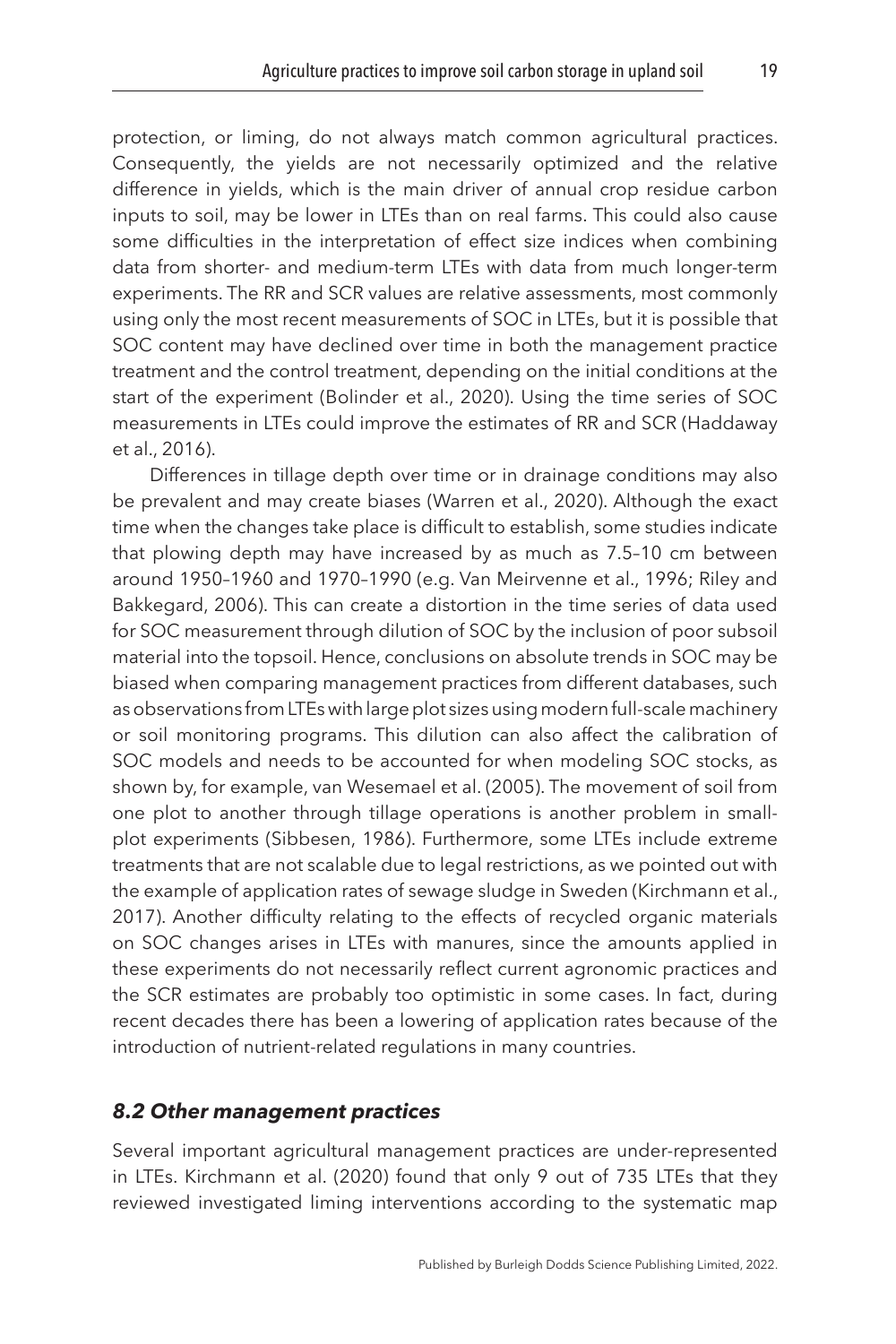presented by [Haddaway et al. \(2015\)](#page-27-2), despite soil acidity being a major yieldlimiting factor in large agricultural areas. Lime application has been shown to decrease nitrous oxide emissions from soils ([Scheer et al., 2008;](#page-33-12) [Wang et al.,](#page-35-12)  [2018\)](#page-35-12) and increase methane oxidation [\(Kunhikrishnan et al., 2016\)](#page-29-11), but its effect on the carbon balance is understudied. It is well-known that soil acidity affects the composition and diversity of microbial communities, with associated feedbacks on carbon and nitrogen cycling in soil ([Bahram et al., 2018](#page-24-12); [Malik](#page-31-11)  [et al., 2018](#page-31-11)), including stabilization mechanisms mediated, for example, by changes in bacteria/fungi ratio ([Rousk et al., 2009](#page-33-13)). In their review, [Paradelo](#page-32-13)  [et al. \(2015\)](#page-32-13) identified this topic as a knowledge gap and encouraged the soil science community to synthesize unpublished data from existing LTEs.

Field application of biochar is a measure that can increase SOC to the same order of magnitude as SCS ([Paustian et al., 2016;](#page-32-0) [Minx et al., 2018\)](#page-31-0). The thermal decomposition of biomass under low oxygen conditions during pyrolysis makes biochar highly resistant to heterotrophic organisms in soil [\(Lehmann et al.,](#page-30-11)  [2006\)](#page-30-11). As most of the biochar is not transformed to soil organic matter, the SOC increase after its application does not comply with the strict definition of SCS according to [Olson et al. \(2014\)](#page-32-2). Nevertheless, due to its positive effects on soil fertility, biochar application generally leads to higher crop yields, especially in sub-tropical and tropical climates, as shown in several meta-analyses ([Liu et al.,](#page-30-12)  [2013;](#page-30-12) [Jeffery et al., 2017;](#page-28-11) [Ye et al., 2020\)](#page-35-13). Yield responses appear to persist for at least 20 growing seasons, as shown for LTEs in Kenya [\(Kätterer et al., 2019](#page-28-12)). The total climate change mitigation benefit of biochar technologies depends on the origin of the biomass and how efficiently the energetic gases evolving during pyrolysis are used, including substation effects [\(Tisserant and Cherubini,](#page-34-9)  [2019;](#page-34-9) [Sundberg et al., 2020\)](#page-34-10). LTEs quantifying carbon stock changes due to biochar application is still scarce. Furthermore, biochar-induced nitrogen mining through priming of soil organic matter is a potential risk that should be evaluated before scaling-up this technology under nutrient-poor conditions ([Wardle et al., 2008](#page-35-14); [Wang et al., 2016](#page-35-15)).

Irrigation is another topic that is insufficiently studied in relation to SOC. Despite its significance for food production and use on more than 0.3 billion ha, [Trost et al. \(2013\)](#page-34-11) found only 14 LTEs reporting SOC changes due to irrigation practices. The results from these studies were highly variable, with up to 500% increases in SOC in irrigated desert soils, moderate increases in semi-arid regions, and no consistent effects in humid regions. Consideration of potential tradeoffs relating to water scarcity elsewhere, groundwater depletion, and nitrous oxide emissions are likely to be particularly relevant for irrigation practices.

Planting more trees or bushes in agricultural landscapes could also boost aboveground carbon storage and SCS [\(Menichetti et al., 2020\)](#page-31-12). However, few LTEs on agroforestry cover more than a decade ([Cardinael et al., 2018](#page-25-12); [Corbeels](#page-25-13)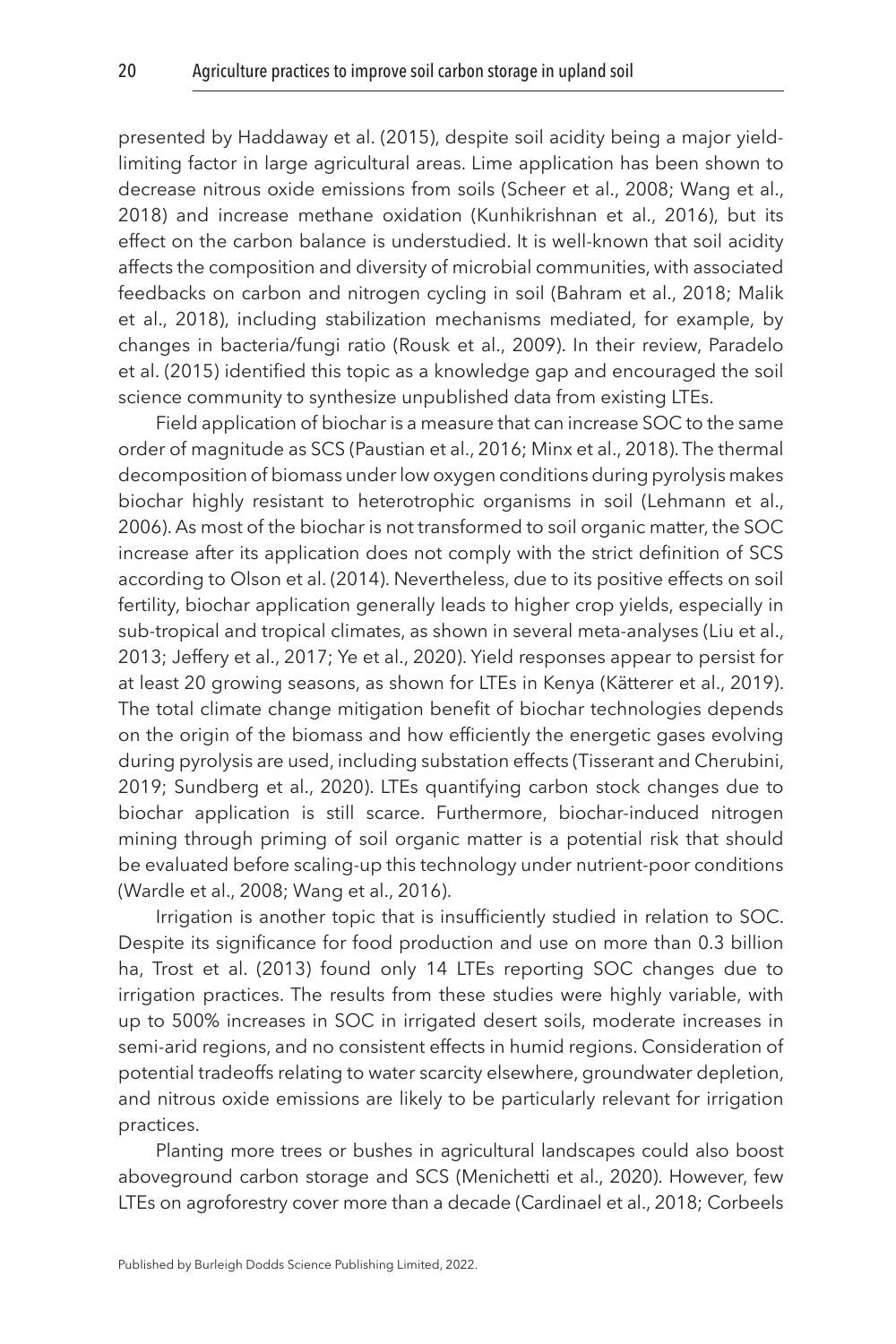[et al., 2018](#page-25-13)). Agroforestry systems are also highly diverse and region-specific, and their contribution as a carbon sink is often not accounted for in national inventories ([Rosenstock et al., 2019](#page-33-14)). As seen for agroforestry, the introduction of perennial energy crops on cropland will often lead to SCR, as shown in a metaanalysis for woody species based mainly on European trials [\(Don et al., 2012\)](#page-26-14). In addition, energy grasses have the potential to sequester carbon, as shown by [Poeplau and Don \(2012\).](#page-32-14) Rough estimates of SCR provided in these two reviews lie around 0.4 Mg C ha−1 year−1, which is similar to that leys in crop rotation trials. Much higher SCR values, that is, 1.56 Mg C ha−1 year−1 and 0.68 Mg C ha−1 year−1 on average for herbaceous and woody perennials, respectively, were reported in the meta-analysis by [Agostini et al. \(2015\)](#page-24-13). However, if energy production is restricted to abandoned and marginal land in order to avoid competition for land with food productions, these estimates for SCR are probably not scalable.

Avoiding soil compaction through controlled traffic, i.e. constraining field traffic to the smallest possible area of permanent traffic lines, may also have the potential to increase crop productivity and SOC stocks, and mitigate nitrous oxide emissions [\(Antille et al., 2015](#page-24-14); [Hernandez-Ramirez et al., 2021](#page-28-13)). However, this technology is rather new and LTEs quantifying its effects on SOC are still lacking. Amelioration of subsoil conditions to improve soil fertility is another topic that should be investigated further. This may involve soil drainage, a measure for increasing both productivity and decomposition, and tillage operations aimed at loosening compact subsoil layers. Besides deep plowing operations, which have been shown to result in SOC sequestration in the few studies available, loosening of upper subsoil layers combined with injection of organic materials may be another way to increase soil fertility and SOC stocks ([Getahun et al., 2018](#page-27-11)).

Organic farming practices are promoted in many countries, especially in the European Union, based in part on the argument that it leads to SCS ([Freibauer](#page-26-7)  [et al., 2004\)](#page-26-7). Higher average SOC stocks in organic than in conventional systems may be interpreted as an advantage of organic systems at farm scale ([Smith, 2004](#page-34-12); [Goh, 2011;](#page-27-12) [Gattinger et al., 2012\)](#page-26-15). However, comparing conventional stockless farms with low external carbon inputs with organic mixed farms with inputs from manures, or even off-farm carbon sources transferred from conventional systems, requires system boundaries to be considered [\(Goulding et al., 2009](#page-27-13); [Kirchmann et al, 2016](#page-29-12)). Higher SOC stocks in organic farming can be due to high and often disproportionate application of organic fertilizers ([Leifeld and](#page-30-13) [Fuhrer, 2010](#page-30-13); [Leifeld et al., 2013\)](#page-30-14) and transfer of nutrients from conventional to organic systems [\(Nowak et al., 2013\)](#page-31-13). Moreover, organic farming often involves a combination of several of the management practices covered in this chapter, such as cover crops and leaving crop residues in the field, based on the belief that there is a synergetic effect. This may indeed be the case but needs further investigation, especially as these practices are also used in conventional farming systems. More importantly, all of the above-mentioned considerations make it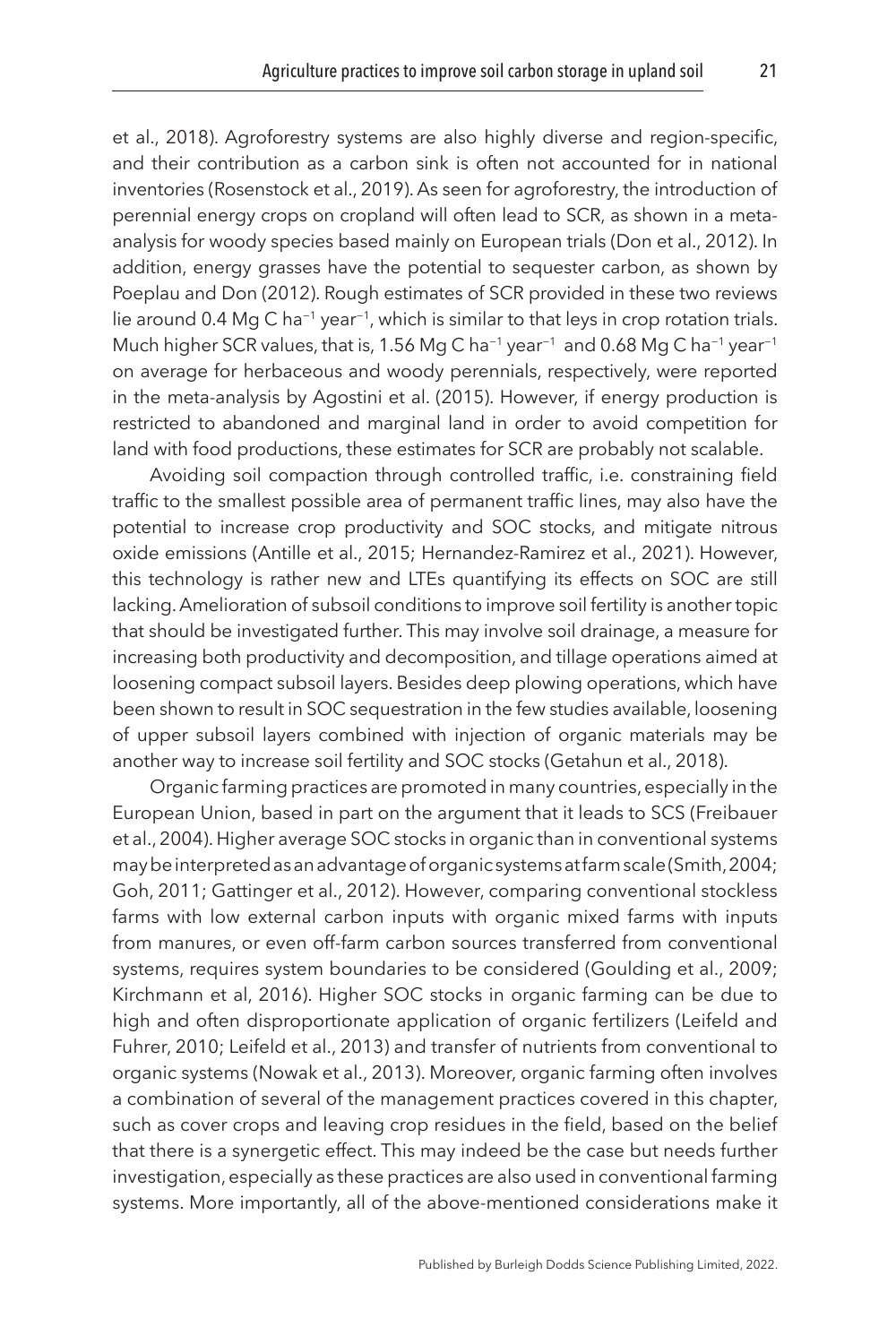very difficult to perform appropriate and equitable assessments on the effect of organic farming systems, both at farm scale and in LTEs, because these systems involve too many confounding factors acting simultaneously ([Kirchmann et al.,](#page-29-12)  [2016\)](#page-29-12). The lower yields in organic compared with conventional systems implies a SOC stock decrease in situ and a requirement for more cropland to produce an equivalent amount of food ([Kirchmann et al., 2007\)](#page-29-13). This may induce indirect land-use change, including deforestation, with accompanying losses of SOC at larger spatial scales ([Kirchmann et al., 2016;](#page-29-12) [Searchinger et al., 2018](#page-33-15)).

#### *8.3 Uncertainty and scaling-up in space and time*

At the 21st Conference of the Parties meeting in Paris, the French government launched the 4 per 1000 initiative [\(www.4p1000.org\)](http://(www.4p1000.org)) to promote SCS, based on the rationale that an increase of 0.4% in global SOC stocks could offset all anthropogenic carbon dioxide emissions. Although the intention of the initiative was to set this as a normative target ([Rumpel et al., 2020\)](#page-33-16), it has created lively discussions in the scientific literature about the feasibility of SCS in practical implementation [\(Minasny et al., 2017;](#page-31-1) VandenBygaart, [2018](#page-34-13); [Poulton et al., 2018](#page-32-15); [Amelung et al., 2020\)](#page-24-15). Among other issues, the sources of nitrogen and other nutrients required for building soil organic matter are a crucial climate-related issue as long as fertilizers are produced using fossil energy [\(van Groenigen et al., 2017](#page-34-14)). The carbon inputs required to reach the target would have to increase by 43%, or 0.66 Mg ha<sup>-1</sup> year<sup>-1</sup>, according to a recent study [\(Bruni et al., 2021\)](#page-25-14). No single measure among those presented in [Fig. 4](#page-18-0) would be sufficient to reach this target.

Despite the uncertainties mentioned above and the incomplete understanding of how SCS is influenced by management and pedo-climatic factors [\(Chenu et al., 2019;](#page-25-4) [Smith et al., 2020](#page-34-15)), the evidence from LTEs on several major management practices affecting SOC stocks is quite solid and can be used to design more climate-smart production systems and applied in bottom-up approaches to estimate biophysical SCS potential at larger scales. Several of these practices, like cover crops, more perennial crops, and surface mulch due to reduced tillage, will also directly lead to global cooling through associated increases in surface albedo ([Lugato et al., 2020](#page-30-15)). However, some practices may lead to increased nitrous oxide emissions, which may lower the mitigation potential ([Guenet et al., 2021](#page-27-14)). Moreover, when extrapolating the effects obtained from field measurements in one region to another with different soils, climate conditions, and agricultural practices, the estimates may become highly uncertain or even false. Proper boundary conditions must be set and tradeoffs with food production and other ecosystem services, leakage through indirect land-use change, non-CO<sub>2</sub> GHG, and the United Nations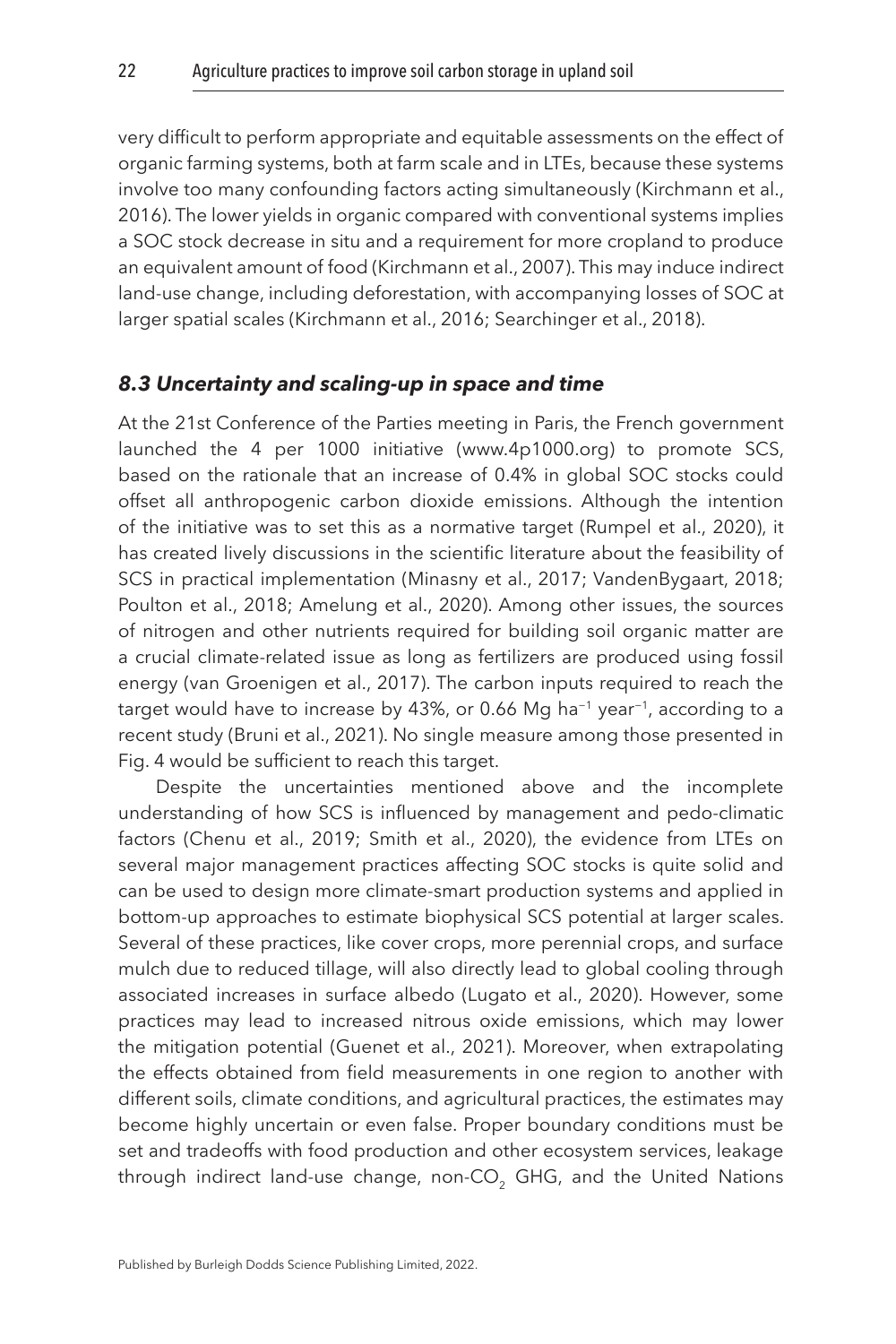Sustainable Development Goals must be considered when upscaling SCS measures in space.

It must be emphasized that not all measures are scalable in space. For example, manures that increase SOC stocks at field or farm scale [\(Fig. 4](#page-18-0)) will not contribute to SCS at larger scales as long as the number of animals or manure handling/treatment methods in a given region does not change. The same applies to other limited organic resources, such as sewage sludge, composts, or other wastes from the food chain. To optimize the use of biomass, alternative pathways for any organic resource have to be evaluated. Although crop residue retention in the field will most likely improve soil health and lead to SOC gains, it may not always be the best option. Instead, part of the residues could be pyrolyzed and the evolving gases could be upgraded to fuels, replacing fuels of fossil origin, while the biochar produced could first be used for water purification or as a feed additive to cows to reduce methane emissions, and then applied to soil, where it will improve soil fertility and lead to negative carbon emissions. This is just one example of a win-win-win strategy that can result in more SOC with several other co-benefits. We view SCS as one component in the sustainable development of emerging bioeconomies. Transdisciplinary multi-actor approaches will be necessary to identify and develop regionspecific pathways for more sustainable societies encompassing all dimensions of sustainable development.

## <span id="page-23-0"></span>**[9 Where to look for further information](#page-1-9)**

Many of the reviews cited in this chapter provide excellent overviews of the research area.

Dr. Rattan Lal, Professor of Soil Science and Director of the Carbon Management and Sequestration Center at Ohio State University, has edited many textbooks that include articles from many leading scientists. He is easy to find on the internet. The following book is just an example: Lal, R. and Stewart, B.A. (2018), *Soil and Climate*. CRC Press, Boca Raton, doi:10.1201/b21225

Key research in this area can be found on the websites of the following organizations:

- United States Department of Agriculture (USDA; www.usda.gov).
- Joint European Research Program to develop knowledge, tools and an integrated research community to foster climate-smart sustainable agricultural soil (https://ejpsoil.eu/).
- The Global Research Alliance on Agricultural Greenhouse Gases [https://](https://globalresearchalliance.org/) [globalresearchalliance.org/.](https://globalresearchalliance.org/)
- All major soil science departments at universities and research institutes.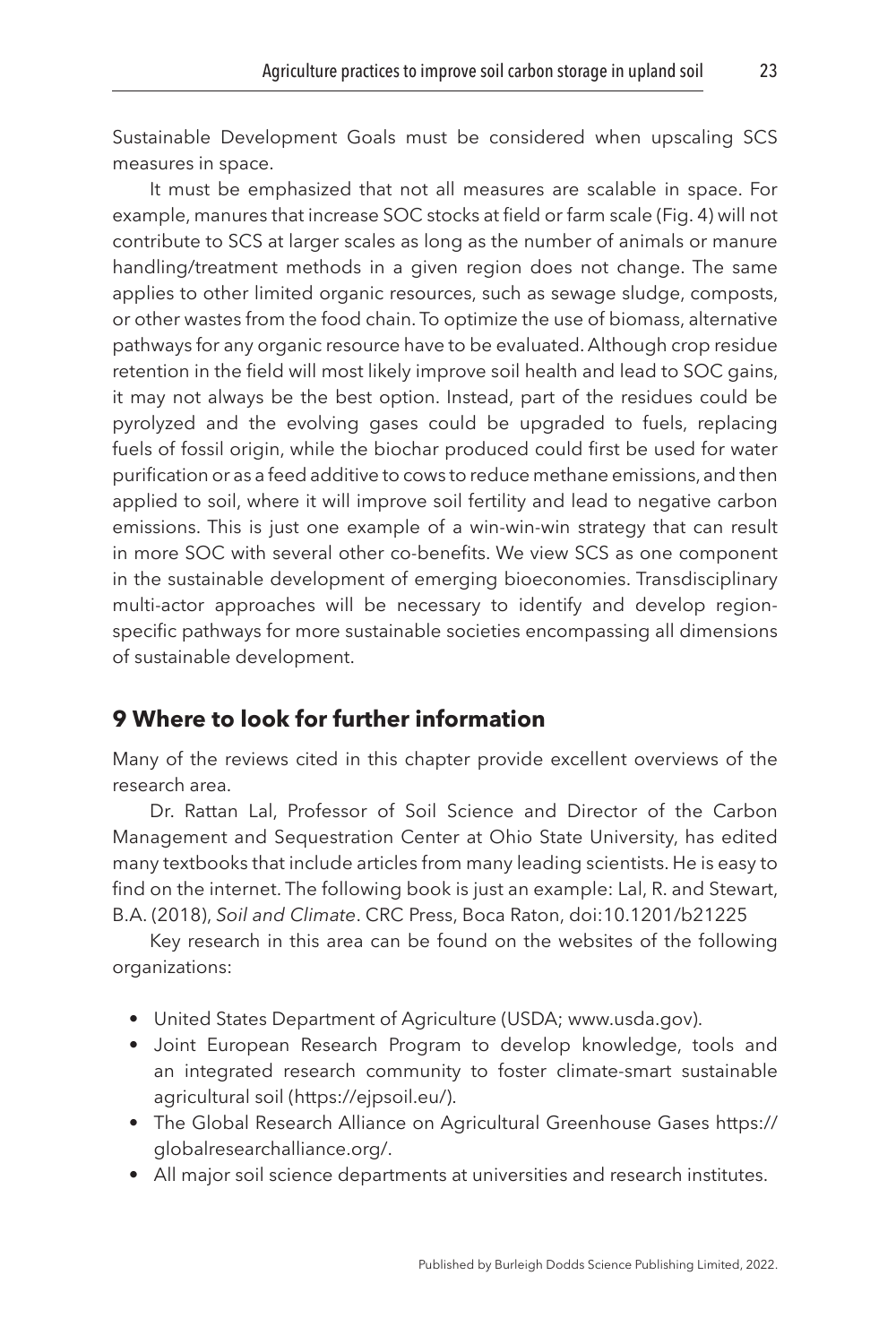# <span id="page-24-0"></span>**[10 Acknowledgement](#page-1-10)**

Financial support was provided by the Swedish Farmers' Foundation for Agricultural Research, grant number O-18-23-141.

# <span id="page-24-1"></span>**[11 References](#page-1-11)**

- <span id="page-24-13"></span>Agostini, F., Gregory, A. S. and Richter, G. M. (2015). Carbon sequestration by perennial energy crops: is the jury still out? *Bioenergy Res.* 8, 1057–1080.
- <span id="page-24-5"></span>Aguilera, E., Lassaletta, L., Gattinger, A. and Gimeno, B. S. (2013). Managing soil carbon for climate change mitigation and adaptation in Mediterranean cropping systems: a meta-analysis, *Agric. Ecosyst. Environ.* 168, 25–36.
- <span id="page-24-9"></span>Alcántara, V., Don, A., Well, R. and Nieder, R. (2016). Deep ploughing increases agricultural soil organic matter stocks, *Glob. Change Biol.* 22(8), 2939–2956.
- <span id="page-24-7"></span>Alvarez, R. (2005). A review of nitrogen fertilizer and conservation tillage effects on soil organic carbon storage, *Soil Use Manag.* 21(1), 38–52.
- <span id="page-24-15"></span>Amelung, W., Bossio, D., de Vries, W., Kögel-Knabner, I., Lehmann, J., Amundson, R., Bol, R., Collins, C., Lal, R., Leifeld, J., Minasny, B., Pan, G., Paustian, K., Rumpel, C., Sanderman, J., van Groenigen, J. W., Mooney, S., van Wesemael, B., Wander, M. and Chabbi, A. (2020). Towards a global-scale soil climate mitigation strategy, *Nat. Commun.* 11(1), 5427.
- <span id="page-24-4"></span>Anderson-Texeira, K. J., Davis, S. C., Masters, M. D. and Delucia, E. H. (2009). Changes in soil organic carbon under biofuel crops, *GCB Bioenergy* 1(1), 75–96.
- <span id="page-24-3"></span>Andrén, O. and Kätterer, T. (1997). ICBM - the Introductory Carbon Balance Model for exploration of soil carbon balances, *Ecol. Appl.* 7(4), 1226–1236.
- <span id="page-24-8"></span>Angers, D. A. and Eriksen-Hamel, N. S. (2008). Full-inversion tillage and organic carbon distribution in soil profiles: a meta-analysis, *Soil Sci. Soc. Am. J.* 72(5), 1370–1374.
- <span id="page-24-6"></span>Anonymous (2017). Statistiska meddelanden MI 30 SM 1702, Gödselmedel i jordbruket 2015/16, Mineral- och stallgödsel till olika grödor samt hantering och lagring av stallgödsel [Use of fertilisers and animal manure in agriculture in 2015/16], Statistiska centralbyrån, Stockholm, Sweden.
- <span id="page-24-14"></span>Antille, D. L., Chamen, W. C. T., Tullberg, J. N. and Lal, R. (2015). The potential of controlled traffic farming to mitigate greenhouse gas emissions and enhance carbon sequestration in arable land, *Trans. ASABE* 58, 707–731.
- <span id="page-24-12"></span>Bahram, M., Hildebrand, F., Forslund, S. K., Anderson, J. L., Soudzilovskaia, N. A., Bodegom, P. M., Bengtsson-Palme, J., Anslan, S., Coelho, L. P., Harend, H., Huerta-Cepas, J., Medema, M. H., Maltz, M. R., Mundra, S., Olsson, P. A., Pent, M., Põlme, S., Sunagawa, S., Ryberg, M., Tedersoo, L. and Bork, P. (2018). Structure and function of the global topsoil microbiome, *Nature* 560(7717), 233–237.
- <span id="page-24-11"></span>Balesdent, J., Basile-Doelsch, I., Chadoeuf, J., Cornu, S., Derrien, D., Fekiacova, Z. and Hatté, C. (2018). Atmosphere–soil carbon transfer as a function of soil depth, *Nature* 559(7715), 599–602.
- <span id="page-24-2"></span>Basile-Doelsch, I., Balesdent, J. and Pellerin, S. (2020). Reviews and syntheses: the mechanisms underlying carbon storage in soil, *Biogeosciences* 17(21), 5223–5242.
- <span id="page-24-10"></span>Beare, M. H., McNally, S. R., Calvelo Pereira, R., Tregurtha, C. S., Gillespie, R. N., Van der Klei, G. R. and Hedley, M. J. (2020). The agronomic and Environmental benefits and risks of autumn pasture renewal with full inversion tillage. In: Christensen, C. L., Horne, D. J.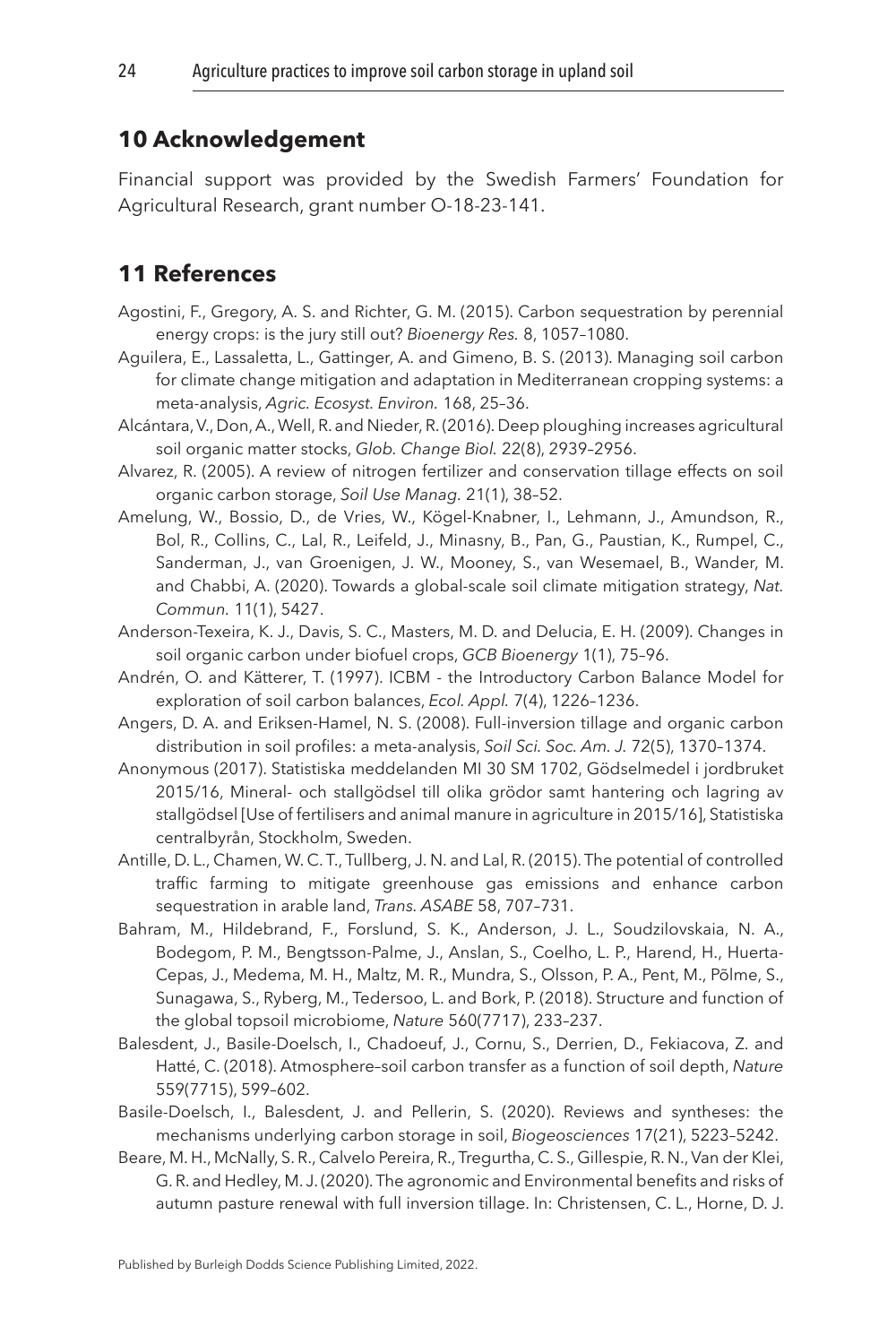and Singh, R. (Eds) *Nutrient Management in Farmed Landscapes. Occasional Report No. 33*. Farmed Landscapes Research Centre, Massey University, Palmerston North, New Zealand. 6 pages. Available at: [http://flrc.massey.ac.nz/publications.html](http://dx.doi.org/http://flrc.massey.ac.nz/publications.html﻿).

- <span id="page-25-0"></span>Bednar, J., Obersteiner, M. and Wagner, F. (2019). On the financial viability of negative emissions, *Nat. Commun.* 10(1), 1783.
- <span id="page-25-5"></span>Blanco-Canqui, H. (2013). Crop residue removal for bioenergy reduces soil carbon pools: how can we offset carbon losses?, *Bioenerg. Res.* 6(1), 358–371.
- <span id="page-25-3"></span>Bolinder, M. A., Angers, D. A., Giroux, M. and Laverdière, M. R. (1999). Estimating C inputs retained as soil organic matter from corn (*Zea mays* L.), *Plant Soil* 215(1), 85–91.
- <span id="page-25-7"></span>Bolinder, M. A., Kätterer, T., Andrén, O., Ericson, L., Parent, L.-E. and Kirchmann, H. (2010). Long-term soil organic carbon and nitrogen dynamics in forage-based crop rotations in Northern Sweden (63–64 oN), *Agric. Ecosyst. Environ.* 138(3–4), 335–342.
- <span id="page-25-8"></span>Bolinder, M. A., Kätterer, T., Andrén, O. and Parent, L. E. (2012). Estimating carbon inputs to soil in forage-based crop rotations and modeling the effects on soil carbon dynamics in a Swedish long-term field experiment, *Can. J. Soil Sci.* 92(6), 821–833.
- <span id="page-25-2"></span>Bolinder, M. A., Crotty, F., Elsen, A., Frac, M., Kismanyoky, T., Lipiec, J., Tits, M., Toth, Z. and Kätterer, T., (2020). The effect of crop residues, cover crops, manures and nitrogen fertilization on soil organic carbon changes: a synthesis of reviews, *Mitig Adapt. Strat. Gl* 25, 929–952.
- <span id="page-25-9"></span>Börjesson, G., Bolinder, M. A., Kirchmann, H. and Kätterer, T. (2018). Organic carbon stocks in topsoil and subsoil in long-term ley and cereal monoculture rotations, *Biol. Fertil. Soils* 54(4), 549–558.
- <span id="page-25-1"></span>Bossio, D. A., Cook-Patton, S. C., Ellis, P. W., Fargione, J., Sanderman, J., Smith, P., Wood, S., Zomer, R. J., von Unger, M., Emmer, I. M. and Griscom, B. W. (2020). The role of soil carbon in natural climate solutions, *Nat. Sustain.* 3(5), 391–398.
- <span id="page-25-14"></span>Bruni, E., Guenet, B., Huang, Y., Clivot, H., Virto, I., Farina, R., Kätterer, T., Ciais, P., Martin, M., and Chenu, C. (2021). Additional carbon inputs to reach a 4 per 1000 objective in Europe: feasibility and projected impacts of climate change based on Century simulations of long-term arable experiments, *Biogeosciences* 18, 3981–4004. https://doi.org/10.5194/bg-18-3981-2021.
- <span id="page-25-12"></span>Cardinael, R., Umulisa, V., Toudert, A., Olivier, A., Bockel, L. and Bernoux, M. (2018). Revisiting IPCC Tier 1 coefficients for soil organic and biomass carbon storage in agroforestry systems, *Environ. Res. Lett.* 13(12), 124020.
- <span id="page-25-10"></span>Carter, M. R. and Gregorich, E. G. (2010). Carbon and nitrogen storage by deep-rooted tall fescue (*Lolium arundinaceum*) in the surface and subsurface soil of a fine sandy loam in eastern Canada, *Agric. Ecosyst. Environ.* 136(1–2), 125–132.
- <span id="page-25-4"></span>Chenu, C., Angers, D. A., Barré, P., Derrien, D., Arrouays, D. and Balesdent, J. (2019). Increasing organic stocks in agricultural soils: knowledge gaps and potential innovations, *Soil Till. Res.* 188, 41–52.
- <span id="page-25-6"></span>Christopher, S. F. and Lal, R. (2007). Nitrogen management affects carbon sequestration in North American cropland soils, *Crit. Rev. Plant Sci.* 26(1), 45–64.
- <span id="page-25-11"></span>Collins, H. P., Smith, J. L., Fransen, S., Alva, A. K., Kruger, C. E. and Granatstein, D. M. (2010). Carbon sequestration under irrigated switchgrass (*Panicum virgatum* L.) production, *Soil Sci. Soc. Am. J.* 74(6), 2049–2058.
- <span id="page-25-13"></span>Corbeels, M., Cardinael, R., Naudin, K., Guibert, H. and Torquebiau, E. (2018). The 4 per 1000 goal and soil carbon storage under agroforestry and conservation agriculture systems in sub-Saharan Africa, *Soil Till. Res.* 188, 16–26.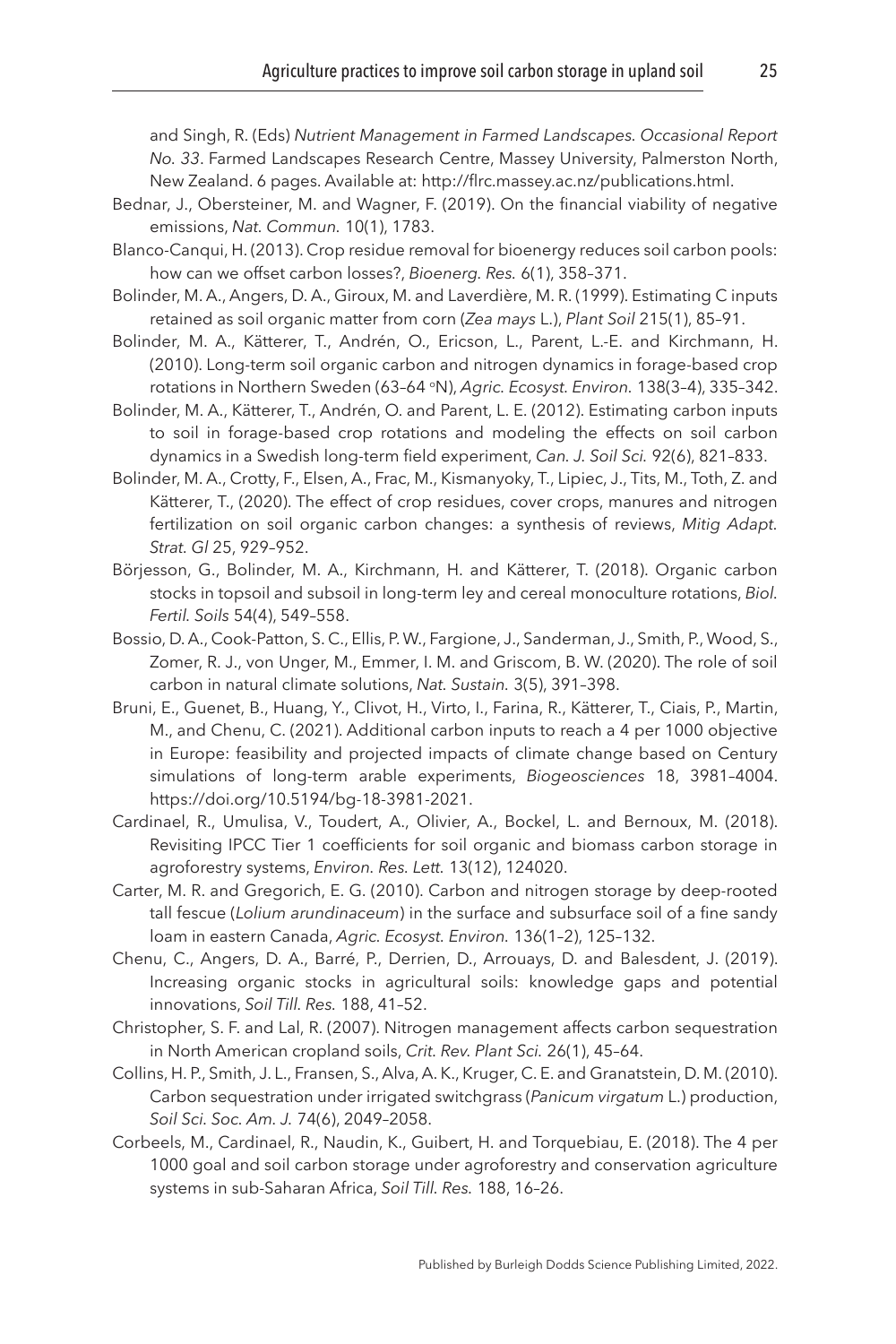- <span id="page-26-6"></span>Crème, A., Rumpel, C., Malone, S. L., Saby, N. P. A., Vaudour, E., Decau, M. and Chabbi, A. (2020). Monitoring grassland management effects on soil organic carbon—a matter of scale, *Agronomy* 10(12).
- <span id="page-26-11"></span>Dal Ferro, N., Piccoli, I., Berti, A., Polese, R. and Morari, F. (2020). Organic carbon storage potential in deep agricultural soil layers: evidence from long-term experiments in northeast Italy, *Agr. Ecosyst. Environ.* 300, 106967.
- <span id="page-26-5"></span>Daryanto, S., Fu, B., Wang, L., Jacinthe, P. and Zhao, W. (2018). Quantitative synthesis on the ecosystem services of cover crops, *Earth Sci. Rev.* 185, 357–373.
- <span id="page-26-3"></span>Dechow, R., Franko, U., Kätterer, T. and Kolbe, H. (2019). Evaluation of the RothC model as a prognostic tool for the prediction of SOC trends in response to management practices on arable land, *Geoderma* 337, 463–478.
- <span id="page-26-8"></span>Dimassi, B., Mary, B., Wylleman, R., Labreuche, J., Couture, D., Piraux, F. and Cohan, J. (2014). Long-term effect of contrasted tillage and crop management on soil carbon dynamics during 41 years, *Agr. Ecosyst. Environ.* 188, 134–146.
- <span id="page-26-14"></span>Don, A., Osborne, B., Hastings, A., Skiba, U., Carter, M. S., Drewer, J., Flessa, H., Freibauer, A., Hyvönen, N., Jones, M. B., Lanigan, G. J., Mander, Ü, Monti, A., Djomo, S. N., Valentine, J., Walter, K., Zegada-Lizarazu, W. and Zenone, T. (2012). Land-use change to bioenergy production in Europe: implications for the greenhouse gas balance and soil carbon, *GCB Bioenergy* 4(4), 372–391.
- <span id="page-26-1"></span>Doetterl, S., Berhe, A. A., Nadeu, E., Wang, Z., Sommer, M. and Fiener, P. (2016). Erosion, deposition and soil carbon: a review of process-level controls, experimental tools and models to address C cycling in dynamic landscapes, *Earth Sci. Rev.* 154, 102–122.
- <span id="page-26-2"></span>Eckersten, H., Bolinder, M., Johnsson, H., Kätterer, T., Mårtensson, K., Collentine, D., Tidåker, P. and Marstorp, H. (2017). Nitrogen leaching and soil organic carbon sequestration of a barley crop with improved N use efficiency – A regional case study, *Acta. Agr. Scand. B. – S. P.* 67(7), 615–627.
- <span id="page-26-13"></span>Edmeades, D. C. (2003). The long-term effects of manures and fertilisers on soil productivity and quality: a review, *Nutr. Cycl. Agroecosys* 66(2), 165–180.
- <span id="page-26-10"></span>Ellert, B. H. and Bettany, J. R. (1995). Calculation of organic matter and nutrients stored in soils under contrasting management regimes, *Can. J. Soil Sci.* 75(4), 529–538.
- <span id="page-26-9"></span>Ellert, B. H., Janzen, H. H. and Entz, T. (2002). Assessment of a method to measure temporal change in soil carbon storage, *Soil Sci. Soc. Am. J.* 66(5), 1687–1695.
- <span id="page-26-4"></span>Favretto, M. R., Paoletti, M. G., Caporali, F., Nannipieri, P., Onnis, A. and Tomei, P. E. (1992). Invertebrates and nutrients in a Mediterranean vineyard mulched with subterranean clover (*Trifolium subterraneum* L.), *Biol. Fertil. Soils* 14(3), 151–158.
- <span id="page-26-12"></span>Foley, J. A., Ramankutty, N., Brauman, K. A., Cassidy, E. S., Gerber, J. S., Johnston, M., Mueller, N. D., O'Connell, C., Ray, D. K., West, P. C., Balzer, C., Bennett, E. M., Carpenter, S. R., Hill, J., Monfreda, C., Polasky, S., Rockström, J., Sheehan, J., Siebert, S., Tilman, D. and Zaks, D. P. (2011). Solutions for a cultivated planet, *Nature* 478(7369), 337–342.
- <span id="page-26-7"></span>Freibauer, A., Rounsevell, M. D. A., Smith, P. and Verhagen, J. (2004). Carbon sequestration in the agricultural soils of Europe, *Geoderma* 122(1), 1–23.
- <span id="page-26-0"></span>Fuss, S., Lamb, W. F., Callaghan, M. W., Hilaire, J., Creutzig, F., Amann, T., Beringer, T., de Oliveira Garcia, W., Hartmann, J., Khanna, T., Luderer, G., Nemet, G. F., Rogelj, J., Smith, P., Vicente, J. L. V., Wilcox, J., del Mar Zamora Dominguez, M. and Minx, J. C. (2018). Negative emissions—Part 2: costs, potentials and side effects, *Environ. Res. Lett.* 13(6), 063002.
- <span id="page-26-15"></span>Gattinger, A., Muller, A., Haeni, M., Skinner, C., Fliessbach, A., Buchmann, N., Mäder, P., Stolze, M., Smith, P., Scialabba, Nel-H. and Niggli, U. (2012). Enhanced top soil carbon stocks under organic farming, *Proc. Natl Acad. Sci. U. S. A.* 109(44), 18226–18231.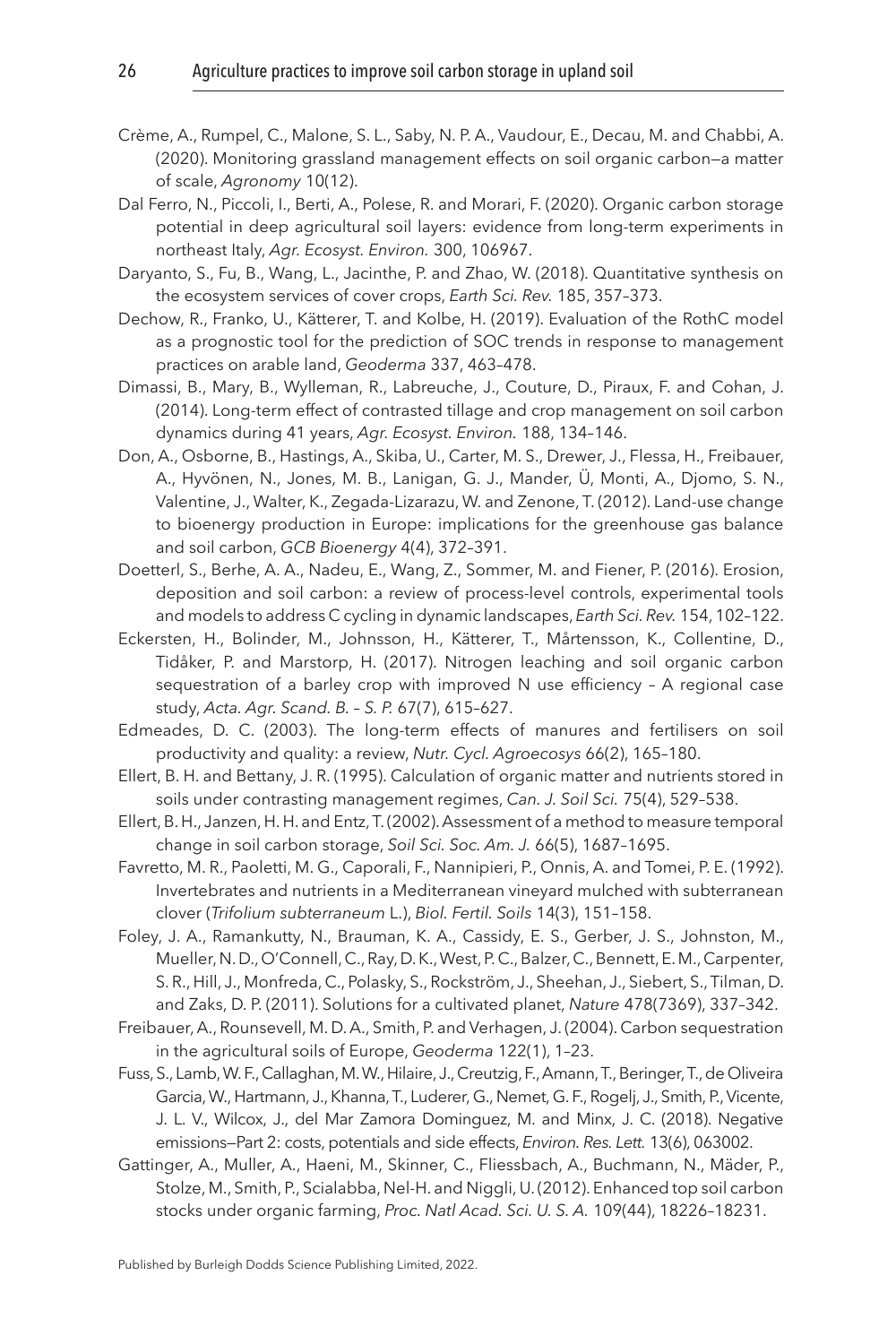- <span id="page-27-11"></span>Getahun, G. T., Kätterer, T., Munkholm, L. J., Parvage, M. M., Keller, T., Rychel, K. and Kirchmann, H. (2018). Short-term effects of loosening and incorporation of straw slurry into the upper subsoil on soil physical properties and crop yield, *Soil Till. Res.* 184, 62–67.
- <span id="page-27-12"></span>Goh, K. M. (2011). Greater mitigation of climate change by organic than conventional agriculture: a review, *Biol. Agric. Hortic.* 27(2), 205–229.
- <span id="page-27-3"></span>Gonzalez-Sanchez, E. J., Ordonez-Fernandez, R., Carbonell-Bojollo, R., Veroz-González, O. and Gil-Ribes, J. A. (2012). Meta-analysis on atmospheric carbon capture in Spain through the use of conservation agriculture, *Soil Till. Res.* 122, 52–60.
- <span id="page-27-13"></span>Goulding, K. W. T., Trewavas, A. J. and Giller, K. (2009). Can organic farming feed the world? A contribution to the debate on the ability of organic farming systems to provide sustainable supplies of food, International Fertilizer Society, Proceedings 663, 1-27.
- <span id="page-27-5"></span>Govaerts, B., Verhulst, N., Castellanos-Navarrete, A., Sayre, K. D., Dixon, J. and Dendooven, L. (2009). Conservation agriculture and soil carbon sequestration: between myth and farmer reality, *Crit. Rev. Plant Sci.* 28(3), 97–122.
- <span id="page-27-1"></span>Gross, A. and Glaser, B. (2021). Meta-analysis on how manure application changes soil organic storage, *Sci. Rep.* 11, 5516.
- <span id="page-27-7"></span>Guan, X.-K., Turner, N. C., Song, L., Gu, Y.-J., Wang, T.-C. and Li, F.-M. (2016). Soil carbon sequestration by three perennial legume pastures is greater in deeper soil layers than in the surface soil, *Biogeosciences* 13(2), 527–534.
- <span id="page-27-14"></span>Guenet, B., Gabrielle, B., Chenu, C., Arrouays, D., Balesdent, J., Bernoux, M., Bruni, E., Caliman, J., Cardinael, R., Chen, S., Ciais, P., Desbois, D., Fouche, J., Frank, S., Henault, C., Lugato, E., Naipal, V., Nesme, T., Obersteiner, M., Pellerin, S., Powlson, D. S., Rasse, D. P., Rees, F., Soussana, J., Su, Y., Tian, H., Valin, H. and Zhou, F. (2021). Can N2O emissions offset the benefits from soil organic carbon storage?, *Glob. Change Biol.* 27(2), 237–256.
- <span id="page-27-8"></span>Guo, L. B. and Gifford, R. M. (2002). Soil carbon stocks and land use change: a meta analysis, *Glob. Change Biol.* 8(4), 345–360.
- <span id="page-27-2"></span>Haddaway, N. R., Hedlund, K., Jackson, L. E., Kätterer, T., Lugato, E., Thomsen, I. K., Jørgensen, H. B. and Söderström, B. (2015). What are the effects of agricultural management on soil organic carbon in boreo-temperate systems?, *Environ. Evid.* 4(1), 23.
- <span id="page-27-10"></span>Haddaway, N. R., Hedlund, K., Jackson, L. E., Kätterer, T., Lugato, E., Thomsen, I. K., Jørgensen, H. B. and Isberg, P. (2016). Which agricultural management interventions are most influential on soil organic carbon (using time series data)?, *Environ. Evid.* 5(1), 2.
- <span id="page-27-6"></span>Haddaway, N. R., Hedlund, K., Jackson, L. E., Kätterer, T., Lugato, E., Thomsen, I. K., Jørgensen, H. B. and Isberg, P. (2017). How does tillage intensity affect soil organic carbon? A systematic review, *Environ. Evid.* 6(30), 48.
- <span id="page-27-4"></span>Han, P., Zhang, W., Wang, G., Sun, W. and Huang, Y. (2016). Changes in soil organic carbon in croplands subjected to fertilizer management: a global meta-analysis, *Sci. Rep.* 6, 27199.
- <span id="page-27-0"></span>Hénin, S. and Dupuis, M. (1945). Essai de bilan de la matière organique du sol. *Ann. Agron.* 15, 17–29.
- <span id="page-27-9"></span>Henryson, K., Sundberg, C., Kätterer, T. and Hansson, P.-A. (2018). Accounting for longterm soil fertility effects when assessing the climate impact of crop cultivation, *Agr. Syst.* 164, 185–192.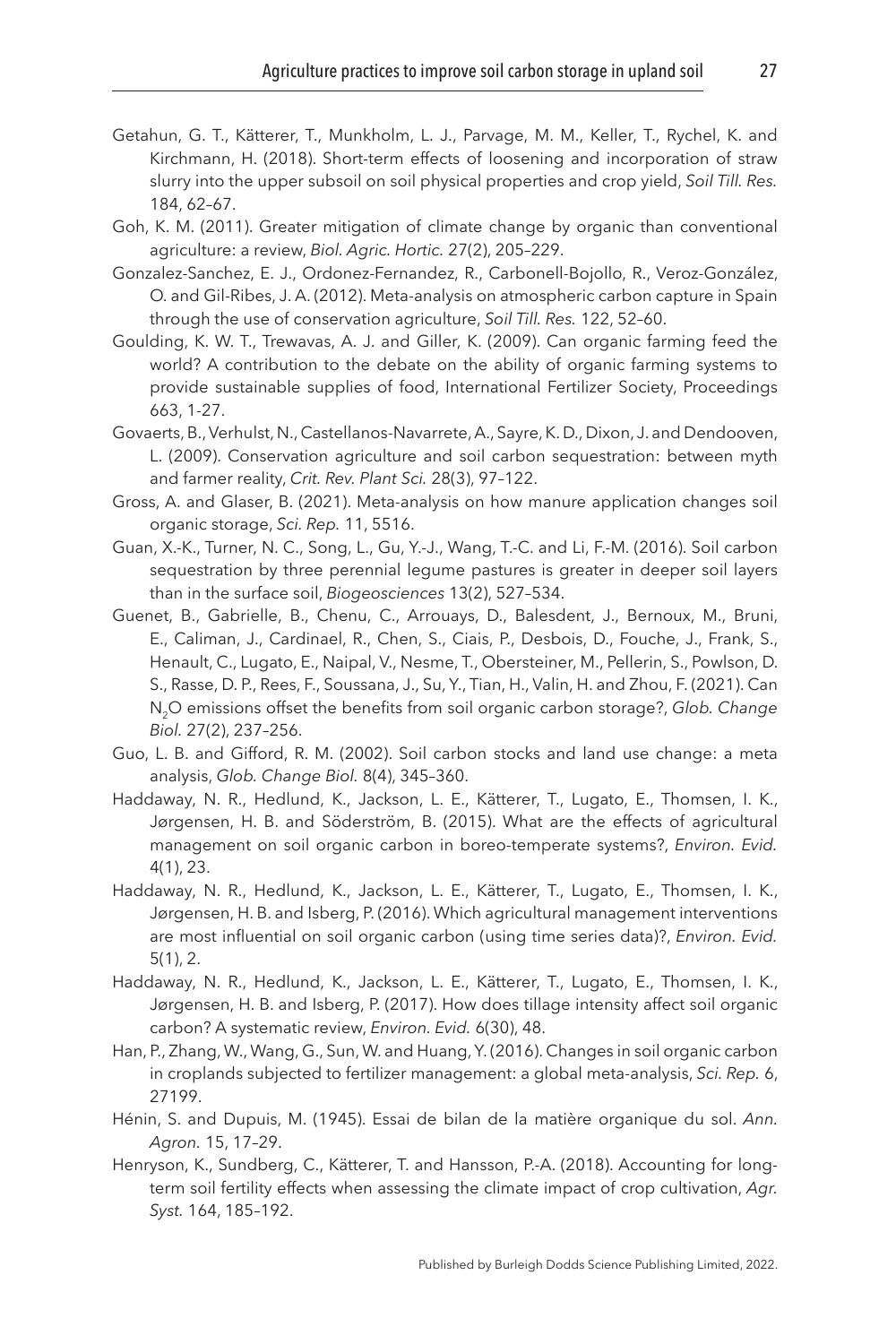- <span id="page-28-13"></span>Hernandez-Ramirez, G., Ruser, R. and Kim, D.-G. (2021). How does soil compaction alter nitrous oxide fluxes? A meta-analysis, *Soil Till. Res.* 211, 105036.
- <span id="page-28-10"></span>Hijbeek, R., van Ittersum, M. K., ten Berge, H. F. M., Gort, G., Spiegel, H. and Whitmore, A. P. (2017). Do organic inputs matter – a meta-analysis of additional yield effects for arable crops in Europe, *Plant Soil* 411(1–2), 293–303.
- <span id="page-28-0"></span>IPCC (2018). Global warming of 1.5°C. An IPCC Special Report on the impacts of global warming of 1.5°C above pre-industrial levels and related global greenhouse gas emission pathways, in the context of strengthening the global response to the threat of climate change, sustainable development, and efforts to eradicate poverty. Intergovernmental Panel on Climate Change. Available at: [http://www.ipcc.ch/](http://dx.doi.org/http://www.ipcc.ch/report/sr15) [report/sr15](http://dx.doi.org/http://www.ipcc.ch/report/sr15).
- <span id="page-28-9"></span>Jarvis, N., Forkman, J., Koestel, J., Kätterer, T., Larsbo, M. and Taylor, A. (2017). Long-term effects of grass-clover leys on the structure of a silt loam soil in a cold climate, *Agr. Ecosyst. Environ.* 247, 319–328.
- <span id="page-28-11"></span>Jeffery, S., Abalos, D., Prodana, M., Bastos, A. C., van Groenigen, J. W., Hungate, B. A. and Verheijen, F. (2017). Biochar boosts tropical but not temperate crop yields, *Environ. Res. Lett.* 12(5), 053001.
- <span id="page-28-4"></span>Jian, J., Du, X., Reiter, M. S. and Stewart, R. D. (2020). A meta-analysis of global cropland soil carbon changes due to cover cropping, *Soil Biol. Biochem.* 143, 107735.
- <span id="page-28-6"></span>Johnston, A. E., Poulton, P. R. and Coleman, K. (2009). Soil organic matter: its importance in sustainable agriculture and carbon dioxide fluxes, *Adv. Agron.* 101, 1–57.
- <span id="page-28-3"></span>Kätterer, T., Bolinder, M. A., Andrén, O., Kirchmann, H. and Menichetti, L. (2011). Roots contribute more to refractory soil organic matter than above-ground crop residues, as revealed by a long-term field experiment, *Agr. Ecosys Environ.* 141(1–2), 184–192.
- <span id="page-28-1"></span>Kätterer, T., Bolinder, M. A., Berglund, K. and Kirchmann, H. (2012). Strategies for carbon sequestration in agricultural soils in northern Europe, *Acta. Agr. Scand. A* 62(4), 181–198.
- <span id="page-28-5"></span>Kätterer, T., Bolinder, M. A., Thorvaldsson, G. and Kirchmann, H. (2013). Influence of leyarable systems on soil carbon stocks in Northern Europe and Eastern Canada. In Helgadóttir, A. and Hopkins, A. (Eds), The Role of Grasslands in a Green Future - Threats and Perspectives in Less Favoured Areas. Proceedings of the  $17<sup>th</sup>$ Symposium of the European Grassland Federation, Akureyri, Iceland, 23–26 June 2013, Grassland Science in Europe, (vol. 18), 47–56.
- <span id="page-28-8"></span>Kätterer, T., Börjesson, G. and Kirchmann, H. (2014). Changes in organic carbon in topsoil and subsoil and microbial community composition caused by repeated additions of organic amendments and N fertilisation in a long-term field experiment in Sweden, *Agric. Ecosyst. Environ.* 189, 110–118.
- <span id="page-28-12"></span>Kätterer, T., Roobroeck, D., Andrén, O., Kimutai, G., Karltun, E., Kirchmann, H., Nyberg, G., Vanlauwe, B. and Röing de Nowina, K. (2019). Biochar addition persistently increased soil fertility and yields in maize-soybean rotations over 10 years in subhumid regions of Kenya, *Field Crops Res.* 235, 18–26.
- <span id="page-28-7"></span>Kern, J. S. and Johnson, M. G. (1993). Conservation tillage impacts on national soil and atmospheric carbon levels, *Soil Sci. Soc. Am. J.* 57(1), 200–210.
- <span id="page-28-2"></span>Kindler, R., Siemens, J. A. N., Kaiser, K., Walmsley, D. C., Bernhofer, C., Buchmann, N., Cellier, P., Eugster, W., Gleixner, G., Grũnwald, T., Heim, A., Ibrom, A., Jones, S. K., Jones, M., Klumpp, K., Kutsch, W., Larsen, K. S., Lehuger, S., Loubet, B., Mckenzie, R., Moors, E., Osborne, B., Pilegaard, K., Rebmann, C., Saunders, M., Schmidt, M. W. I.,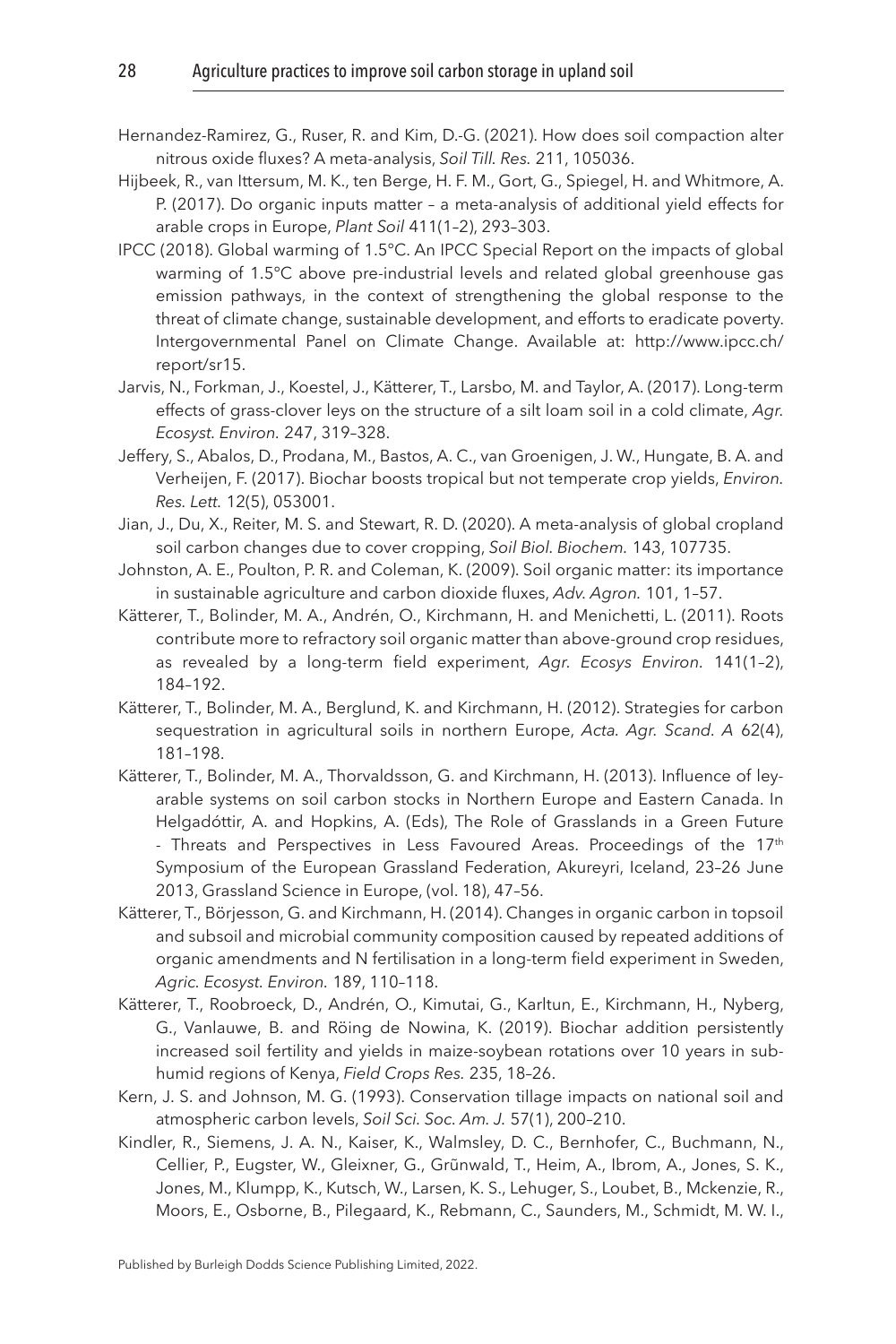Schrumpf, M., Seyfferth, J., Skiba, U., Soussana, J., Sutton, M. A., Tefs, C., Vowinckel, B., Zeeman, M. J. and Kaupenjohann, M. (2011). Dissolved carbon leaching from soil is a crucial component of the net ecosystem carbon balance, *Glob. Change Biol.* 17(2), 1167–1185.

- <span id="page-29-13"></span>Kirchmann, H., Bergström, L., Kätterer, T., Mattsson, L. and Gesslein, S. (2007). Comparison of Swedish long-term organic and conventional crop-livestock systems on a previously nutrient-depleted soil in Sweden, *Agron. J.* 99(4), 960–972.
- <span id="page-29-8"></span>Kirchmann, H., Kätterer, T., Schön, M., Börjesson, G. and Hamnér, K. (2013). Properties of soils in the Swedish long-term fertility experiments: VII. Changes in topsoil and upper subsoil at Örja and Fors after 50 years of nitrogen fertilisation and manure application, *Acta. Agr. Scand. B. – S. P.* 63, 25–36.
- <span id="page-29-12"></span>Kirchmann, H., Kätterer, T., Bergström, L., Börjesson, G. and Bolinder, M. A. (2016). Flaws and criteria for design and evaluation of comparative organic and conventional cropping systems, *Field Crops Res.* 186, 99–106.
- <span id="page-29-6"></span>Kirchmann, H., Börjesson, G., Kätterer, T. and Cohen, Y. (2017). From agricultural use of sewage sludge to nutrient extraction: a soil science outlook, *Ambio* 46(2), 143–154.
- <span id="page-29-10"></span>Kirchmann, H., Börjesson, G., Bolinder, M. A., Kätterer, T. and Djodjic, F. (2020). Soil properties currently limiting crop yields in Swedish agriculture – an analysis of 90 yield survey districts and 10 long-term field experiments, *Eur. J. Agron.* 120, 126132.
- <span id="page-29-9"></span>Kögel-Knabner, I. and Amelung, W. (2021). Soil organic matter in major pedogenic soil groups, *Geoderma* 384, 114785.
- <span id="page-29-4"></span>Kopittke, P. M., Dalal, R. C., Finn, D. and Menzies, N. W. (2017). Global changes in soil stocks of carbon, nitrogen, phosphorus, and sulphur as influenced by long-term agricultural production, *Glob. Change Biol.* 23(6), 2509–2519.
- <span id="page-29-5"></span>Körschens, M., Albert, E., Armbruster, M., Barkusky, D., Baumecker, M., Behle-Schalk, L., Bischoff, R., Čergan, Z., Ellmer, F., Herbst, F., Hoffmann, S., Hofmann, B., Kismanyoky, T., Kubat, J., Kunzova, E., Lopez-Fando, C., Merbach, I., Merbach, W., Pardor, M. T., Rogasik, J., Rühlmann, J., Spiegel, H., Schulz, E., Tajnsek, A., Toth, Z., Wegener, H. and Zorn, W. (2013). Effect of mineral and organic fertilization on crop yield, nitrogen uptake, carbon and nitrogen balances, as well as soil organic carbon content and dynamics: results from 20 European long-term field experiments of the twenty-first century, *Arch. Agron. Soil Sci.* 59(8), 1017–1040.
- <span id="page-29-11"></span>Kunhikrishnan, A., Thangarajan, R., Bolan, N. S., Xu, Y., Mandal, S., Gleeson, D. B., Seshadri, B., Zaman, M., Barton, L., Tang, C., Luo, J., Dalal, R., Ding, W., Kirkham, M. B. and Naidu, R. (2016), Chapter One.Functional relationships of soil acidification, liming, and greenhouse gas flux, *Adv. Agron.* 139, 1–71.
- <span id="page-29-3"></span>Ladha, J. K., Reddy, C. K., Padre, A. T. and van Kessel, C. (2011). Role of nitrogen fertilization in sustaining organic matter in cultivated soils, *J. Environ. Qual.* 40(6), 1756–1766.
- <span id="page-29-1"></span>Lal, R. (2004). Soil carbon sequestration impacts on global climate change and food security, *Science* 304(5677), 1623–1627.
- <span id="page-29-0"></span>Lal, R. (2013). Intensive agriculture and the soil carbon pool, *J. Crop Improve* 27(6), 735–751.
- <span id="page-29-7"></span>Land, M., Haddaway, N. R., Hedlund, K., Jørgensen, H. B., Kätterer, T. and Isberg, P. (2017). How do selected crop rotations affect soil organic carbon in boreo-temperate systems? A systematic review protocol, *Environ. Evid.* 6(1), 9.
- <span id="page-29-2"></span>Land, M., Hedlund, K., Kätterer, T., Bracht Jörgensen, H. and Haddaway, N. (2021). Del 1: Övergripande evidensgraderade slutsatser av den systematiska översikten.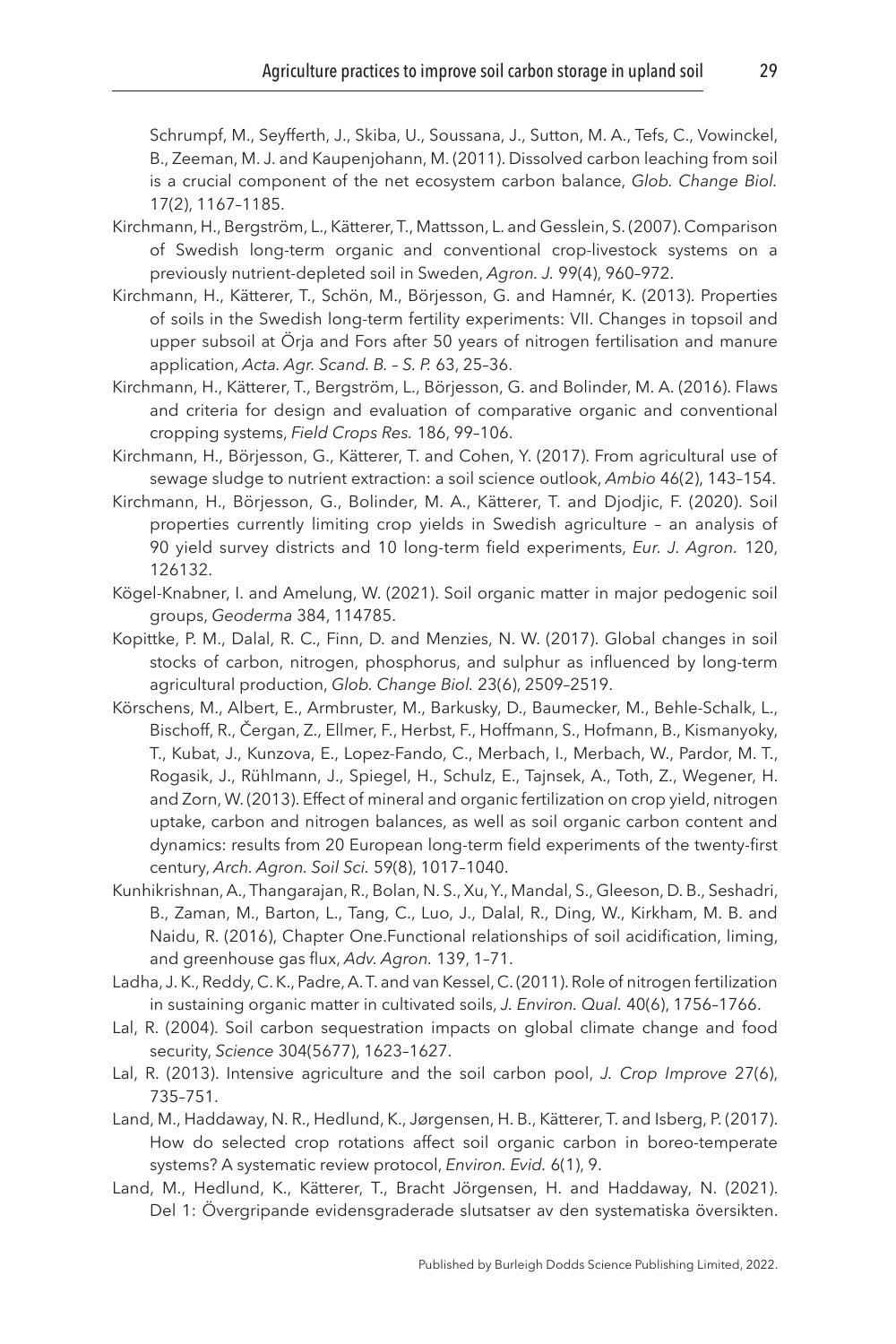In M. Land och H. Scharin (Eds), *Växtföljders påverkan på inlagring av organiskt kol i jordbruksmark*. Formas Rapport F1:2021 (in Swedish with English summary; [https://](http://dx.doi.org/https://formas.se) [formas.se](http://dx.doi.org/https://formas.se)).

- <span id="page-30-9"></span>Lawrence-Smith, E. J., Curtin, D., Beare, M. H., McNally, S. R., Kelliher, F. M., Calvelo Pereira, R. and Hedley, M. J. (2021). Full inversion tillage during pasture renewal to increase soil carbon storage: New Zealand as a case study, *Glob. Change Biol.* 27(10), 1998–2010.
- <span id="page-30-13"></span>Leifeld, J. and Fuhrer, J. (2010). Organic farming and soil carbon sequestration: what do we really know about the benefits?, *Ambio* 39(8), 585–599.
- <span id="page-30-14"></span>Leifeld, J., Angers, D. A., Chenu, C., Fuhrer, J., Kätterer, T. and Powlson, D. S. (2013). Organic farming gives no climate change benefit through soil carbon sequestration, *Proc. Natl Acad. Sci. U. S. A.* 110(11), E984.
- <span id="page-30-11"></span>Lehmann, J., Gaunt, J. and Rondon, M. (2006). Bio-char sequestration in terrestrial Ecosystems: a review, *Mitig Adapt. Strat. Gl* 11(2), 403–427.
- <span id="page-30-5"></span>Lehtinen, T., Schlatter, N., Baumgarten, A., Bechini, L., Krüger, J., Grignani, C., Zavattaro, L., Costamagna, C. and Spiegel, H. (2014). Effect of crop residue incorpororation on soil organic carbon and greenhouse gas emissions in European agricultural soils, *Soil Use Manag.* 30(4), 524–538.
- <span id="page-30-4"></span>Lemke, R. L., VandenBygaart, A. J., Campbell, C. A., Lafond, G. P. and Grant, B. (2010). Crop residue removal and fertilizer N: effects on soil organic carbon in a long-term crop rotation experiment on a Udic Boroll, *Agric. Ecosyst. Environ.* 135(1–2), 42–51.
- <span id="page-30-2"></span>Levavasseur, F., Mary, B., Christensen, B. T., Duparque, A., Ferchaud, F., Kätterer, T., Lagrange, H., Montenach, D., Resseguier, C. and Houot, S. (2020). The simple AMG model accurately simulates organic carbon storage in soils after repeated application of exogenous organic matter, *Nutr. Cycl. Agroecosyst.* 117(2), 215–229.
- <span id="page-30-1"></span>Liang, C., Schimel, J. P. and Jastrow, J. D. (2017). The importance of anabolism in microbial control over soil carbon storage, *Nat. Microbiol.* 2, 17105.
- <span id="page-30-12"></span>Liu, X. Y., Zhang, A. F., Ji, C. Y., Joseph, S., Bian, R., Li, L., Pan, G. and Paz-Ferreiro, J. (2013). Biochar's effect on crop productivity and the dependence on experimental conditions—a meta-analysis of literature data, *Plant Soil* 373(1–2), 583–594.
- <span id="page-30-3"></span>Liu, C., Lu, M., Cui, J., Li, B. and Fang, C. (2014). Effects of straw carbon input on carbon dynamics in agricultural soils: a meta-analysis, *Glob. Change Biol.* 20(5), 1366–1381.
- <span id="page-30-10"></span>Lorenz, K. and Lal, R. (2005). The depth distribution of soil organic carbon in relation to land use and management and the potential of carbon sequestration in subsoil horizons, *Adv. Agron.* 88, 35–66.
- <span id="page-30-8"></span>Lu, M., Zhou, X., Luo, Y., Yang, Y., Fang, C., Chen, J. and Li, B. (2011). Minor stimulation of soil carbon storage by nitrogen addition: a meta-analysis, *Agric. Ecosyst. Environ.* 140(1–2), 234–244.
- <span id="page-30-6"></span>Lu, F. (2015). How can straw incorporation management impact on soil carbon storage? A meta-analysis, *Mitig Adapt. Strateg. Glob. Change* 20(8), 1545–1568.
- <span id="page-30-15"></span>Lugato, E., Cescatti, A., Jones, A., Ceccherini, G. and Duveiller, G. (2020). Maximising climate mitigation potential by carbon and radiative agricultural land management with cover crops, *Environ. Res. Lett.* 15(9), 094075.
- <span id="page-30-0"></span>Lugato, E., Lavallee, J. M., Haddix, M. L., Panagos, P. and Cotrufo, M. F. (2021). Different climate sensitivity of particulate and mineral-associated soil organic matter, *Nat. Geosci.* 14(5), 295–300.
- <span id="page-30-7"></span>Luo, Z., Wang, E. and Sun, O. J. (2010a). Soil carbon change and its responses to agricultural practices in Australian agro-ecosystems: a review and synthesis, *Geoderma* 155(3–4), 211–223.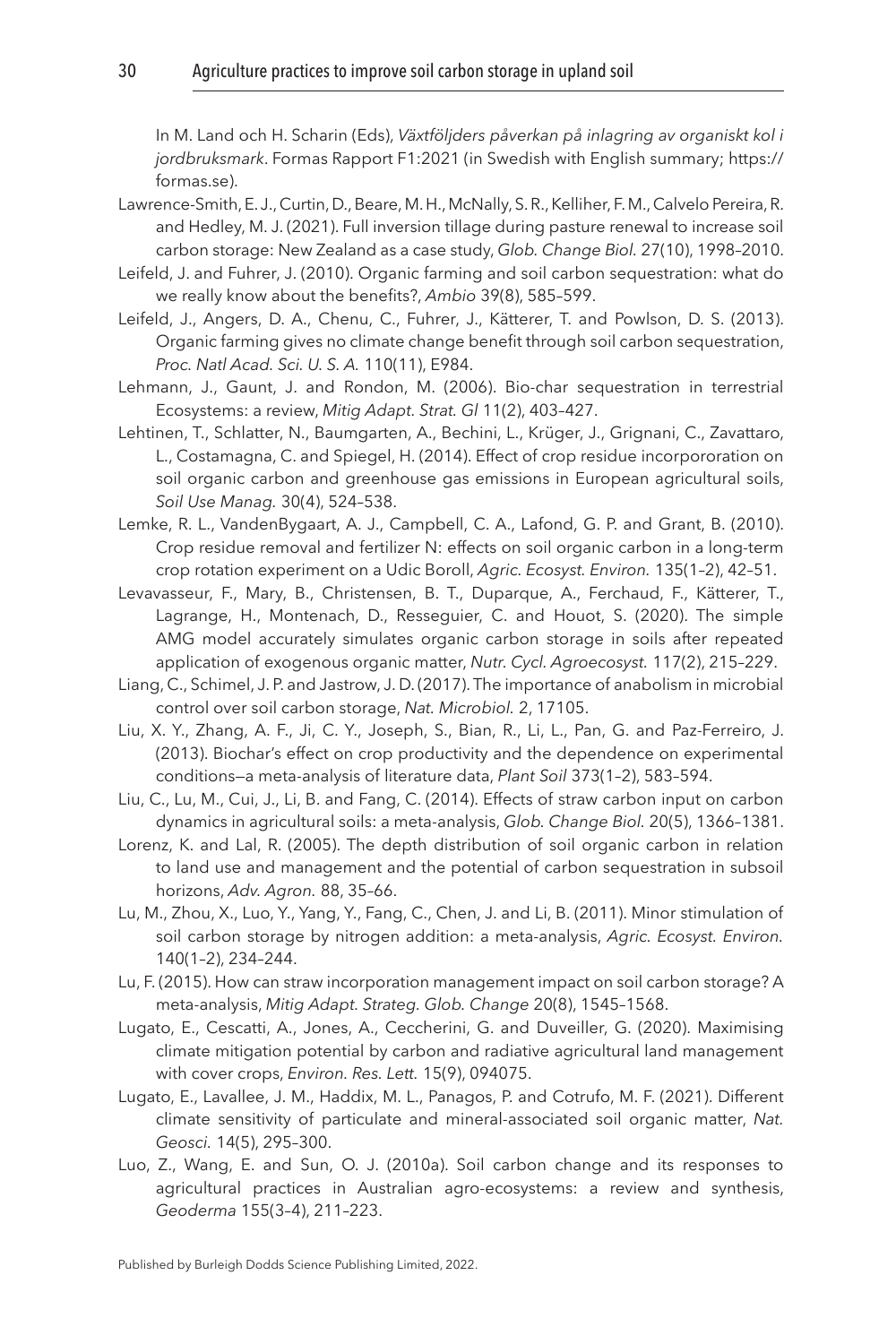- <span id="page-31-5"></span>Luo, Z., Wang, E. and Sun, O. J. (2010b). Can no-tillage stimulate carbon sequestration in agricultural soils? A meta-analysis of paired experiments, *Agric. Ecosyst. Environ.* 139(1–2), 224–231.
- <span id="page-31-3"></span>Maillard, É and Angers, D. A. (2014). Animal manure application and soil organic carbon stocks: a meta-analysis, *Glob. Change Biol.* 20(2), 666–679.
- <span id="page-31-11"></span>Malik, A. A., Puissant, J., Buckeridge, K. M., Goodall, T., Jehmlich, N., Chowdhury, S., Gweon, H. S., Peyton, J. M, Masson, K. E., van Agtmaal, M., Blaud, A., Clark, I. M., Whitaker, J., Pywell, R. F., Ostle, N., Gleixner, G. and Griffiths, R. I. (2018). Land use driven change in soil pH affects microbial carbon cycling processes, *Nat. Comun*. 9, 3591 (2018). [https://doi.org/10.1038/s41467-018-05980-1.](https://doi.org/10.1038/s41467-018-05980-1)
- <span id="page-31-2"></span>McDaniel, M. D., Tiemann, L. K. and Grandy, A. S. (2014). Does agricultural crop diversity enhance soil microbial biomass and organic matter dynamics? A meta-analysis, *Ecol. Appl.* 24(3), 560–570.
- <span id="page-31-8"></span>Menichetti, L., Ekblad, A. and Kätterer, T. (2015). Contribution of roots and amendments to soil carbon accumulation within the soil profile in a long-term field experiment in Sweden, *Agric. Ecosyst. Environ.* 200, 79–87.
- <span id="page-31-12"></span>Menichetti, L., Bolinder, M. A. and Kätterer, T. (2020). A Bayesian modeling framework for estimating equilibrium soil organic C sequestration in agroforestry systems, *Agric. Ecosyst. Environ.* 303, 107118.
- <span id="page-31-6"></span>Meurer, K. H. E., Haddaway, N. R., Bolinder, M. A. and Kätterer, T. (2018). Tillage intensity affects total SOC stocks in boreo-temperate regions only in the topsoil—A systematic review using an ESM approach, *Earth Sci. Rev.* 177, 613–622.
- <span id="page-31-10"></span>Meurer, K. H. E., Chenu, C., Coucheney, E., Herrmann, A. M., Keller, T., Kätterer, T., Nimblad Svensson, D. and Jarvis, N. (2020). Modelling dynamic interactions between soil structure and the storage and turnover of soil organic matter, *Biogeosciences* 17(20), 5025–5042.
- <span id="page-31-1"></span>Minasny, B., Malone, B. P., McBratney, A. B., Angers, D. A., Arrouays, D., Chambers, A., Chaplot, V., Chen, Z., Cheng, K., Das, B. S., Field, D. J., Gimona, A., Hedley, C. B., Hong, S. Y., Mandal, B., Marchant, B. P., Martin, M., McConkey, B. G., Mulder, V. L., O'Rourke, S., Richer-de-Forges, A. C., Odeh, I., Padarian, J., Paustian, K., Pan, G., Poggio, L., Savin, I., Stolbovoy, V., Stockmann, U., Sulaeman, Y., Tsui, C., Vågen, T., van Wesemael, B. and Winowiecki, L. (2017). Soil carbon 4 per mille, *Geoderma* 292, 59–86.
- <span id="page-31-0"></span>Minx, J. C., Lamb, W. F., Callaghan, M. W., Fuss, S., Hilaire, J., Creutzig, F., Amann, T., Beringer, T., de Oliveira Garcia, W., Hartmann, J., Khanna, T., Lenzi, D., Luderer, G., Nemet, G. F., Rogelj, J., Smith, P., Vicente Vicente, J. L., Wilcox, J. and del Mar Zamora Dominguez, M. (2018). Negative emissions – part 1: research landscape and synthesis, *Environ. Res. Lett.* 13(6), 063001.
- <span id="page-31-7"></span>Morari, F., Berti, A., Dal Ferro, N. and Piccoli, I. (2019). Deep carbon sequestration in cropping systems. In: *Sustainable Agriculture Reviews* Lal, R., Francaviglia, R. (Eds) 29, 33–65. doi[:10.1007/978-3-030-26265-5\\_2](http://dx.doi.org/10.1007/978-3-030-26265-5_2).
- <span id="page-31-4"></span>Mukumbuta, I. and Hatano, R. (2019). Do tillage and conversion of grassland to cropland always deplete soil organic carbon?, *Soil Sci. Plant Nutr.* 66(1), 76–83.
- <span id="page-31-13"></span>Nowak, B., Nesme, T., David, C. and Pellerin, S. (2013). To what extent does organic farming rely on nutrient inflows from conventional farming?, *Environ. Res. Lett.* 8(4), 044045.
- <span id="page-31-9"></span>Oelofse, M., Markussen, B., Knudsen, L., Schelde, K., Olesen, J. E., Jensen, L. S. and Bruun, S. (2015). Do soil organic carbon levels affect potential yields and nitrogen use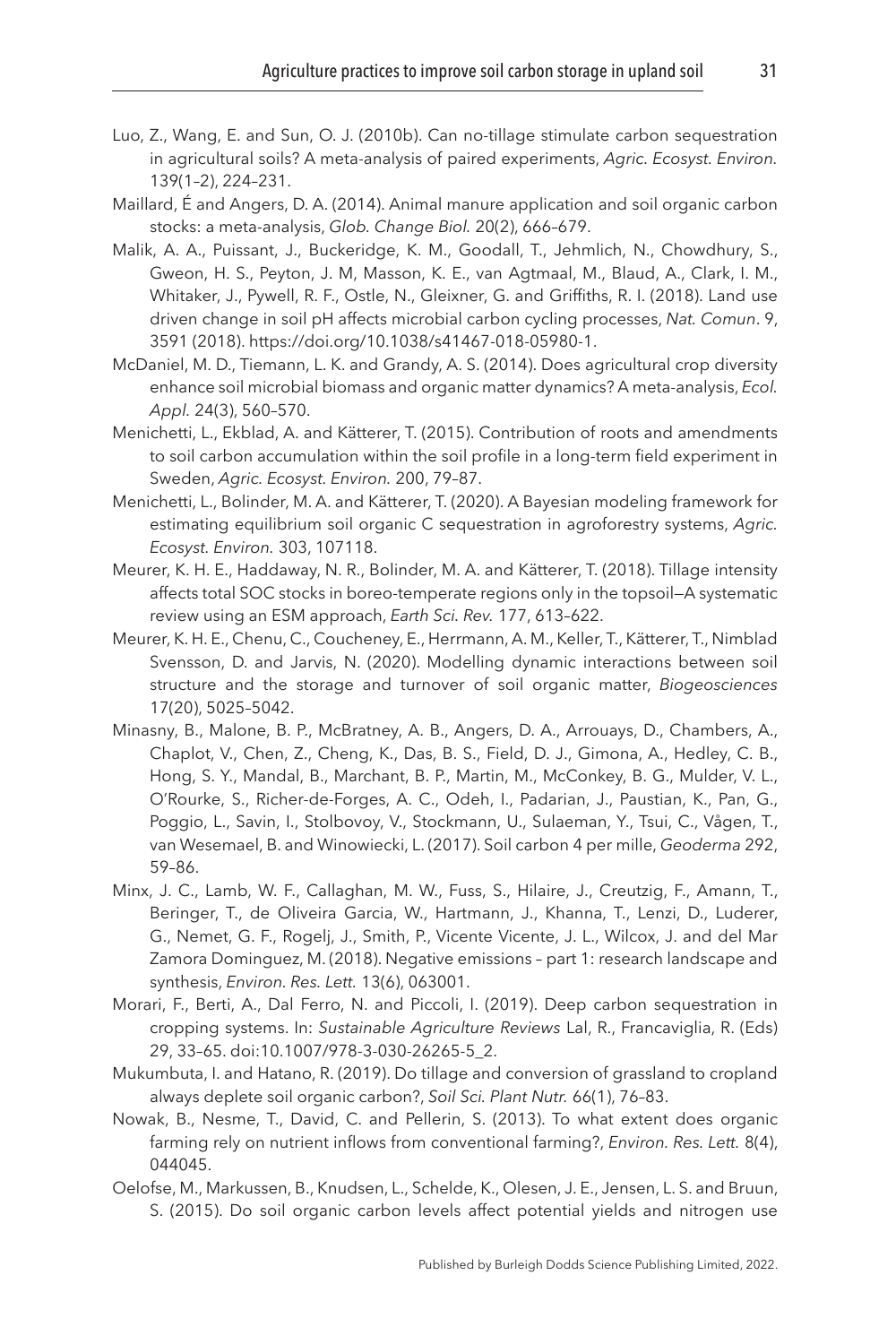efficiency? An analysis of winter wheat and spring barley field trials, *Eur. J. Agron.* 66, 62–73.

- <span id="page-32-9"></span>Ogle, S. M., Alsaker, C., Baldock, J., Bernoux, M., Breidt, F. J., McConkey, B., Regina, K. and Vazquez-Amabile, G. G. (2019). Climate and soil characteristics determine where no-till management can store carbon in soils and mitigate greenhouse gas emissions, *Sci. Rep.* 9(1), 11665.
- <span id="page-32-12"></span>Oldfield, E. E., Bradford, M. A. and Wood, S. A. (2019). Global meta-analysis of the relationship between soil organic matter and crop yields, *SOIL* 5(1), 15–32.
- <span id="page-32-2"></span>Olson, K. R., Al-Kaisi, M. M., Lal, R. and Lowery, B. (2014). Experimental consideration, treatments, and methods in determining soil organic carbon sequestration rates, *Soil Sci. Soc. Am. J.* 78(2), 348–360.
- <span id="page-32-5"></span>Palese, A. M., Vignozzi, N., Celano, G., Agnelli, A. E., Pagliai, M. and Xiloyannis, C. (2014). Influence of soil management on soil physical characteristics and water storage in a mature rainfed olive orchard, *Soil Till. Res.* 144, 96–109.
- <span id="page-32-13"></span>Paradelo, R., Virto, I. and Chenu, C. (2015). Net effect of liming on soil organic carbon stocks: a review, *Agric. Ecosyst. Environ.* 202, 98–107.
- <span id="page-32-8"></span>Paustian, K., Andrén, O., Janzen, H. H., Lal, R., Smith, P., Tian, G., Tiessen, H., Noordwijk, M. and Woomer, P. L. (1997). Agricultural soils as a sink to mitigate CO<sub>2</sub> emissions, Soil *Use Manag.* 13(s4), 230–244.
- <span id="page-32-0"></span>Paustian, K., Lehmann, J., Ogle, S., Reay, D., Robertson, G. P. and Smith, P. (2016). Climatesmart soils, *Nature* 532(7597), 49–57.
- <span id="page-32-14"></span>Poeplau, C. and Don, A. (2012). Soil carbon changes under *Miscanthus* driven by C4 accumulation and C3 decompostion – toward a default sequestration function, *GCB Bioenergy* 6, 327–338.
- <span id="page-32-11"></span>Poeplau, C. and Don, A. (2013). Sensitivity of soil organic carbon stocks and fractions to different [land.use](http://land.use) changes across Europe, *Geoderma* 192, 189–201.
- <span id="page-32-3"></span>Poeplau, C. and Don, A. (2015). Carbon sequestration in agricultural soils via cultivation of cover crops – A meta-analysis, *Agric. Ecosyst. Environ.* 200, 33–41.
- <span id="page-32-7"></span>Poeplau, C., Don, A., Vesterdal, L., Leifeld, J., Van Wesemael, B., Schumacher, J. and Gensior, A. (2011). Temporal dynamics of soil organic carbon after land-use change in the temperate zone – carbon response functions as a model approach, *Glob. Change Biol.* 17(7), 2415–2427.
- <span id="page-32-4"></span>Poeplau, C., Aronsson, H., Myrbeck, Å. and Kätterer, T. (2015). Effect of perennial ryegrass cover crop on soil organic carbon stocks in southern Sweden, *Geoderma Reg.* 4, 126–133.
- <span id="page-32-6"></span>Poeplau, C., Bolinder, M. A., Kirchmann, H. and Kätterer, T. (2016). Phosphorus fertilisation under nitrogen limitation can deplete soil carbon stocks: evidence from Swedish meta-replicated long-term field experiments, *Biogeosciences* 13(4), 1119–1127.
- <span id="page-32-10"></span>Poeplau, C. and Kätterer, T. (2017). Is soil texture a major controlling factor of root:shoot ratio in cereals?, *Eur. J. Soil Sci.* 68(6), 964–970.
- <span id="page-32-1"></span>Poeplau, C., Helfrich, M., Dechow, R., Szoboszlay, M., Tebbe, C. C., Don, A., Greiner, B., Zopf, D., Thumm, U., Korevaar, H. and Geerts, R. (2019). Increased microbial anabolism contributes to soil carbon sequestration by mineral fertilization in temperate grasslands, *Soil Biol. Biochem.* 130, 167–176.
- <span id="page-32-15"></span>Poulton, P., Johnston, J., Macdonald, A., White, R. and Powlson, D. (2018). Major limitations to achieving "4 per 1000" increases in soil organic carbon stock in temperate regions: evidence from long-term experiments at Rothamsted Research, United Kingdom, *Glob. Change Biol.* 24(6), 2563–2584.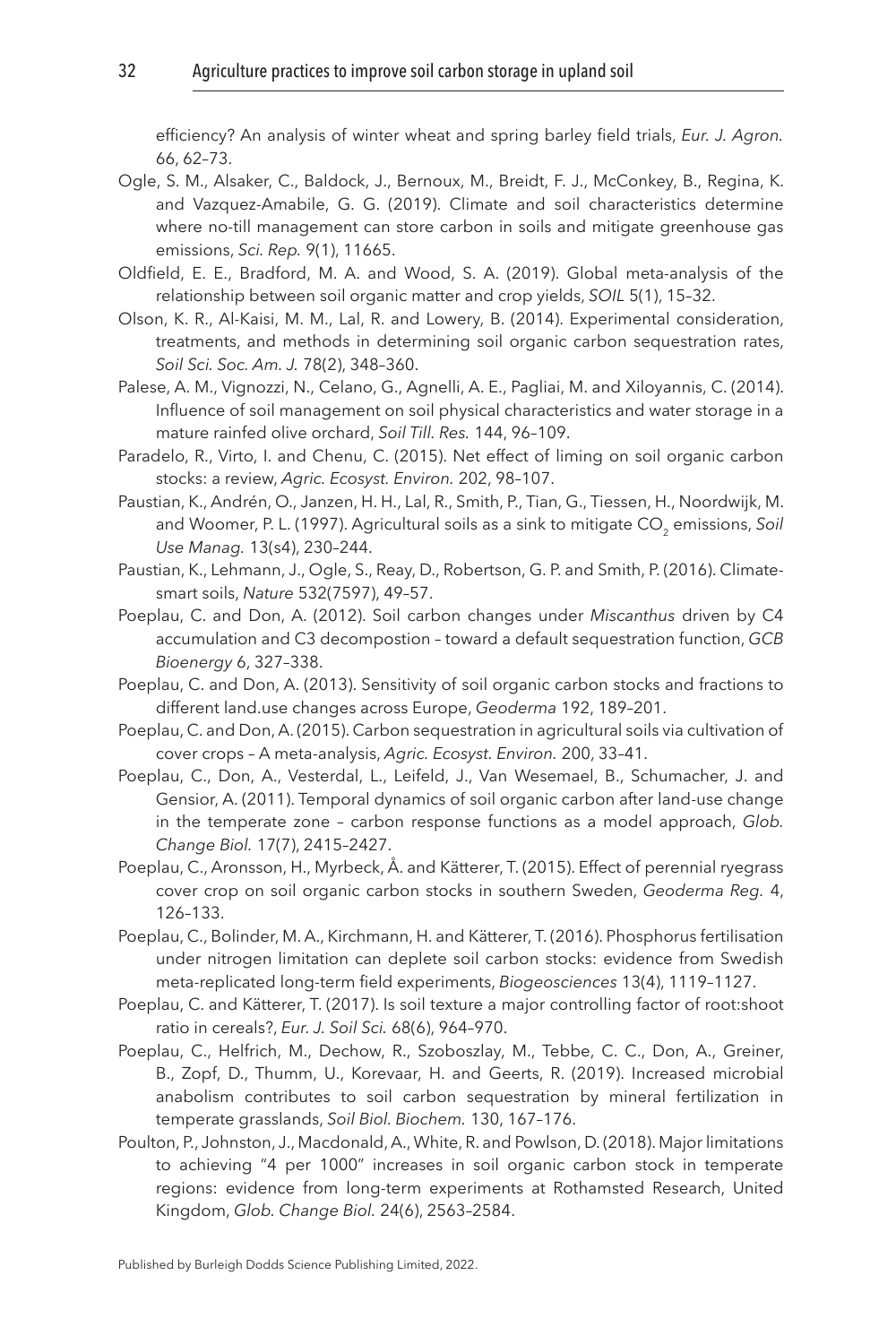- <span id="page-33-2"></span>Powlson, D. S., Glendining, M. J., Coleman, K. and Whitmore, A. P. (2011). Implications for soil properties of removing cereal straw: results from long-term studies 1, *Agron. J.* 103(1), 279–287.
- <span id="page-33-5"></span>Powlson, D. S., Stirling, C. M., Jat, M. L., Gerard, B. G., Palm, C. A., Sanchez, P. A. and Cassman, K. G. (2014). Limited potential of no-till agriculture for climate change mitigation, *Nat. Clim. Change* 4(8), 678–683.
- <span id="page-33-3"></span>Quenum, M., Giroux, M. and Royer, R. (2004). Étude sur le bilan humique des sols dans des systèmes culturaux sous prairies et sous cultures commerciales selon les modes de fertilisation, *Agrosol* 15, 57–71. [In French with English abstract].
- <span id="page-33-1"></span>Rasse, D. P., Rumpel, C. and Dignac, M.-F. (2005). Is soil carbon mostly root carbon? Mechanisms for a specific stabilization, *Plant Soil* 269(1–2), 341–356.
- <span id="page-33-4"></span>Reintam, L. (2007). Soil formation on reddish-brown calcareous till under herbaceous vegetation during forty years, *Est. J. Earth Sci.* 56, 65–84.
- <span id="page-33-10"></span>Riley, H. and Bakkegard, M. (2006). Declines of soil organic matter content under arable cropping in southeast Norway, *Acta. Agr. Scand. B. – S. P.* 56(3), 217–223.
- <span id="page-33-0"></span>Roe, S., Streck, C., Obersteiner, M., Frank, S., Griscom, B., Drouet, L., Fricko, O., Gusti, M., Harris, N., Hasegawa, T., Hausfather, Z., Havlík, P., House, J., Nabuurs, G., Popp, A., Sánchez, M. J. S., Sanderman, J., Smith, P., Stehfest, E. and Lawrence, D. (2019). Contribution of the land sector to a 1.5°C world, *Nat. Clim. Change* 9(11), 817–828.
- <span id="page-33-14"></span>Rosenstock, T. S., Wilke, A., Jallo, C. Namoi, N., Bulusu, M., Suber, M., Mboi, D., Mulia, R., Simelton, E., Richards, M. and Gurwick, N. (2019). Making trees count: measurement and reporting of agroforestry in UNFCCC national communications of non-Annex I countries, *Agric. Ecosyst. Environ.* 284, 106569.
- <span id="page-33-13"></span>Rousk, J., Brookes, P. C. and Bååth, E. (2009). Contrasting soil pH effects on fungal and bacterial growth suggest functional redundancy in carbon mineralization, *Appl. Environ. Microbiol.* 75(6), 1589–1596.
- <span id="page-33-8"></span>Rumpel, C. and Kögel-Knabner, I. (2011). Deep soil organic matter – a key but poorly understood component of terrestrial C cycle, *Plant Soil* 338(1–2), 143–158.
- <span id="page-33-16"></span>Rumpel, C., Amiraslani, F., Chenu, C., Garcia Cardenas, M., Kaonga, M., Koutika, L. S., Ladha, J., Madari, B., Shirato, Y., Smith, P., Soudi, B., Soussana, J. F., Whitehead, D. and Wollenberg, E. (2020). The 4p1000 initiative: opportunities, limitations and challenges for implementing soil organic carbon sequestration as a sustainable development strategy, *Ambio* 49(1), 350–360.
- <span id="page-33-12"></span>Scheer, C., Wassmann, R., Kienzler, K., Ibragimov, N., Lamers, J. P. A. and Martius, C. (2008). Methane and nitrous oxide fluxes in annual and perennial land-use systems of the irrigated areas in the Aral Sea Basin, *Glob. Change Biol.* 14(10), 2454– 2468.
- <span id="page-33-7"></span>Schiedung, M., Tregurtha, C. S., Beare, M. H., Thomas, S. M. and Don, A. (2019). Deep soil flipping increases carbon stocks of New Zealand grasslands, *Glob. Change Biol.* 25(7), 2296–2309.
- <span id="page-33-6"></span>Schneider, F. and Don, A. (2019). Root-restricting layers in German agricultural soils. Part II: adaptation and melioration strategies, *Plant Soil* 442(1–2), 419–432.
- <span id="page-33-15"></span>Searchinger, T. D., Wirsenius, S., Beringer, T. and Dumas, P. (2018)Assessing the efficiency of changes in land use for mitigating climate change, *Nature* 564(7735), 249–253.

<span id="page-33-11"></span>Sibbesen, E. (1986). Soil movement in long-term field experiments, *Plant Soil* 91(1), 73–85.

<span id="page-33-9"></span>Simo, I., Schulte, R., O'Sullivan, L. and Creamer, R. (2019). Digging deeper: understanding the contribution of subsoil carbon for climate mitigation, a case study of Ireland, *Environ. Sci. Policy* 98, 61–69.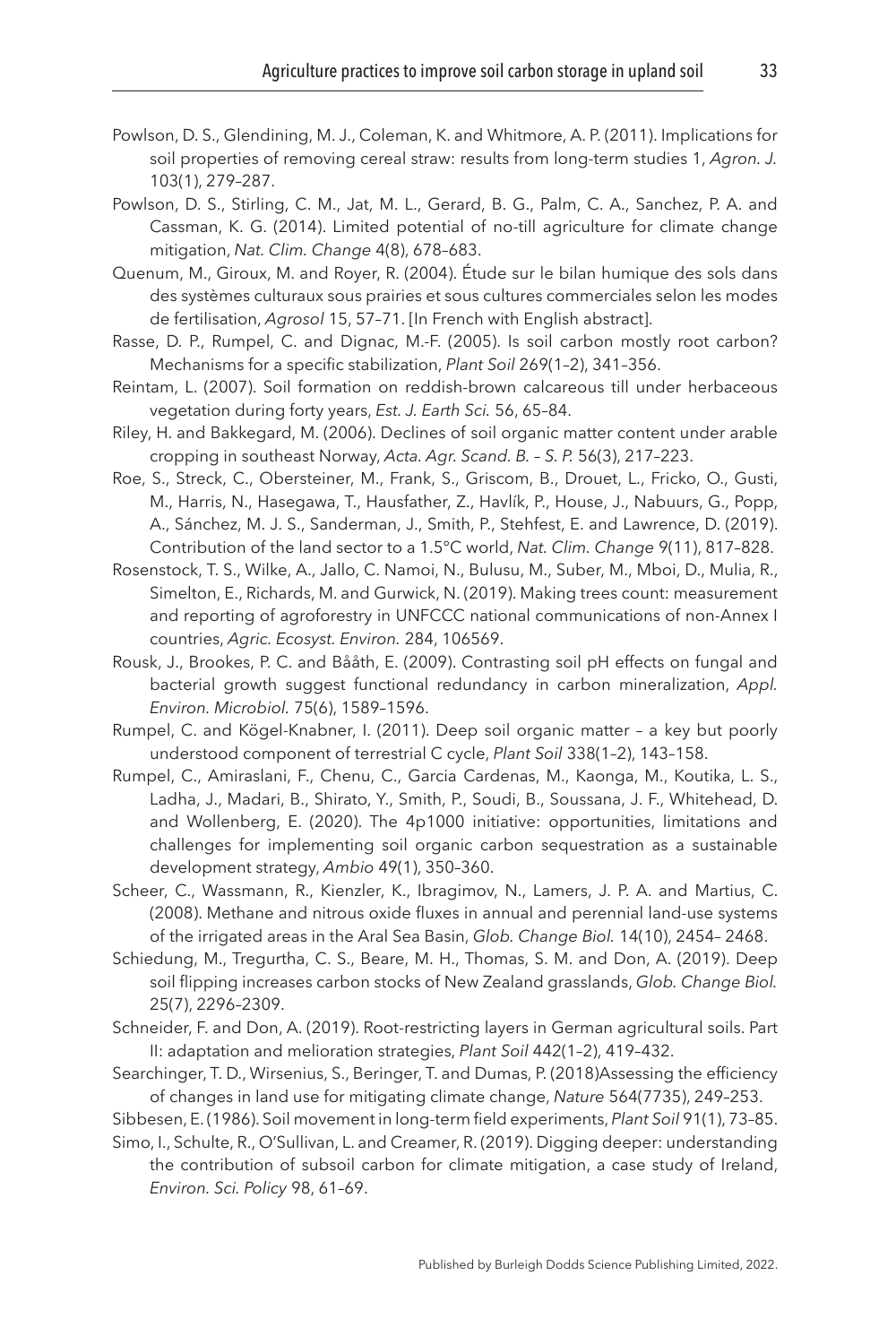- <span id="page-34-1"></span>Smith, P., Powlson, D. S., Glendining, M. J. and Smith, J. U. (1997). Potential for carbon sequestration in European soils: preliminary estimates for five scenarios using results from long-term experiments, *Glob. Change Biol.* 3(1), 67–79.
- <span id="page-34-12"></span>Smith, P. (2004). Carbon sequestration in croplands: the potential in Europe and the global context, *Eur. J. Agron.* 20(3), 229–236.
- <span id="page-34-15"></span>Smith, P., Soussana, J. F., Angers, D., Schipper, L., Chenu, C., Rasse, D. P., Batjes, N. H., van Egmond, F., McNeill, S., Kuhnert, M., Arias-Navarro, C., Olesen, J. E., Chirinda, N., Fornara, D., Wollenberg, E., Álvaro-Fuentes, J., Sanz-Cobena, A. and Klumpp, K. (2020). How to measure, report and verify soil carbon change to realize the potential of soil carbon sequestration for atmospheric greenhouse gas removal, *Glob. Change Biol.* 26(1), 219–241.
- <span id="page-34-0"></span>Söderström, B., Hedlund, K., Jackson, L. E., Kätterer, T., Lugato, E., Thomsen, I. K. and Bracht Jørgensen, H. (2014). What are the effects of agricultural management on soil organic carbon (SOC) stocks? protocol, *Environ. Evid.* 3(1), 1–8.
- <span id="page-34-10"></span>Sundberg, C., Karltun, E., Gitau, J. K., Kätterer, T., Kimutai, G. M., Mahmoud, Y., Njenga, M., Nyberg, G., Roing de Nowina, K., Roobroeck, D. and Sieber, P. (2020). Biochar from cookstoves reduces greenhouse gas emissions from smallholder farms in Africa, *Mitig. Adapt. Strateg. Glob. Change* 25(6), 953–967.
- <span id="page-34-9"></span>Tisserant, A. and Cherubini, F. (2019). Potentials, limitations, co-benefits, and trade-offs of biochar applications to soils for climate change mitigation, *Land* 8(12), 179.
- <span id="page-34-7"></span>Torres-Sallan, G., Schulte, R., Lanigan, G. J., Byrne, K. A., Reidy, B., Simó, I., Six, J. and Creamer, R. E. (2017). Clay illuviation provides a longterm sink for C sequestration in subsoils, *Sci Rep.*, 7, 45635.
- <span id="page-34-11"></span>Trost, B., Prochnow, A., Drastig, K., Meyer-Aurich, A., Ellmer, F. and Baumecker, M. (2013). Irrigation, soil organic carbon and N2O emissions. A review, *Agron. Sustain. Dev.* 33(4), 733–749.
- <span id="page-34-4"></span>Uhlen, G. (1991). Long-term effects of fertilizers, manure, straw and crop rotation on total-N and total-C in soil, *Acta. Agr. Scand. B. – S. P.* 41(2), 119–127.
- <span id="page-34-3"></span>Valkama, E., Lemola, R., Känkänen, H. and Turtola, E. (2015). Meta-analysis of the effects of undersown catch crops on nitrogen leaching loss and grain yields in the Nordic countries, *Agric. Ecosyst. Environ.* 203, 93–101.
- <span id="page-34-5"></span>VandenBygaart, A. J. (2016). The myth that no-till can mitigate global climate change, *Agric. Ecosyst. Environ.* 216, 98–99.
- <span id="page-34-13"></span>VandenBygaart, A. J. (2018). Comments on soil carbon 4 per mille by Minasny et al. 2017, *Geoderma*, 309, 113–114.
- <span id="page-34-2"></span>VandenByggart, A. J., Gregorich, E. G. and Angers, D. A. (2003). Influence of agricultural management on soil organic carbon: a compendium and assessment of Canadian studies, *Can. J. Soil Sci.* 83(4), 363–380.
- <span id="page-34-6"></span>VandenBygaart, A. J., Bremer, E., McConkey, B. G., Ellert, B. H., Janzen, H. H., Angers, D. A., Carter, M. R., Drury, C. F., Lafond, G. P. and McKenzie, R. H. (2011). Impact of sampling depth on differences in soil carbon stocks in long-term agroecosystem experiments, *Soil Sci. Soc. Am. J.* 75(1), 226–234.
- <span id="page-34-14"></span>van Groenigen, J. W., van Kessel, C., Hungate, B. A., Oenema, O., Powlson, D. S. and van Groenigen, K. J. (2017). Sequestering soil organic carbon: a nitrogen dilemma, *Environ. Sci. Technol.* 51(9), 4738–4739.
- <span id="page-34-8"></span>Van Meirvenne, M., Pannier, J., Hofman, G. and Louwagie, G. (1996). Regional characterization of the long-term change in soil organic carbon under intensive agriculture, *Soil Use Manag.* 12(2), 86–94.